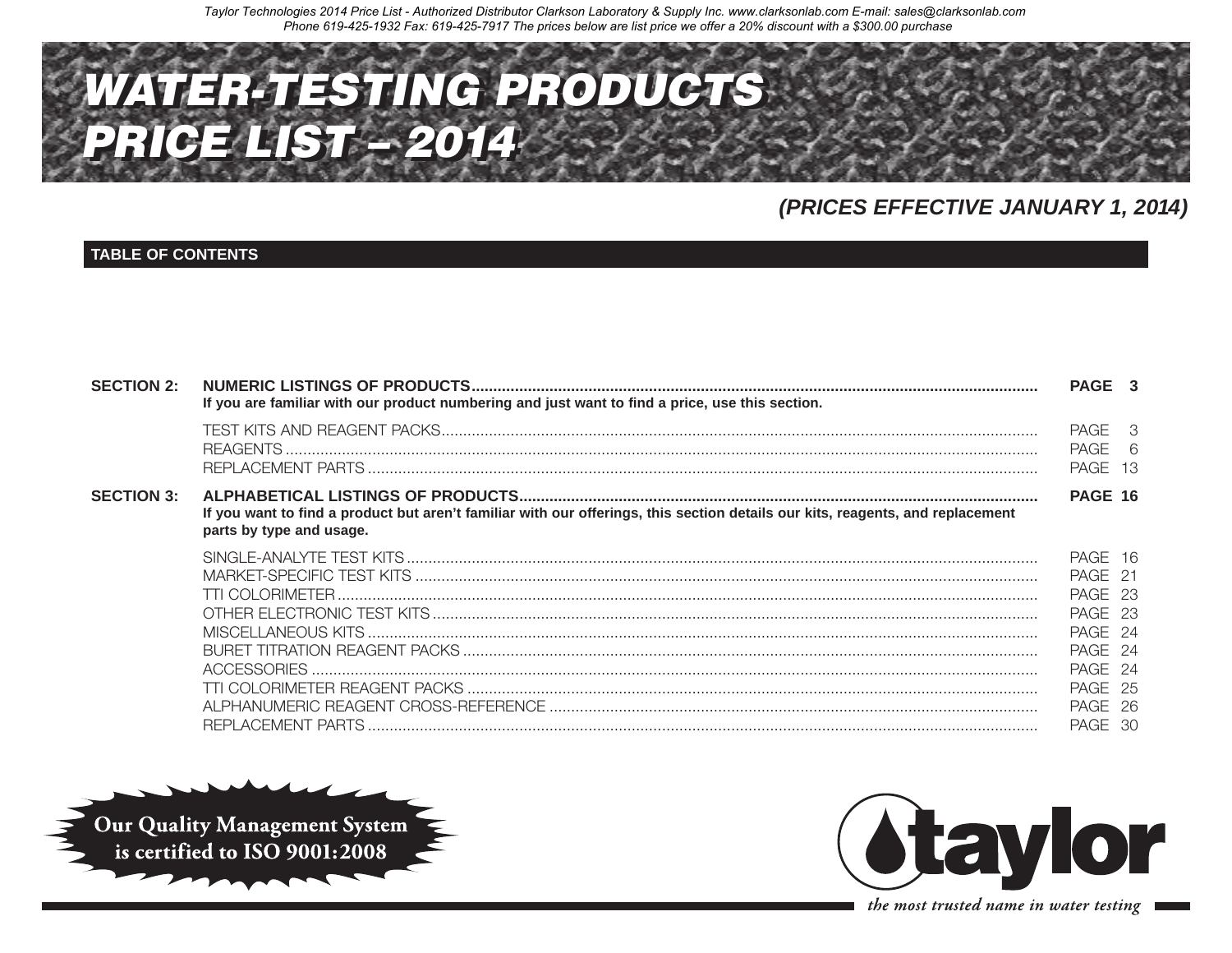# <span id="page-1-0"></span>*SECTION 2: NUMERIC LISTINGS OF PRODUCTS*

|                | <b>NUMERIC LISTING OF ALL TEST KITS AND REAGENT PACKS</b>                   |              |                |                                                                                 |              |
|----------------|-----------------------------------------------------------------------------|--------------|----------------|---------------------------------------------------------------------------------|--------------|
| <b>KIT NO.</b> | <b>KIT DESCRIPTION</b>                                                      | <b>PRICE</b> | <b>KIT NO.</b> | <b>KIT DESCRIPTION</b>                                                          | <b>PRICE</b> |
| K-0401         | Titration Pack, Buret w/ 1 stopcock buret                                   | \$229.50     | K-1109         | Midget Comparator, Orthophosphate (high range), Stannous Chloride,              | \$126.40     |
| K-0403         | Titration Pack, Buret w/ 2 stopcock burets                                  | 333.65       |                | $10-100$ ppm                                                                    |              |
| K-0430         | Reagent Pack, Buret, Alkalinity (P/M&P/T), Phenolphthalein/Methyl Orange/   | 23.40        | K-1110         | Midget Comparator, Orthophosphate (low range), Stannous Chloride, 0-10 ppm      | 120.90       |
|                | Blended Indicator, $1 mL = 1 mg$                                            |              | K-1128         | Slide Comparator, Nitrate, Zinc Reduction, 0-10 ppm                             | $208.25 +$   |
| K-0431         | Reagent Pack, Buret, Alkalinity (P/M&P/T), Phenolphthalein/Methyl Orange/   | 24.60        | K-1141         | Slide Comparator, Chlorine (total), OT, 0.2-12 ppm                              | 129.80       |
|                | Blended Indicator, $1 mL = 5 mg$                                            |              | K-1151         | Slide Comparator, Chlorine (total), OT, 5-250 ppm                               | 147.30       |
| K-0432         | Reagent Pack, Buret, Hardness (calcium/total), EDTA, 1 mL = 1 mg            | 33.00        | K-1153         | Slide Comparator, Iron (total), Tripyridyl-s-triazine, 0-2.0 ppm                | 140.85       |
| K-0433         | Reagent Pack, Buret, Chloride, Argentometric, 1 mL = 1 mg                   | 31.75        | K-1154         | Slide Comparator, Iron (total), Phenanthroline, 0-10 ppm                        | 184.60       |
| K-0434         | Reagent Pack, Buret, Chloride, Argentometric, 1 mL = 0.5 mg                 | 32.05        | K-1155         | Slide Comparator, Copper (total), Cuprizone, 0-3.0 ppm                          | 133.75       |
| K-0435         | Reagent Pack, Buret, Chloride (Sodium Chloride), Argentometric, 1 mL = 1 mg | 33.40        | K-1186         | Midget Comparator, Glutaraldehyde, Modified MBTH, 0-50 ppm                      | 177.35 *     |
| K-0436         | Reagent Pack, Buret, Sulfite (Sodium Sulfite), Iodometric, 1 mL = 1 mg      | 24.15        | K-1190         | Color Card Comparator, Polymer, Turbidimetric, 0-10 ppm                         | 193.20       |
| K-0437         | Reagent Pack, Buret, Sulfite, Iodometric, 1 mL = 1 mg                       | 22.25        | K-1201         | Slide Comparator, Chlorine (total), OT, 0-1.0 ppm                               | 129.20       |
| K-0438         | Reagent Pack, Buret, Sulfite, Iodometric, 1 mL = 0.5 mg                     | 22.30        | K-1203         | Slide Comparator, Chlorine (total), OT, 0.1-4.0 ppm                             | 129.20       |
| K-0439         | Reagent Pack, Buret, Sulfite (Sodium Sulfite), Iodometric, 1 mL = 0.5 mg    | 22.70        | K-1205         | Slide Comparator, Chlorine (total), OT, 0.2-3.0 ppm                             | 129.20       |
| K-0440         | Reagent Pack, Buret, Nitrite (Sodium Nitrite), Permanganate, 1 mL = 3.45 mg | 35.40        | K-1231         | Midget Comparator, Chlorine (total), OT, 0-1.0 ppm                              | 58.15        |
| K-0444         | Reagent Pack, Buret, Phosphonate, Thorium Nitrate/Xylenol Orange,           | 95.55        | K-1234         | Midget Comparator, Chlorine (free/total), DPD (tablet), 0.2-3.0 ppm             | 66.60        |
|                | $1 mL = 6 ppm ATMP$                                                         |              | K-1239RC       | Midget Comparator, Iron (total), Phenanthroline, 0-10 ppm                       | 119.35       |
| K-0445         | Reagent Pack, Buret, Chlorine (free/combined), FAS-DPD, 1 mL = 0.1 mg       | 99.45        | K-1239SC       | Midget Comparator, Iron (ferrous/total), Phenanthroline, 0-10 ppm               | 118.60       |
| K-0447         | Reagent Pack, Buret, Hardness (total), 1 mL = 0.1 mg                        | 52.25        | K-1241         | Slide Comparator, Bromine (total), DPD, 0-3.0 ppm                               | 124.70       |
| K-1011-H       | Slide Comparator, pH, Bromthymol Blue, 6.0-7.6                              | 143.85       | K-1242         | Slide Comparator, Bromine (total), DPD, 2.0-10 ppm                              | 124.75       |
| K-1011-J       | Slide Comparator, pH, Phenol Red, 6.8-8.4                                   | 143.85       | K-1243         | Slide Comparator, Octadecylamine, Bromphenol Blue/Chloroform Extraction,        | 190.60 *     |
| K-1011-K       | Slide Comparator, pH, Cresol Red, 7.2-8.8                                   | 143.85       |                | $0-6$ ppm                                                                       |              |
| K-1011-L       | Slide Comparator, pH, Meta Cresol Purple, 7.6-9.2                           | 143.85       | K-1256         | Slide Comparator, Chlorine (total), OT, 0-50 ppm                                | 149.60       |
| K-1011-M       | Slide Comparator, pH, Thymol Blue, 8.0-9.6                                  | 143.85       | K-1259-1       | Slide Comparator, Chlorine (free/total), DPD, 0-3.0 ppm                         | 149.90       |
| K-1011-0       | Slide Comparator, pH, Tolyl Red, 10.0-11.6                                  | 143.85       | K-1259-2       | Slide Comparator, Chlorine (free/total), DPD, 0-1.0 ppm                         | 130.80       |
| K-1011-U       | Slide Comparator, pH, Long Range, 3.0-11.0                                  | 143.85       | K-1264         | Commercial (uses Midget comparators), Copper, 0.2-3.0 ppm/lron, 0-2.0 ppm       | 113.55       |
| K-1100         | Slide Comparator (no case), Orthophosphate (high range), Stannous Chloride, | 166.95       | K-1267         | Midget Comparator, Iodine/Iodide (free/total), Leuco Crystal Violet, 0-2.0 ppm  | $92.10*$     |
|                | $5-100$ ppm                                                                 |              | K-1272         | Slide Comparator, Silica, Heteropoly Blue, 0-50 ppm                             | 178.50 *     |
| K-1100C        | Slide Comparator (w/ case), Orthophosphate (high range), Stannous Chloride, | 271.25       | K-1273         | Midget Comparator, Silica, Heteropoly Blue, 5-50 ppm (up to 500 ppm if diluted) | 117.30 *     |
|                | $5-100$ ppm                                                                 |              | K-1285-1       | Midget Comparator, pH, Long Range, 3.0-10.0                                     | 72.35        |
| K-1105         | Slide Comparator (no case), Orthophosphate (low range), Stannous Chloride,  | 165.90       | K-1285-2       | Midget Comparator, pH, Phenol Red, 6.8-8.2                                      | 72.35        |
|                | $0-25$ ppm                                                                  |              | K-1285-4       | Midget Comparator, pH, Bromthymol Blue, 6.0-7.4                                 | 72.35        |
| K-1105C        | Slide Comparator (w/ case), Orthophosphate (low range), Stannous Chloride,  | 259.60       | K-1285-5       | Midget Comparator, pH, Chlorphenol Red, 5.2-6.6                                 | 72.50        |
|                | $0-25$ ppm                                                                  |              | K-1285-6       | Midget Comparator, pH, Cresol Red, 7.2-8.6                                      | 72.40        |
| K-1108         | Slide Comparator (no case), Polyphosphate (low range), Acid Hydrolysis/     | 282.95       | K-1285-7       | Midget Comparator, pH, Thymol Blue, 8.2-9.6                                     | 72.40        |
|                | Stannous Chloride, 0-25 ppm                                                 |              | K-1289         | Slide Comparator, Chlorine (free/total), DPD, 1.0-10 ppm                        | 128.95       |
|                |                                                                             |              |                |                                                                                 |              |

\* *Requires special packaging or has shipping restrictions that may involve additional shipping/handling charges.*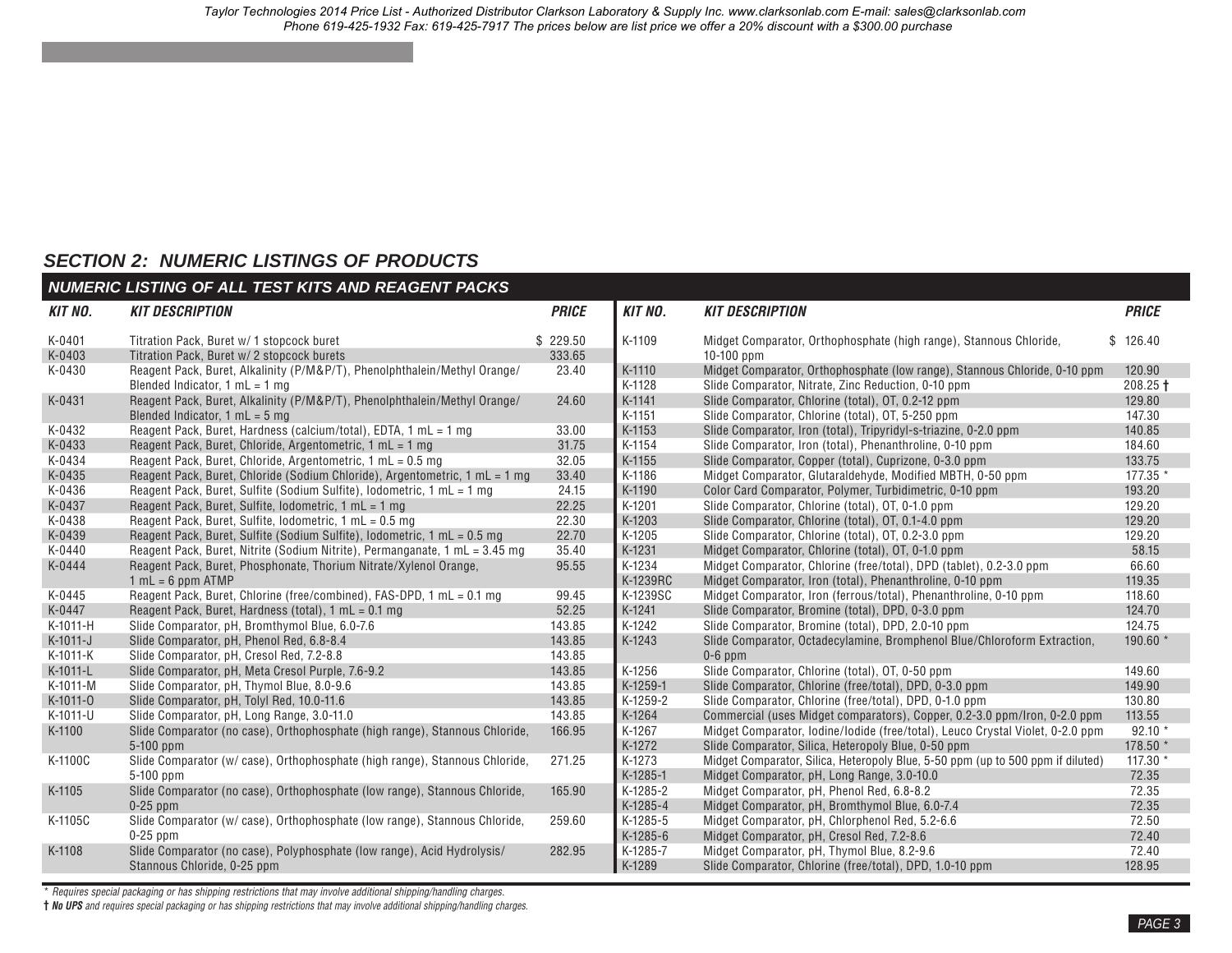|                  | <b>NUMERIC LISTING OF ALL TEST KITS AND REAGENT PACKS (continued)</b>                                                                     |              |                      |                                                                                                                                             |                  |
|------------------|-------------------------------------------------------------------------------------------------------------------------------------------|--------------|----------------------|---------------------------------------------------------------------------------------------------------------------------------------------|------------------|
| KIT NO.          | <b>KIT DESCRIPTION</b>                                                                                                                    | <b>PRICE</b> | <b>KIT NO.</b>       | <b>KIT DESCRIPTION</b>                                                                                                                      | <b>PRICE</b>     |
| K-1293           | Midget Comparator, Bromine (total), OT, 0.2-3.0 ppm                                                                                       | \$<br>59.70  | K-1568               | Drop Test, Iodine, Iodometric (Thiosulfate), 1 drop = 5 ppm                                                                                 | 75.95<br>.S      |
| K-1297           | Midget Comparator, Chlorine (total), OT, 0-2.0 ppm                                                                                        | 57.25        | K-1575               | Drop Test, Alkalinity (P/M&P/T), Phenolphthalein/Methyl Orange/Blended                                                                      | 69.10            |
| K-1401           | Midget Comparator, Chlorine (total), OT, 5-250 ppm                                                                                        | 85.45        |                      | Indicator, 1 drop = $10$ or 50 ppm                                                                                                          |                  |
| K-1443           | Drop Test, Hydrogen Peroxide (undiluted strength), lodometric, 1 drop = 0.5                                                               | 98.40        | K-1577               | Drop Test, Salinity, Argentometric, 1 drop = 1 or 2 ppt                                                                                     | 64.10            |
|                  | or $1\%$                                                                                                                                  |              | K-1579               | Drop Test, Chlorine (Bleach), Iodometric, 1 drop = 10 or 100 ppm;                                                                           | 92.05            |
| K-1502           | Drop Test, Chlorine Dioxide, FAS-DPD, 1 drop = 0.2 ppm                                                                                    | 79.30        |                      | 1 drop = $0.05$ or $0.5\%$                                                                                                                  |                  |
| K-1503           | Drop Test, Hardness (total), EDTA, 1 drop = 2 or 10 ppm                                                                                   | 48.90        | K-1580               | Drop Test, Chlorine (total), lodometric, 1 drop = 1 or 10 ppm                                                                               | 92.00            |
| K-1504           | Drop Test, Hardness (total: trace), EDTA, 1 drop = 0.5 ppm                                                                                | 58.55        | K-1582               | Drop Test, QAC, Direct Neutralization, 1 drop = 10 or 25 ppm QAC/                                                                           | 107.05           |
| K-1505           | Drop Test, Hardness (total), EDTA (odorless buffer), 1 drop = 2 or 10 ppm                                                                 | 48.90        |                      | 1 drop = $3.5$ or 9 ppm Polyquat                                                                                                            |                  |
| K-1506           | Drop Test, Chloride, Argentometric (for neutral pH waters), 1 drop = 10, 25,<br>50, 100, or 500 ppm                                       | 54.65        | K-1583               | Drop Test, Phosphonate, Thorium Nitrate/XO (uses pH test paper 1.8-3.8),<br>$1$ drop = 1 ppm ATMP                                           | 95.85            |
| K-1510           | Drop Test, Nitrite (Sodium Nitrite), CAN, 1 drop = 40 ppm                                                                                 | 68.15        | K-1584               | Drop Test, Phosphonate, Thorium Nitrate/Chrome Azurol S                                                                                     | 116.55           |
| K-1511           | Drop Test, Zinc, Complexometric, 1 drop = 0.5 ppm                                                                                         | 84.05        |                      | (uses pH test paper 2.5-4.5), 1 drop = $0.8$ ppm PBTC                                                                                       |                  |
| K-1512           | Drop Test, Alkalinity (P/T, for laundry), Phenolphthalein/Blended Indicator,                                                              | 53.50        | K-1588               | Drop Test, Dissolved Oxygen, Winkler-azide Modification, 1 drop = 1.0 ppm                                                                   | 128.15 *         |
|                  | 1 drop = $10$ or $50$ ppm                                                                                                                 |              | K-1592               | Color Card Comparator, pH, Long Range, 3.0-11.0                                                                                             | 24.47            |
| K-1514           | Drop Test, Hardness (calcium/total), EDTA, 1 drop = 2 or 10 ppm                                                                           | 57.90        | K-1593               | Drop Test, lodine (free), lodometric (PAO), 1 drop = 2.5 or 5 ppm                                                                           | 73.10 *          |
| K-1515-C         | Drop Test, Chlorine (free/combined), FAS-DPD, 1 drop = 0.2 or 0.5 ppm                                                                     | 73.60        | K-1594               | Drop Test, Hardness (calcium/total), EDTA, 1 drop = 10 ppm                                                                                  | 63.70<br>71.65 * |
| K-1516           | Drop Test, Chlorine (free/combined), FAS-DPD (crystals), 1 drop = 0.2 or                                                                  | 77.15        | K-1598<br>K-1599     | Drop Test, Chloride, Mercuric Nitrate, 1 drop = 2 or 10 ppm<br>Drop Test, Sequestrant, Thorium Nitrate/Xylenol Orange, 1 drop = 1 or 10 ppm | 107.75           |
| K-1517-C         | $0.5$ ppm<br>Drop Test, Bromine (total), FAS-DPD, 1 drop = 0.5 or 1.25 ppm                                                                | 64.60        | K-1615               | Laundry, Alkalinity/Chlorine (bleach), OT/Hardness/pH                                                                                       | 168.21           |
| K-1519           | Drop Test, Water Softener, Visual Determination                                                                                           | 27.45        | K-1616               | Laundry, Alkalinity/Chlorine (bleach), OT/Hardness/Iron/pH                                                                                  | 225.75           |
| K-1527           | Drop Test, Alkalinity (P/T), Phenolphthalein/Blended Indicator, 1 drop = 10 ppm                                                           | 37.05        | K-1640               | Boiler/Cooling Systems, Alkalinity/Chloride (high pH waters)/Hardness/Sulfite                                                               | 125.53           |
| K-1528           | Drop Test, Alkalinity (caustic/total), Phenol/Blended Indicator,                                                                          | 66.90        | K-1645               | Boiler/Cooling Systems, Alkalinity/Chloride/Hardness/Orthophosphate/pH/                                                                     | 186.70           |
|                  | 1 drop = $0.2g/100$ mL NaOH or 0.265 g/100 mL Na <sub>2</sub> CO <sub>3</sub>                                                             |              |                      | Sulfite                                                                                                                                     |                  |
| K-1529           | Drop Test, Sulfite (Sodium Sulfite), Iodometric, 1 drop = 2 or 10 ppm                                                                     | 47.45        | K-1645-1             | Boiler/Cooling Systems, Alkalinity/Hardness/Orthophosphate/Sulfite                                                                          | 172.55           |
| K-1530           | Drop Test, Alkalinity (total), Blended Indicator (using $H_2SO_4$ ), 1 drop = 10 ppm                                                      | 34.25        | K-1645-2             | Boiler/Cooling Systems, Alkalinity/Chloride/Hardness                                                                                        | 99.25            |
| K-1531           | Drop Test, Alkalinity (Caustic Soda), Phenolphthalein, 1 drop = 0.1 or 1% NaOH                                                            | 57.20        | K-1645-3             | Boiler/Cooling Systems, Alkalinity/Hardness/Sulfite                                                                                         | 100.05           |
| K-1533PM         | Drop Test, Alkalinity (P/M), Phenolphthalein/Methyl Orange (using H <sub>2</sub> SO <sub>4</sub> ),<br>1 drop = $10$ or $50$ ppm          | 47.55        | K-1645-4<br>K-1645-5 | Boiler/Cooling Systems, Alkalinity/Chloride/Hardness/Orthophosphate<br>Boiler/Cooling Systems, Alkalinity/Chloride/Orthophosphate/Sulfite   | 161.70<br>159.60 |
| K-1533PT         | Drop Test, Alkalinity (P/T), Phenolphthalein/Blended Indicator (using H <sub>2</sub> SO <sub>4</sub> ),                                   | 47.35        | K-1645-6             | Boiler/Cooling Systems, Alkalinity/Chloride/Hardness/Sulfite                                                                                | 107.10           |
|                  | 1 drop = $10$ or $50$ ppm                                                                                                                 |              | K-1646               | Boiler/Cooling Systems, Molybdenum/Nitrite/pH                                                                                               | 156.45 *         |
| K-1537           | Drop Test, Alkalinity (hydroxyl), Phenolphthtalein, 1 drop = 10 or 50 ppm                                                                 | 66.70        | K-1650               | Boiler/Cooling Systems, Alkalinity/Chloride/Orthophosphate/Sulfite                                                                          | 180.60           |
| K-1539           | Drop Test, Nitrite (Sodium Nitrite), Permanganate (using H <sub>2</sub> SO <sub>4</sub> ),                                                | 53.10        | K-1658               | Drop Test, Dissolved Oxygen, Winkler-azide Modification, 1 drop = 0.2 ppm                                                                   | 171.00 *         |
|                  | $1$ drop = $100$ ppm                                                                                                                      |              | K-1664               | Drop Test, Total Dissolved Solids, Acid-Base Titration, 1 drop = 50 ppm                                                                     | 77.65            |
| K-1540           | Freezing Point Determination (for glycol and brine solutions)                                                                             | 204.20       | K-1670               | Color Card Comparator, pH, Long Range, 5.0-9.0                                                                                              | 25.65            |
| K-1541           | Drop Test, Boron, Proprietary, 1 drop = 0.2 or 0.5 ppm                                                                                    | 180.50       | K-1680               | Boiler/Cooling Systems, Alkalinity/Chloride/Hardness/Nitrite/Phosphonate/                                                                   | 214.45           |
| K-1542           | Boiler/Cooling Systems, Alkalinity, 1 drop = 10 ppm/Hardness, 1 drop = 10 ppm                                                             | 77.95        |                      | Sulfite                                                                                                                                     |                  |
| K-1543           | Drop Test, Chloride, Argentometric (for high pH waters), 1 drop = 2 ppm                                                                   | 62.70        | K-1682               | Drop Test, Neutralizing Amines, Acid-Base Titration, 1 drop = 2.5, 3.8, 4, 5, or                                                            | 71.80            |
| K-1544           | Drop Test, Chelant (total), Complexometric, 1 drop = 2 or 5 ppm EDTA                                                                      | 99.40        |                      | 6 ppm                                                                                                                                       |                  |
| K-1546           | Drop Test, Peracetic Acid, Iodometric, 0-1000 ppm                                                                                         | 110.25       | K-1690               | Boiler/Cooling Systems, Alkalinity/Chloride/Hardness/Molybdenum/Nitrite/                                                                    | 469.35 *         |
| K-1547           | Drop Test, Acidity (Hydrochloric/Muriatic), Neutralization, 1 drop = 0.5 g/100 mL                                                         | 71.70        |                      | Phosphonate/Silica/Sulfite                                                                                                                  |                  |
| K-1548           | Drop Test, Acidity (Sulfuric Acid), Neutralization, 1 drop = 0.02-1.0 g/100 mL                                                            | 63.37        | K-1692               | Cooling Systems, Alkalinity/Chloride/Hardness/Nitrite/Phosphonate/Polymer                                                                   | 400.05           |
| K-1549           | Drop Test, Chloride, Argentometric (for high pH waters), 1 drop = 10, 25, 50,                                                             | 62.00        | K-1693               | Boiler Systems, Alkalinity/Chloride/Hardness/Polymer/Sulfite                                                                                | 328.65           |
|                  | 100, or 500 ppm                                                                                                                           |              | K-1716<br>K-1730     | Midget Comparator, Iron (total), Tripyridyl-s-triazine, 0-2.0 ppm                                                                           | 73.13            |
| K-1549S          | Drop Test, Chloride, Argentometric (for high pH waters), 1 drop = 10 ppm                                                                  | 55.65        |                      | Color Card Comparator, Copper (free), Thiocarbamate, 0.05-1.0 ppm                                                                           | 25.15            |
| K-1554<br>K-1563 | Drop Test, Chelant (free), Complexometric, 1 drop = 2 ppm EDTA<br>Drop Test, Nitrite (Sodium Nitrite), Permanganate (using acid sulfate), | 78.25        | K-1738<br>K-1767     | Midget Comparator, Copper (total), Cuprizone, 0.2-3.0 ppm<br>Drop Test, Chloride (Sodium Chloride), Argentometric, 1 drop = 20, 40, 100,    | 69.05<br>59.45   |
|                  | $1$ drop = $100$ ppm                                                                                                                      | 42.60        |                      | 200, or 800 ppm                                                                                                                             |                  |
| K-1564           | Drop Test, Nitrite (Sodium Nitrite), Permanganate, 1 drop = 25 ppm                                                                        | 60.05        | K-1768               | Midget Comparator, Chlorine (free/total), DPD, 0.2-3.0 ppm                                                                                  | 64.20            |
| K-1565           | Drop Test, Nitrite (Sodium Nitrite), Permanganate, 1 drop = 50 ppm                                                                        | 43.85        | K-1768-2             | Midget Comparator, Chlorine (free/total), DPD, 1.5-10 ppm                                                                                   | 63.10            |
| K-1567           | Drop Test, Hardness (calcium), EDTA, 1 drop = 10 ppm                                                                                      | 51.55        | K-1773               | Midget Comparator, Bromine (total), DPD, 0.2-3.0 ppm                                                                                        | 61.65            |

\* *Requires special packaging or has shipping restrictions that may involve additional shipping/handling charges.*

*PAGE 4*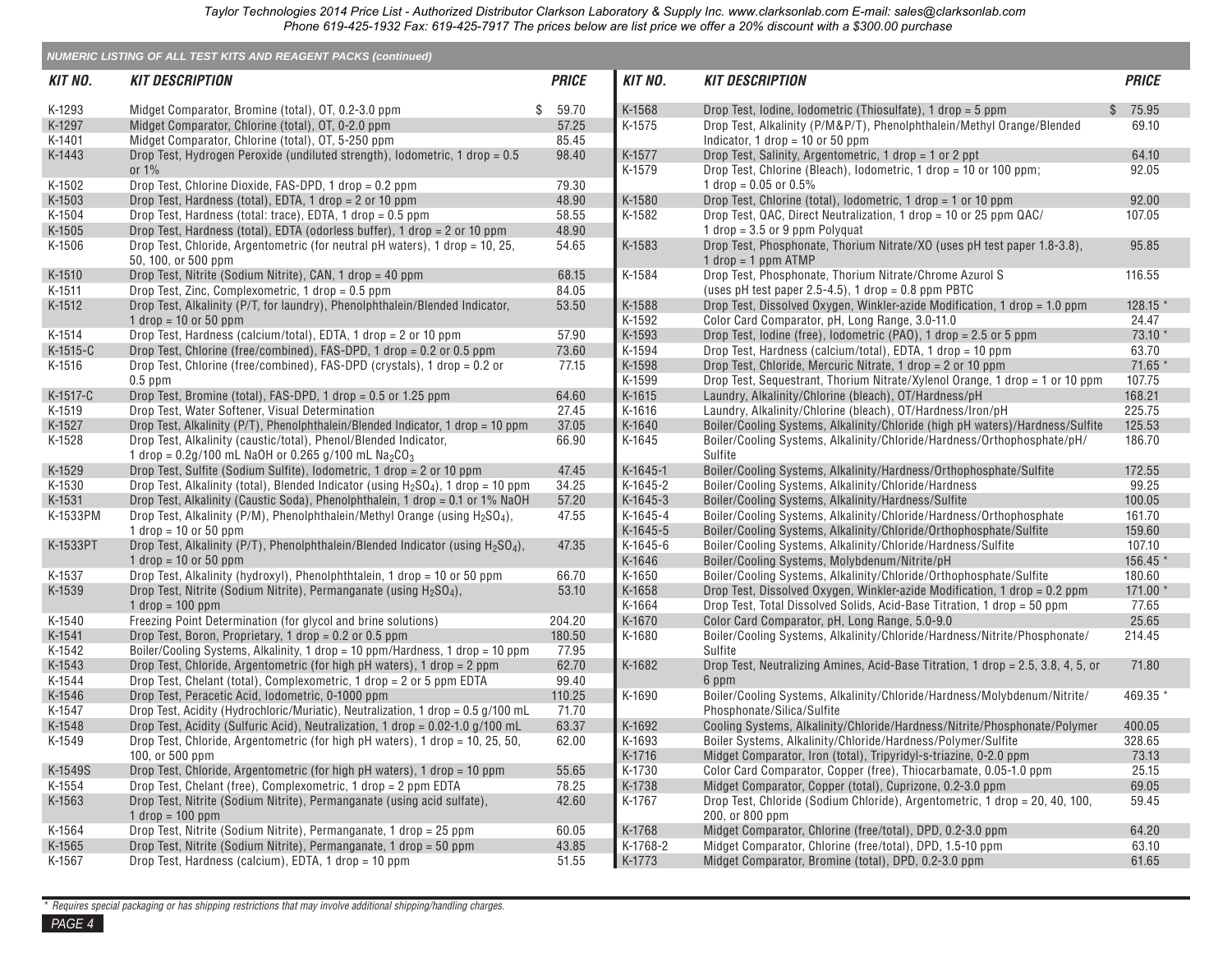|           | <b>NUMERIC LISTING OF ALL TEST KITS AND REAGENT PACKS (continued)</b>                                    |              |                |                                                                                                                                                  |              |
|-----------|----------------------------------------------------------------------------------------------------------|--------------|----------------|--------------------------------------------------------------------------------------------------------------------------------------------------|--------------|
| KIT NO.   | <b>KIT DESCRIPTION</b>                                                                                   | <b>PRICE</b> | <b>KIT NO.</b> | <b>KIT DESCRIPTION</b>                                                                                                                           | <b>PRICE</b> |
| K-1775    | Drop Test, Chelant (free), Complexometric, 1 drop = $5$ ppm NTA                                          | \$94.45      | K-8006         | Reagent Pack, Colorimeter, Polymer, Turbidimetric, 0-20 or 20-500 ppm                                                                            | \$123.70     |
| K-1805    | Drop Test, Molybdenum, Complexometric, 1 drop = 2, 5, 20, or 50 ppm                                      | $81.70*$     | K-8007         | Reagent Pack, Colorimeter, Silica, Silicomolybdate, 0-60.0 ppm                                                                                   | 30.75        |
| K-1805P   | Drop Test, Molybdenum, Complexometric (powder), 1 drop = 2, 5, 20, or 50 ppm                             | 92.80        | K-8008         | Reagent Pack, Colorimeter, Silica, Heteropoly Blue, 0-4.00 ppm                                                                                   | 42.85        |
| K-1818    | Slide Comparator, Ozone, DPD, 0-2.0 ppm                                                                  | 134.80       | K-8009         | Reagent Pack, Colorimeter, Iron (total), Tripyridyl-s-triazine, 0-4.00 ppm                                                                       | 25.75        |
| K-1819    | Boiler/Cooling Systems, Alkalinity/Chloride/Sulfite                                                      | 94.35        | K-8010         | Reagent Pack, Colorimeter, Iron (ferrous), Phenanthroline, 0-3.00 ppm                                                                            | 32.95        |
| K-1822    | Slide Comparator, Ozone, DPD, 0-0.66 ppm                                                                 | 138.00       | K-8011         | Reagent Pack, Colorimeter, Iron (total), Proprietary Method, 0-0.300 ppm                                                                         | 58.50        |
| K-1825    | Drop Test, Hydrogen Peroxide, Iodometric, 1 drop = 5 ppm, 2 oz                                           | 76.55        | K-8012         | Reagent Pack, Colorimeter, Copper (total), Cuprizone, 0-3.00 ppm                                                                                 | 35.20        |
| K-1826    | Drop Test, Hydrogen Peroxide, Iodometric, 1 drop = 5 ppm, .75 oz                                         | 27.95        | K-8013         | Reagent Pack, Colorimeter, Copper (free), Porphyrin, 0-0.200 ppm                                                                                 | 54.80        |
| K-1831    | 2-Standard Comparator, Orthophosphate (high range), Stannous Chloride,                                   | 88.95        | K-8014         | Reagent Pack, Colorimeter, Phosphonate, Persulfate-UV Oxidation, 0-30.0 ppm                                                                      | 40.65        |
|           | 30 & 60 ppm                                                                                              |              | K-8014-AC      | Reagent Pack w/ accessories, Colorimeter, Phosphonate, Persulfate-UV                                                                             | 176.15       |
| K-1832    | 2-Standard Comparator, Orthophosphate (high range), Stannous Chloride,<br>20 & 40 ppm                    | 88.95        | K-8015         | Oxidation, 0-30.0 ppm<br>Reagent Pack, Colorimeter, Hydrazine, p-Dimethylaminobenzaldehyde,                                                      | 48.40        |
| K-1833    | 2-Standard Comparator, Orthophosphate (high range), Stannous Chloride,                                   | 88.95        |                | $0-1.50$ ppm                                                                                                                                     |              |
|           | 20 & 60 ppm                                                                                              |              | K-8016         | Reagent Pack, Colorimeter, Oxygen Scavenger, 0-1.000, 0-0.700, 0-2.450,                                                                          | 36.50        |
| K-1837    | 2-Standard Comparator, Orthophosphate (low range), Stannous Chloride,                                    | 88.95        |                | $0 - 2.000$ , $0 - 3.000$ ppm                                                                                                                    |              |
|           | 2 & 8 ppm                                                                                                |              | K-8017         | Reagent Pack, Colorimeter, Manganese, Persulfate, 0-30.0 ppm                                                                                     | 35.80        |
| K-1860    | Visual Determination, Aerobic Bacteria, Nutrient-Supported Growth,                                       | 182.33       | K-8018         | Reagent Pack, Colorimeter, Boron, Azomethine H, 0-2.00 ppm                                                                                       | 38.05        |
|           | Sani-Check <sup>®</sup> , 25/box                                                                         |              | K-8019         | Reagent Pack, Colorimeter, Zinc, Zincon, 0-3.00 ppm                                                                                              | 64.90        |
| K-1860-RP | Replacement Pack, Aerobic Bacteria, Nutrient-Supported Growth (for K-1860)                               | 145.42       | K-8020         | Reagent Pack, Colorimeter, Hydrogen Peroxide, Iodide Catalytic Oxidation,                                                                        | 21.50        |
| K-1861    | Visual Determination, Aerobic Bacteria/Fungi/Yeasts, Nutrient-Supported                                  | 101.40       | K-8021         | $0 - 2.00$ ppm<br>Reagent Pack, Colorimeter, Nitrite, Ferrous Sulfate, 0-150 ppm                                                                 | 32.95        |
|           | Growth, Easicult <sup>®</sup> , 10/box                                                                   | 90.85        | K-8022         |                                                                                                                                                  | 37.00        |
| K-1862    | Visual Determination, Aerobic Bacteria, Nutrient-Supported Growth, Easicult®,<br>$10$ /box               |              | K-8023         | Reagent Pack, Colorimeter, Hardness (total), Calmagite, 0-4.00 ppm<br>Reagent Pack, Colorimeter, Sodium Chloride (Salt), Turbidimetric, 0-80 ppm | 16.20        |
|           |                                                                                                          |              | K-8024         |                                                                                                                                                  | 32.30        |
| K-1865    | Visual Determination, Anaerobic Bacteria, Nutrient-Supported Growth,<br>Sani-Check <sup>®</sup> , 25/box | 164.17       | K-8025         | Reagent Pack, Colorimeter, Alkalinity (total), Bromocresol Green, 0-250 ppm<br>Reagent Pack, Colorimeter, Sulfide, Methylene Blue, 0-1.00 ppm    | 43.15        |
| K-3209    | Slide Comparator (Long Viewpath), Chlorine (total), OT, 0-1.0 ppm                                        | 203.70       | K-8026         | Reagent Pack, Colorimeter, Hardness (calcium), Calmagite, 0-4.00 ppm                                                                             | 30.90        |
| K-3220    | Slide Comparator (Long Viewpath), Iron (total), Thiocyanate, 0-3.0 ppm                                   | 268.80       | K-8027         | Reagent Pack, Colorimeter, pH, Phenol Red, 6.50-8.50                                                                                             | 26.30        |
| K-3221    | Slide Comparator (Long Viewpath), Manganese, Periodate Oxidation, 0-3.0 ppm                              | 436.80       | K-8028         | Reagent Pack, Colorimeter, Molydbenum, Thioglycolate, 0-60.0 ppm                                                                                 | 51.65        |
| K-3232    | Slide Comparator (Long Viewpath), pH (condensate), Bromthymol Blue/Meta                                  | 202.65       | K-8029         | Reagent Pack, Colorimeter, Hardness (total), Calmagite, 0-500 ppm                                                                                | 37.00        |
|           | Cresol Purple, 6.0-9.2                                                                                   |              | K-8030         | Reagent Pack, Colorimeter, Hardness (calcium), Alizarin Red, 0-800 ppm                                                                           | 49.85        |
| K-6510    | Meter, pH/Temperature, Myron L TechPro II™ TH1                                                           | 741.95       | K-8031         | Reagent Pack, Colorimeter, Monopersulfate, DPD, 0-10.0 ppm                                                                                       | 26.80        |
| K-6520    | Meter, Conductivity/TDS/Temperature, Myron L TechPro II™ TP1                                             | 1,066.60     | K-8032         | Reagent Pack, Colorimeter, Cyanuric Acid, Turbidimetric, 7-120 ppm                                                                               | 20.30        |
| K-6530    | Meter, Conductivity/pH/TDS/Temperature, Myron L TechPro II™ TPH1                                         | 1,475.00     | K-8033         | Reagent Pack, Colorimeter, Azole, Bisulfite-UV Oxidation, 0-25.0 ppm                                                                             | 31.55        |
| K-6540    | Meter, TDS, Myron L 512T5                                                                                | 564.05       | K-8033-AC      | Reagent Pack w/ accessories, Colorimeter, Azole, Bisulfite-UV Oxidation,                                                                         | 200.50       |
| K-6542    | Meter, Chloride (Sodium Chloride)/TDS, Myron L PoolMeter™ 512T5D                                         | 573.05       |                | $0 - 25.0$ ppm                                                                                                                                   |              |
| K-6545    | Meter, Conductivity, Myron L 512M5                                                                       | 544.65       | K-8035         | Reagent Pack, Colorimeter, Nitrate, Chromotropic Acid, 0-44 ppm                                                                                  | 176.85       |
| K-6560    | Meter, Conductivity, Myron L EP-10                                                                       | 705.25       | K-9017         | Laundry (spot tests), Chlorine, OT/Iron/pH                                                                                                       | 63.35        |
| K-6569    | Meter, Conductivity/FC/ORP/pH/Resistivity/TDS/Temperature, Myron L                                       | 1,662.15     | K-9022         | Drop Test, Chlorine (total), Iodometric, 1 drop $=$ 1 ppm                                                                                        | 86.05        |
|           | Ultrameter II™ 6PFC <sup>E</sup>                                                                         |              | K-9047         | Midget Comparator, Chlorine (free/total), DPD, 0.1-2.0 ppm                                                                                       | 60.80        |
| K-8000    | Accuracy Check Kit (for TTi Colorimeter Series)                                                          | 151.25       | K-9065         | Drop Test, QAC, Direct Neutralization, 1 drop = 1.25 ppm QAC/1 drop = 0.5 ppm                                                                    | 85.00        |
| K-8001    | Reagent Pack, Colorimeter, Chlorine (free/total), DPD, 0-4.00, 0-8.0, or                                 | 34.35        |                | Polvauat                                                                                                                                         |              |
|           | $0-10.0$ ppm                                                                                             |              | K-9105         | Boiler/Cooling Systems, Alkalinity/Chloride/Copper/Hardness/Iron/                                                                                | $1,622.25$ * |
| K-8002    | Reagent Pack, Colorimeter, Bromine (total), DPD, 0-10.00 or 0-20.0 ppm                                   | 31.35        |                | Molybdate/Nitrite/Orthophosphate/Phosphonate/Silica/Sulfite                                                                                      |              |
| K-8003    | Reagent Pack, Colorimeter, Molybdenum, Ternary Complex, 0-3.30 ppm                                       | 34.50        | K-9348         | Case, Titration w/ stopcock burets, 20" w x 10" d x 23" h, plastic & metal, black                                                                | 1,741.67     |
| K-8004    | Reagent Pack, Colorimeter, Phosphate, Molybdovanadate, 0-70.0 ppm                                        | 22.90        | K-9780         | Cabinet, Titration (wall-mount), 30" w x 10" d x 20" h, steel                                                                                    | 823.00       |
| K-8005    | Reagent Pack, Colorimeter, Phosphate, Molybdenum Blue, 0-3.00 ppm                                        | 33.00        | K-9780-GP      | Glassware Pack (for wall-mount titration cabinet)                                                                                                | 690.00       |
|           | $(20-3000$ ppb)                                                                                          |              | M-3000         | Colorimeter, TTi 3000                                                                                                                            | 1,590.00     |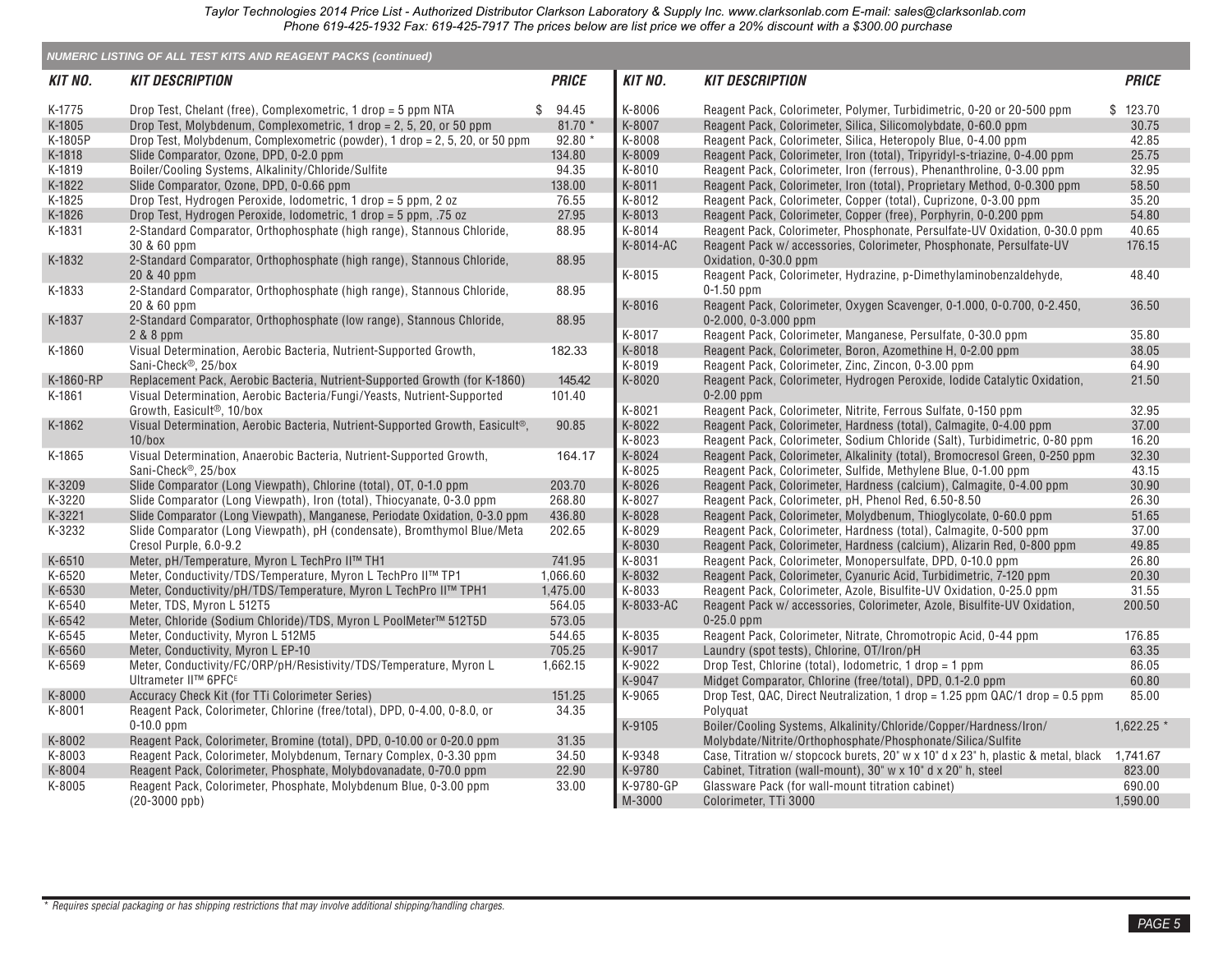<span id="page-4-0"></span>

|                    | <b>NUMERIC LISTING OF ALL REAGENTS</b>                  |              |                    |                                                                     |              |
|--------------------|---------------------------------------------------------|--------------|--------------------|---------------------------------------------------------------------|--------------|
| <b>REAGENT NO.</b> | <b>REAGENT DESCRIPTION</b>                              | <b>PRICE</b> | <b>REAGENT NO.</b> | <b>REAGENT DESCRIPTION</b>                                          | <b>PRICE</b> |
| R-0001-A           | DPD Reagent #1, .75 oz, Dropper Bottle                  | \$<br>3.95   | R-0617-G           | lodide lodate N/63, gal                                             | \$<br>46.15  |
| R-0001-A-24        | DPD Reagent #1, .75 oz, Dropper Bottle, 24-pack         | 85.30        | R-0617-G4          | lodide lodate N/63, gal, 4-pack                                     | 166.15       |
| R-0001-C           | DPD Reagent #1, 2 oz, Dropper Bottle                    | 8.15         | R-0618-E           | Hardness Reagent .01M, 16 oz                                        | 11.80        |
| R-0001-C-12        | DPD Reagent #1, 2 oz, Dropper Bottle, 12-pack           | 87.95        | R-0618-F           | Hardness Reagent .01M, 32 oz                                        | 16.95        |
| R-0002-A           | DPD Reagent #2, .75 oz, Dropper Bottle                  | 4.00         | R-0618-G           | Hardness Reagent .01M, gal                                          | 30.75        |
| R-0002-A-24        | DPD Reagent #2, .75 oz, Dropper Bottle, 24-pack         | 86.50        | R-0618-G4          | Hardness Reagent .01M, gal, 4-pack                                  | 110.70       |
| R-0002-C           | DPD Reagent #2, 2 oz, Dropper Bottle                    | 8.40         | R-0619-E           | Hardness Buffer (most often used), 16 oz                            | 16.45        |
| R-0002-C-12        | DPD Reagent #2, 2 oz, Dropper Bottle, 12-pack           | 90.50        | R-0619B-C          | Hardness Buffer (most often used), 2 oz w/ blue cap, Dropper Bottle | 7.95         |
| R-0003-A           | DPD Reagent #3, .75 oz, Dropper Bottle                  | 4.20         | R-0619LB-C         | Hardness Buffer, 2 oz w/light blue cap, Dropper Bottle              | 7.95         |
| R-0003-A-24        | DPD Reagent #3, .75 oz, Dropper Bottle, 24-pack         | 90.75        | R-0620-J           | Hardness Indicator Powder, .25 lb                                   | 11.45        |
| R-0003-C           | DPD Reagent #3, 2 oz, Dropper Bottle                    | 8.95         | R-0620-K           | Hardness Indicator Powder, 1 lb                                     | 34.00        |
| R-0003-C-12        | DPD Reagent #3, 2 oz, Dropper Bottle, 12-pack           | 96.70        | R-0620B-I          | Hardness Indicator Powder, 10 g w/ blue dot                         | 6.00         |
| R-0011L-C          | Calcium Indicator Liquid, 2 oz, Dropper Bottle          | 9.80         | R-0620LB-I         | Hardness Indicator Powder, 10 g w/light blue dot                    | 6.10         |
| R-0011L-C-12       | Calcium Indicator Liquid, 2 oz, Dropper Bottle, 12-pack | 105.85       | R-0622-C           | Trace Hardness Buffer, 2 oz, Dropper Bottle                         | 7.90         |
| R-0011L-E          | Calcium Indicator Liquid, 16 oz                         | 32.30        | R-0622-E           | Trace Hardness Buffer, 16 oz                                        | 16.50        |
| R-0011P-I          | Calcium Indicator Powder, 10 g                          | 5.95         | R-0623-C           | Trace Hardness Reagent, 2 oz, Dropper Bottle                        | 12.85        |
| R-0011P-II         | Calcium Indicator Powder, 50 g                          | 11.80        | R-0623-E           | Trace Hardness Reagent, 16 oz                                       | 49.20        |
| R-0011P-J          | Calcium Indicator Powder, .25 lb                        | 18.35        | R-0627H-4-C        | Hydrochloric Acid .25N, 2 oz, Dropper Bottle                        | 24.50        |
| R-0011P-K          | Calcium Indicator Powder, 1 lb                          | 35.85        | R-0627H-10-E       | Hydrochloric Acid N/10, 16 oz                                       | 11.25        |
| R-0600-A           | Orthotolidine, .75 oz                                   | 1.85         | R-0627S-10-C       | Sulfuric Acid N/10, 2 oz, Dropper Bottle                            | 8.30         |
| R-0600-A-DB        | Orthotolidine, .75 oz, Dropper Bottle                   | 1.90         | R-0627S-10-E       | Sulfuric Acid N/10, 16 oz                                           | 10.55        |
| R-0600-ADB24       | Orthotolidine, .75 oz. Dropper Bottle, 24-pack          | 41.00        | R-0627S-10-F       | Sulfuric Acid N/10, 32 oz                                           | 13.20        |
| R-0600-C           | Orthotolidine, 2 oz                                     | 5.05         | R-0627S-10F4       | Sulfuric Acid N/10, 32 oz, 4-pack                                   | 47.35        |
| R-0600-C-DB        | Orthotolidine, 2 oz, Dropper Bottle                     | 5.20         | R-0627S-10-G       | Sulfuric Acid N/10, gal                                             | $32.15$ *    |
| R-0600-E           | Orthotolidine, 16 oz                                    | 12.35        | R-0627S-10G4       | Sulfuric Acid N/10, gal, 4-pack                                     | $115.65$ *   |
| R-0600-F           | Orthotolidine, 32 oz                                    | 19.40        | R-0627S-50-E       | Sulfuric Acid N/50, 16 oz                                           | 9.55         |
| R-0600-F4          | Orthotolidine, 32 oz, 4-pack                            | 70.05        | R-0627S-50-F       | Sulfuric Acid N/50, 32 oz                                           | 14.00        |
| R-0601-C           | Molybdate Reagent, 2 oz                                 | 7.65         | R-0627S-50-G       | Sulfuric Acid N/50, gal                                             | 28.85 *      |
| R-0601-C-DB        | Molybdate Reagent, 2 oz, Dropper Bottle                 | 7.70         | R-0627S-50G4       | Sulfuric Acid N/50, gal, 4-pack                                     | 103.90 *     |
| R-0601-E           | Molybdate Reagent, 16 oz                                | 11.80        | R-0628-10-C        | Sodium Hydroxide N/10, 2 oz, Dropper Bottle                         | 6.20         |
| R-0601-F           | Molybdate Reagent, 32 oz                                | 20.35        | R-0628-10-E        | Sodium Hydroxide N/10, 16 oz                                        | 13.65        |
| R-0601-F4          | Molybdate Reagent, 32 oz, 4-pack                        | 73.45        | R-0628-10-F        | Sodium Hydroxide N/10, 32 oz                                        | 20.70        |
| R-0601-G           | Molybdate Reagent, gal                                  | 77.55 *      | R-0628-10-G        | Sodium Hydroxide N/10, gal                                          | $51.25$ *    |
| R-0601-G4          | Molybdate Reagent, gal, 4-pack                          | $279.15$ *   | R-0628-44-E        | Sodium Hydroxide N/44, 16 oz                                        | 39.85        |
| R-0601C-G          | Molybdate Concentrate, gal                              | 553.45       | R-0628-44-F        | Sodium Hydroxide N/44, 32 oz                                        | 85.70        |
| R-0602-C           | Stannous Chloride Concentrate, 2 oz                     | 11.95        | R-0628-50-E        | Sodium Hydroxide N/50, 16 oz                                        | 19.05        |
| R-0602-E           | Stannous Chloride Concentrate, 16 oz                    | 45.45        | R-0628-50-F        | Sodium Hydroxide N/50, 32 oz                                        | 28.85        |
| R-0602P-I          | Stannous Chloride Powder, 10 g                          | 5.75         | R-0628-50-G        | Sodium Hydroxide N/50, gal                                          | 58.45 *      |
| R-0602P-J          | Stannous Chloride Powder, .25 lb                        | 11.25        | R-0629-35-E        | Silver Nitrate N/35.5, 16 oz                                        | 14.15        |
| R-0602P-K          | Stannous Chloride Powder, 1 lb                          | 29.40        | R-0629-35-F        | Silver Nitrate N/35.5, 32 oz                                        | 20.85        |
| R-0604-C           | Chlorine Reagent #2, 2 oz                               | 9.80         | R-0629-35-F4       | Silver Nitrate N/35.5, 32 oz, 4-pack                                | 74.90        |
| R-0604-E           | Chlorine Reagent #2, 16 oz                              | 23.10        | R-0629-35-G        | Silver Nitrate N/35.5, gal                                          | $58.00*$     |
| R-0608-C           | Sulfuric Acid Concentrated, 2 oz                        | 13.20        | R-0629-35-G4       | Silver Nitrate N/35.5, gal, 4-pack                                  | 208.80 *     |
| R-0608-E           | Sulfuric Acid Concentrated, 16 oz                       | 36.90        | R-0629-50-E        | Silver Nitrate N/50, 16 oz                                          | 15.75        |
| R-0614-C           | Hardness Reagent A, 2 oz w/ blue cap, Dropper Bottle    | 7.90         | R-0629-50-F        | Silver Nitrate N/50, 32 oz                                          | 21.00        |
| $R - 0615 - I$     | Hardness Reagent B, 10 g w/ blue dot                    | 6.05         | R-0629-58-E        | Silver Nitrate N/58.4, 16 oz                                        | 14.95        |
| R-0616-C           | Hydrochloric Acid Concentrated, 2 oz                    | 10.25        | R-0629-58-F        | Silver Nitrate N/58.4, 32 oz                                        | 17.80        |
| R-0616-E           | Hydrochloric Acid Concentrated, 16 oz                   | 22.15        | R-0629-58-F4       | Silver Nitrate N/58.4, 32 oz, 4-pack                                | 69.00        |
| R-0617-E           | lodide lodate N/63, 16 oz                               | 15.70        | R-0629-58-G        | Silver Nitrate N/58.4, gal                                          | 59.50 *      |
| R-0617-F           | lodide lodate N/63, 32 oz                               | 22.20        | R-0629-71-E        | Silver Nitrate N/71, 16 oz                                          | 12.50        |

REAGENT SIZE CODE: A = .75 oz (22 mL) A-24 = .75 oz (24-pack) B = 2 oz (60 mL, Wide-Mouth) C = 2 oz (60 mL) C-12 = 2 oz (12-pack) D = 4 oz DD = 8 oz DB = Dropper Bottle E = 16 oz F = 32 oz F4 = qt (4-pack) G = gal G4 = gal **I** = 10 g **II** = 50 g **J** = .25 lb **K** = 1 lb **Z** = 1,000-pack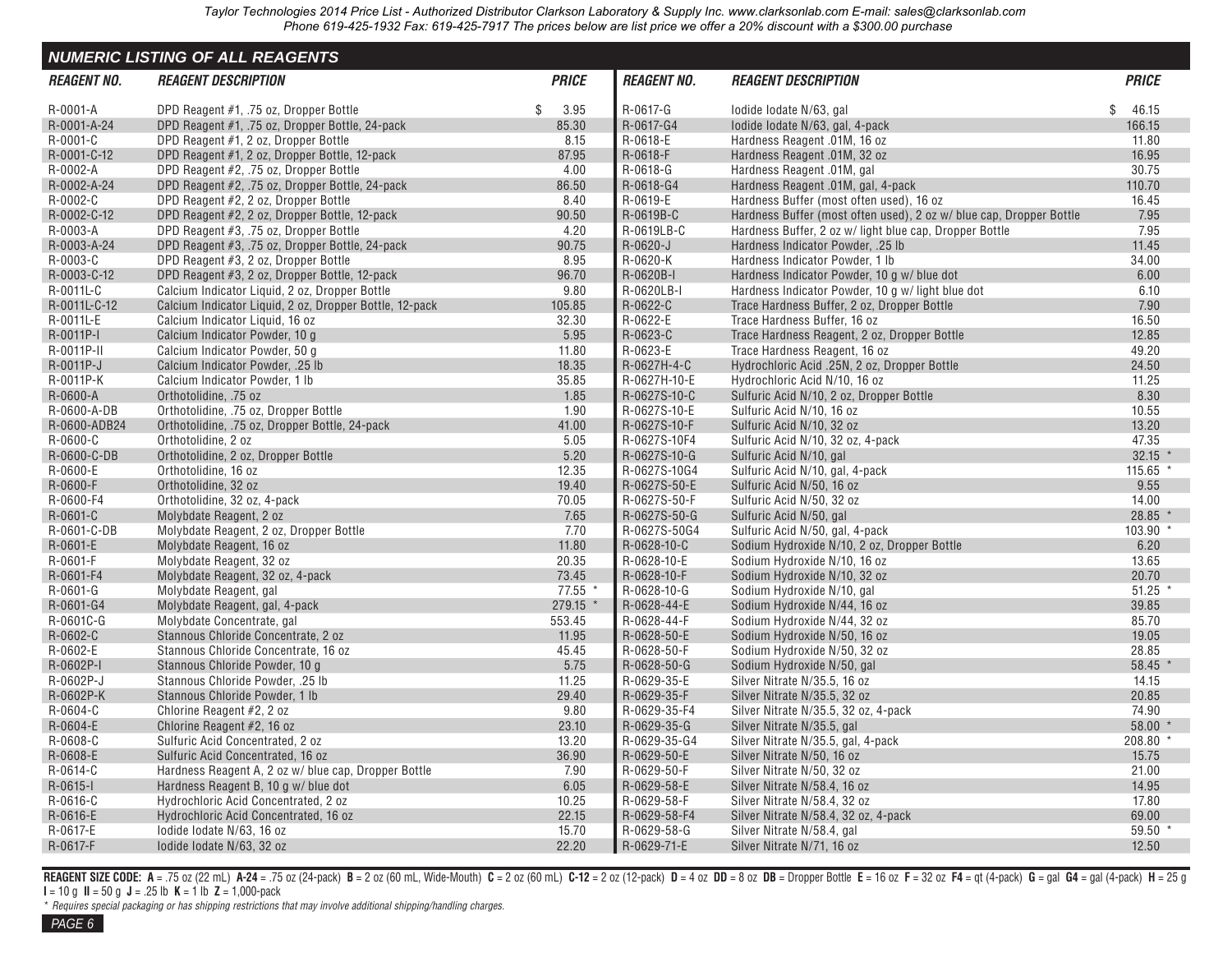|                           | <b>NUMERIC LISTING OF ALL REAGENTS (continued)</b>              |              |                    |                                                                        |              |
|---------------------------|-----------------------------------------------------------------|--------------|--------------------|------------------------------------------------------------------------|--------------|
| <i><b>REAGENT NO.</b></i> | <i><b>REAGENT DESCRIPTION</b></i>                               | <b>PRICE</b> | <b>REAGENT NO.</b> | <b>REAGENT DESCRIPTION</b>                                             | <b>PRICE</b> |
| R-0629-71-F               | Silver Nitrate N/71, 32 oz                                      | 17.90<br>\$  | R-0645-F           | Total Alkalinity Indicator, 32 oz                                      | \$<br>29.85  |
| R-0629-71-F4              | Silver Nitrate N/71, 32 oz, 4-pack                              | 62.95        | R-0645-G           | Total Alkalinity Indicator, gal                                        | 76.90        |
| R-0629-C                  | Silver Nitrate .54N, 2 oz, Dropper Bottle                       | 45.35        | R-0646-E           | Barium Chloride Solution 10%, 16 oz                                    | 12.00        |
| R-0630-A                  | Chromate Indicator, .75 oz, Dropper Bottle                      | 5.45         | R-0646-F           | Barium Chloride Solution 10%, 32 oz                                    | 19.85        |
| R-0630-C                  | Chromate Indicator, 2 oz, Dropper Bottle                        | 5.90         | R-0646-G           | Barium Chloride Solution 10%, gal                                      | 55.15        |
| R-0630-E                  | Chromate Indicator, 16 oz                                       | 14.50        | R-0649-C           | Hydrogen Peroxide Solution 3%, 2 oz, Dropper Bottle                    | 8.50         |
| R-0630-F                  | Chromate Indicator, 32 oz                                       | 21.00        | R-0651-C           | Chloroform, 2 oz                                                       | 15.90 *      |
| R-0630-G                  | Chromate Indicator, gal                                         | 69.95        | R-0651-E           | Chloroform, 16 oz                                                      | 67.35 $*$    |
| R-0630-G4                 | Chromate Indicator, gal, 4-pack                                 | 288.30       | R-0652-E           | Permanganate N/10, 16 oz                                               | 16.80        |
| R-0632-50-G               | Sodium Carbonate N/50, gal                                      | 51.20        | R-0653-2-C         | Calcium Buffer, 2 oz, Dropper Bottle                                   | 8.70         |
| R-0633-10-E               | lodide lodate N/10, 16 oz                                       | 29.85        | R-0653-2-E         | Calcium Buffer, 16 oz                                                  | $26.55$ *    |
| R-0633-10-G               | lodide lodate N/10, gal                                         | 196.15       | R-0653-E           | Calcium Buffer (for cadmium testing), 16 oz                            | $51.90$ *    |
| R-0633-126-E              | lodide lodate N/126, 16 oz                                      | 12.60        | R-0655H-2-F        | Hydrochloric Acid 2.5N, 32 oz                                          | 22.60        |
| R-0633-126-F              | lodide lodate N/126, 32 oz                                      | 19.15        | R-0655S-1-F        | Sulfuric Acid 1.28N, 32 oz                                             | 36.75        |
| R-0633-126-G              | lodide lodate N/126, gal                                        | 47.05        | R-0656-C           | Standard Alkali N, 2 oz, Dropper Bottle                                | 13.45        |
| R-0633-40-E               | lodide lodate N/40, 16 oz                                       | 12.55        | R-0656-F           | Standard Alkali N, 32 oz                                               | 26.05        |
| R-0633-40-F               | lodide lodate N/40, 32 oz                                       | 18.85        | R-0657-I           | Manganous Sulfate Powder, 10 g                                         | $23.35$ *    |
| R-0633-40-G               | lodide lodate N/40, gal                                         | 46.95        | R-0658-C           | Manganous Sulfate Solution, 2 oz                                       | $16.90*$     |
| R-0633-80-E               | lodide lodate N/80, 16 oz                                       | 12.75        | R-0659-I           | lodide Azide Powder, 10 g                                              | 26.95 *      |
| R-0633-80-F               | lodide lodate N/80, 32 oz                                       | 19.20        | R-0660S-C          | Alkaline lodide Azide Reagent, 2 oz                                    | 24.90        |
| R-0633-80-G               | lodide lodate N/80, gal                                         | 47.00        | R-0664-C           | Bleach Reagent #1, 2 oz                                                | 16.25        |
| R-0633-80-G4              | lodide lodate N/80, gal, 4-pack                                 | 169.70       | R-0664-C-DB        | Bleach Reagent #1, 2 oz, Dropper Bottle                                | 16.35        |
| R-0636-C                  | Starch Indicator Solution, 2 oz, Dropper Bottle                 | 7.20         | R-0664-E           | Bleach Reagent #1, 16 oz                                               | 77.70        |
| R-0636-E                  | Starch Indicator Solution, 16 oz                                | 15.70        | R-0665-C           | Bleach Reagent #2 (liquid), 2 oz                                       | 18.00        |
| R-0636-F                  | Starch Indicator Solution, 32 oz                                | 28.95        | R-0665-E           | Bleach Reagent #2 (liquid), 16 oz                                      | 42.10 $*$    |
| R-0636-G                  | Starch Indicator Solution, gal                                  | 60.00        | R-0665S-II         | Bleach Reagent #2 (crystals), 50 g                                     | 18.15        |
| R-0636-G4                 | Starch Indicator Solution, gal, 4-pack                          | 216.00       | R-0666-C           | Bleach Reagent #3, 2 oz, Dropper Bottle                                | 10.40        |
| R-0637-C                  | Methyl Orange Indicator, 2 oz, Dropper Bottle                   | 6.40         | R-0666-E           | Bleach Reagent #3, 16 oz                                               | 30.85        |
| R-0637-E                  | Methyl Orange Indicator, 16 oz                                  | 14.00        | R-0673-C           | High Iron Reagent #1, 2 oz                                             | 18.65        |
| R-0637-F                  | Methyl Orange Indicator, 32 oz                                  | 20.85        | R-0673-E           | High Iron Reagent #1, 16 oz                                            | 53.90        |
| R-0637-G                  | Methyl Orange Indicator, gal                                    | 40.35        | R-0674-C           | High Iron Reagent #2, 2 oz                                             | 16.55        |
| R-0638-E                  | Phenolphthalein Indicator, 16 oz                                | 10.85        | R-0674-E           | High Iron Reagent #2, 16 oz                                            | 45.35        |
| R-0638-F                  | Phenolphthalein Indicator, 32 oz                                | 15.30        | R-0682-C           | Chloride Reagent, 2 oz, Dropper Bottle                                 | 19.80        |
| R-0638-G                  | Phenolphthalein Indicator, gal                                  | 45.95        | R-0683-C           | Hardness Reagent (1 drop = 10 ppm hardness as $CaCO3$ ), 2 oz, Dropper | 6.00         |
| R-0638-G4                 | Phenolphthalein Indicator, gal, 4-pack                          | 165.45 *     |                    | <b>Bottle</b>                                                          |              |
| R-0638BR-C                | Phenolphthalein Indicator, 2 oz w/brown cap, Dropper Bottle     | 6.70         | R-0683-E           | Hardness Reagent (1 drop = 10 ppm hardness as $CaCO3$ ), 16 oz         | 20.30        |
| R-0638G-A                 | Phenolphthalein Indicator, .75 oz w/ green cap, Dropper Bottle  | 5.00         | R-0683-F           | Hardness Reagent (1 drop = 10 ppm hardness as $CaCO3$ ), 32 oz         | 30.40        |
| R-0638G-C                 | Phenolphthalein Indicator, 2 oz w/ green cap, Dropper Bottle    | 6.70         | R-0683-G           | Hardness Reagent (1 drop = 10 ppm hardness as $CaCO3$ ), gal           | 60.40        |
| R-06380-A                 | Phenolphthalein Indicator, .75 oz w/ orange cap, Dropper Bottle | 5.00         | R-0684-C           | Hardness Reagent .0025M, 2 oz, Dropper Bottle                          | 16.90        |
| R-06380-C                 | Phenolphthalein Indicator, 2 oz w/orange cap, Dropper Bottle    | 6.65         | R-0684-E           | Hardness Reagent .0025M, 16 oz                                         | 31.30        |
| R-0638S-E                 | Phenolphthalein Indicator 1%, 16 oz                             | 14.30        | R-0686-E           | Sulfuric Acid N, 16 oz                                                 | 16.65        |
| R-0638S-F                 | Phenolphthalein Indicator 1%, 32 oz                             | 32.80        | R-0686-F           | Sulfuric Acid N, 32 oz                                                 | 23.30        |
| R-0638W-C                 | Phenolphthalein Indicator, 2 oz w/ white cap, Dropper Bottle    | 6.70         | R-0686-G           | Sulfuric Acid N, gal                                                   | 47.65 *      |
| R-0640-E                  | Reversion Acid, 16 oz                                           | 20.15        | R-06860-C          | Sulfuric Acid N, 2 oz w/ orange cap, Dropper Bottle                    | 6.55         |
| R-0641-E                  | Reversion Neutralizer, 16 oz                                    | 25.50        | R-0686P-C          | Sulfuric Acid N, 2 oz w/ purple cap, Dropper Bottle                    | 6.55         |
| R-0642-A                  | Copper Buffer, .75 oz, Dropper Bottle                           | 8.85         | R-0687-E           | Sulfuric Acid .12N, 16 oz                                              | 15.20        |
| R-0643-A                  | Thiocarbamate Reagent, .75 oz, Dropper Bottle                   | 5.60         | R-0687-F           | Sulfuric Acid .12N, 32 oz                                              | 23.25        |
| R-0643-C                  | Thiocarbamate Reagent, 2 oz                                     | 17.50        | R-0687-F4          | Sulfuric Acid .12N, 32 oz, 4-pack                                      | 83.55        |
| R-0645-C                  | Total Alkalinity Indicator, 2 oz, Dropper Bottle                | 5.70         | R-0687-G           | Sulfuric Acid .12N, gal                                                | 49.70 *      |
| R-0645-E                  | Total Alkalinity Indicator, 16 oz                               | 19.95        | R-0687-G4          | Sulfuric Acid .12N, gal, 4-pack                                        | 175.75 *     |
|                           |                                                                 |              |                    |                                                                        |              |

REAGENT SIZE CODE: A = .75 oz (22 mL) A-24 = .75 oz (24-pack) B = 2 oz (60 mL, Wide-Mouth) C = 2 oz (60 mL) C-12 = 2 oz (12-pack) D = 4 oz DD = 8 oz DB = Dropper Bottle E = 16 oz F = 32 oz F4 = qt (4-pack) G = gal G4 = gal **I** = 10 g **II** = 50 g **J** = .25 lb **K** = 1 lb **Z** = 1,000-pack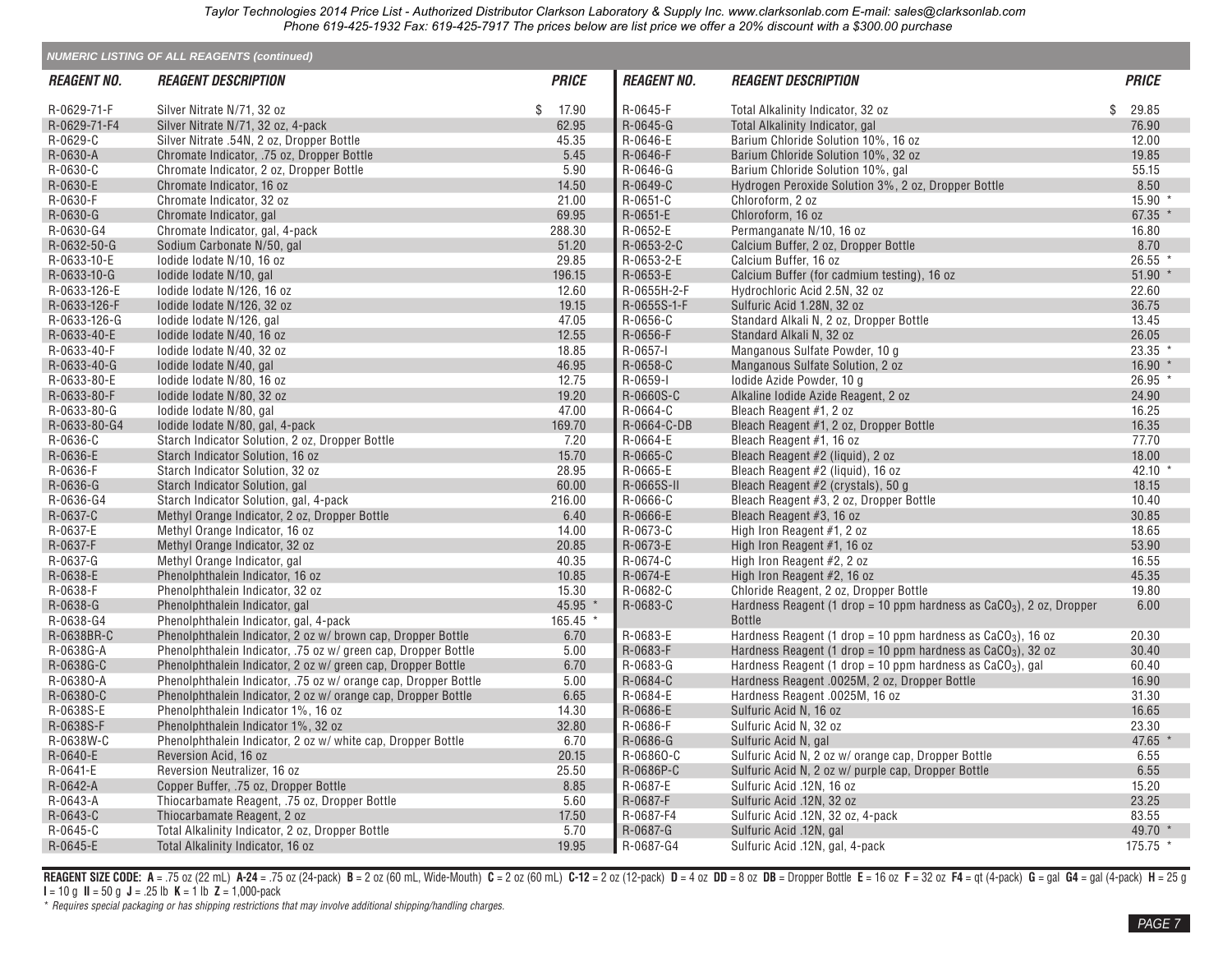|                    | <b>NUMERIC LISTING OF ALL REAGENTS (continued)</b>                               |              |                    |                                                                                                                                                    |              |
|--------------------|----------------------------------------------------------------------------------|--------------|--------------------|----------------------------------------------------------------------------------------------------------------------------------------------------|--------------|
| <b>REAGENT NO.</b> | <b>REAGENT DESCRIPTION</b>                                                       | <b>PRICE</b> | <b>REAGENT NO.</b> | <b>REAGENT DESCRIPTION</b>                                                                                                                         | <b>PRICE</b> |
| R-0687G-C          | Sulfuric Acid .12N, 2 oz w/ green cap, Dropper Bottle                            | \$<br>5.40   | R-0735-E           | Hydrochloric Acid .6N, 16 oz                                                                                                                       | 21.30<br>\$  |
| R-06870-C          | Sulfuric Acid .12N, 2 oz w/ orange cap, Dropper Bottle                           | 5.45         | R-0735-F           | Hydrochloric Acid .6N, 32 oz                                                                                                                       | 27.30        |
| R-0691-C           | Sulfuric Acid Reagent, 2 oz, Dropper Bottle                                      | 15.75        | R-0735G-C          | Hydrochloric Acid .6N, 2 oz w/ green cap, Dropper Bottle                                                                                           | 11.90        |
| R-0691-E           | Sulfuric Acid Reagent, 16 oz                                                     | 32.45        | R-0735LB-C         | Hydrochloric Acid .6N, 2 oz w/light blue cap, Dropper Bottle                                                                                       | 11.85        |
| R-0692-F           | Silver Nitrate N/7.1, 32 oz                                                      | 75.50        | R-0736-E           | Sulfuric Acid .6N, 16 oz                                                                                                                           | 14.85        |
| R-0697-C           | Thiosulfate N/10, 2 oz, Dropper Bottle                                           | 5.60         | R-0736-F           | Sulfuric Acid .6N, 32 oz                                                                                                                           | 20.00        |
| R-0697-E           | Thiosulfate N/10, 16 oz                                                          | 9.55         | R-0736BR-C         | Sulfuric Acid .6N, 2 oz w/ brown cap, Dropper Bottle                                                                                               | 6.80         |
| R-0697-F           | Thiosulfate N/10, 32 oz                                                          | 13.50        | R-0736G-C          | Sulfuric Acid .6N, 2 oz w/ green cap, Dropper Bottle                                                                                               | 6.65         |
| R-0697-G4          | Thiosulfate N/10, gal, 4-pack                                                    | 178.10       | R-07360-C          | Sulfuric Acid .6N, 2 oz w/ orange cap, Dropper Bottle                                                                                              | 6.75         |
| R-0698-C           | Silver Nitrate N/10, 2 oz, Dropper Bottle                                        | 12.50        | R-0737-C           | Hydrochloric Acid 3N, 2 oz, Dropper Bottle                                                                                                         | 11.85        |
| R-0698-F           | Silver Nitrate N/10, 32 oz                                                       | 42.75        | R-0737-F           | Hydrochloric Acid 3N, 32 oz                                                                                                                        | 30.90        |
| R-0698-F4          | Silver Nitrate N/10, 32 oz, 4-pack                                               | 166.50       | R-0738-E           | Hydrochloric Acid 1N, 16 oz                                                                                                                        | 10.74        |
| R-0699-C           | lodide lodate Reagent (1 drop = 10 ppm $Na2SO3$ ), 2 oz, Dropper Bottle          | 6.40         | R-0738-F           | Hydrochloric Acid 1N, 32 oz                                                                                                                        | 14.25        |
| R-0699-E           | lodide lodate Reagent (1 drop = 10 ppm $Na2SO3$ ), 16 oz                         | 19.30        | R-0739-C           | Sodium Hydroxide Reagent (1 drop = 0.5 g/100 mL HCl), 2 oz,                                                                                        | 18.60        |
| R-0699-F           | lodide lodate Reagent (1 drop = 10 ppm $Na2SO3$ ), 32 oz                         | 30.00        |                    | <b>Dropper Bottle</b>                                                                                                                              |              |
| R-0699-G           |                                                                                  |              | R-0739-E           |                                                                                                                                                    | 56.35        |
| R-0700-C           | lodide lodate Reagent (1 drop = 10 ppm $NNa2SO3$ ), gal                          | 64.50        | R-0740-C           | Sodium Hydroxide Reagent (1 drop = 0.5 g/100 mL HCl), 16 oz                                                                                        |              |
|                    | Thiosulfate Reagent (chlorine titrant), 2 oz, Dropper Bottle                     | 16.35        |                    | Sodium Hydroxide Reagent (1 drop = 1 g/100 mL H <sub>2</sub> SO <sub>4</sub> , H <sub>3</sub> PO <sub>4</sub> , H <sub>3</sub> NSO <sub>3</sub> ), | 14.05        |
| R-0700-E           | Thiosulfate Reagent (chlorine titrant), 16 oz                                    | 29.95        |                    | 2 oz. Dropper Bottle                                                                                                                               |              |
| R-0706-C           | Silver Nitrate Reagent (25 mL sample, 1 drop = 10 ppm Cl <sup>-</sup> ), 2 oz,   | 13.00        | R-0742-C           | Permanganate Reagent (25 mL sample, 1 drop = 25 ppm $\text{NaNO}_2$ ), 2 oz                                                                        | 14.50        |
|                    | Dropper Bottle                                                                   |              | R-0742-E           | Permanganate Reagent (25 mL sample, 1 drop = 25 ppm $\text{NaNO}_2$ ), 16 oz                                                                       | 30.25        |
| R-0706-E           | Silver Nitrate Reagent (25 mL sample, 1 drop = 10 ppm Cl <sup>-</sup> ), 16 oz   | 59.05        | R-0747-C           | Sodium Thiosulfate, 2 oz, Dropper Bottle                                                                                                           | 14.85        |
| R-0706-F           | Silver Nitrate Reagent (25 mL sample, 1 drop = 10 ppm Cl <sup>-</sup> ), 32 oz   | 104.50       | R-0755-C           | Magnesium Chloride Reagent, 2 oz, Dropper Bottle                                                                                                   | 14.75        |
| R-0706-F4          | Silver Nitrate Reagent (25 mL sample, 1 drop = 10 ppm $Cl^-$ ), 32 oz,           | 376.00       | R-0755-E           | Magnesium Chloride Reagent, 16 oz                                                                                                                  | 26.75        |
|                    | 4-pack                                                                           |              | R-0756-G           | Causticity Reagent #1, gal                                                                                                                         | 71.10        |
| R-0709-C           | Hydrochloric Acid Reagent, 2 oz, Dropper Bottle                                  | 17.15        | R-0757-G           | Causticity Reagent #2, gal                                                                                                                         | 56.15        |
| R-0709-E           | Hydrochloric Acid Reagent, 16 oz                                                 | 37.90        | R-0760-G           | Hydrochloric Acid N/50, gal                                                                                                                        | 34.35 *      |
| R-0711-C           | Barium Chloride Solution 20%, 2 oz                                               | 6.30         | $R-0765-I$         | Potassium Iodide Crystals, 10 g                                                                                                                    | 10.85        |
| R-0711-E           | Barium Chloride Solution 20%, 16 oz                                              | 21.05        | R-0765-II          | Potassium Iodide Crystals, 50 g                                                                                                                    | 21.55        |
| R-0711-F           | Barium Chloride Solution 20%, 32 oz                                              | 32.50        | R-0765-J           | Potassium Iodide Crystals, .25 lb                                                                                                                  | 36.30        |
| R-0716-C           | Sodium Carbonate N/10, 2 oz, Dropper Bottle                                      | 14.60        | R-0765-K           | Potassium Iodide Crystals, 1 lb                                                                                                                    | 132.00       |
| R-0720-E           | Barium Chloride Solution 30%, 16 oz                                              | 35.50        | R-0766-C           | Lead Reagent, 2 oz                                                                                                                                 | $14.20*$     |
| R-0724-C           | Hydrochloric Acid .12N, 2 oz, Dropper Bottle                                     | 5.90         | R-0768-C           | lodine Indicator, 2 oz, Dropper Bottle                                                                                                             | $10.55$ *    |
| R-0724-E           | Hydrochloric Acid .12N, 16 oz                                                    | 14.10        | R-0768-E           | lodine Indicator, 16 oz                                                                                                                            | $35.50*$     |
| R-0724-F           | Hydrochloric Acid .12N, 32 oz                                                    | 21.10        | R-0769-C           | Iodine Buffer, 2 oz, Dropper Bottle                                                                                                                | 11.65        |
| R-0724-F4          | Hydrochloric Acid .12N, 32 oz, 4-pack                                            | 76.20        | R-0770-C           | Oxone Reagent, 2 oz, Dropper Bottle                                                                                                                | 20.30        |
| R-0725-I           | Acid Starch Indicator Powder, 10 g                                               | 6.20         | R-0771-C           | Lead Buffer, 2 oz                                                                                                                                  | 11.60        |
| R-0725-J           | Acid Starch Indicator Powder, .25 lb                                             | 10.75        | R-0772-E           | lodide Solution, 16 oz                                                                                                                             | 34.30        |
| R-0725-K           | Acid Starch Indicator Powder, 1 lb                                               | 27.20        | R-0774-C           | Thiosulfate Reagent (25 mL sample, 1 drop = 5 ppm $H_2O_2$ ), 2 oz,                                                                                | 15.15        |
| R-0726-J           | Sulfamic Acid Powder (technical grade), .25 lb                                   | 19.55        |                    | Dropper Bottle                                                                                                                                     |              |
| R-0729-C           | Sulfuric Acid 50%, 2 oz                                                          | 6.40         | R-0774-E           | Thiosulfate Reagent (25 mL sample, 1 drop = 5 ppm $H_2O_2$ ), 16 oz                                                                                | 28.25        |
| R-0729-C-DB        | Sulfuric Acid 50%, 2 oz, Dropper Bottle                                          | 6.65         | R-0775-E           | Hardness Buffer, 16 oz                                                                                                                             | 19.55        |
| R-0729-E           | Sulfuric Acid 50%, 16 oz                                                         | 21.10        | R-0780-C           | Thiosulfate Reagent (50 mL sample, 1 drop = .2 ppm $O_2$ ), 2 oz,                                                                                  | 11.25        |
| R-0730-C           | Permanganate Reagent (25 mL sample, 1 drop = 100 ppm $\text{NaNO}_2$ ), 2 oz     | 6.85         |                    | Dropper Bottle                                                                                                                                     |              |
| R-0730-E           | Permanganate Reagent (25 mL sample, 1 drop = 100 ppm NaNO <sub>2</sub> ), 16 oz  | 16.45        | R-0781-II          | Acid Sulfate, 50 g                                                                                                                                 | 9.25         |
| R-0730-F           | Permanganate Reagent (25 mL sample, 1 drop = 100 ppm NaNO <sub>2</sub> ), 32 oz  | 24.90        | R-0781-J           | Acid Sulfate, .25 lb                                                                                                                               | 13.30        |
| R-0730-F4          | Permanganate Reagent (25 mL sample, 1 drop = 100 ppm NaNO <sub>2</sub> ), 32 oz, | 92.95        | R-0781-K           | Acid Sulfate, 1 lb                                                                                                                                 | 28.30        |
|                    | 4-pack                                                                           |              | R-0782-C           | Thiosulfate Reagent (50 mL sample, 1 drop = 1.0 ppm $O_2$ ), 2 oz,                                                                                 | 19.10        |
| R-0733-C           | Permanganate Reagent (25 mL sample, 1 drop = 50 ppm NaNO <sub>2</sub> ), 2 oz    | 7.05         |                    | Dropper Bottle                                                                                                                                     |              |
| R-0733-E           | Permanganate Reagent (25 mL sample, 1 drop = 50 ppm $\text{NaNO}_2$ ), 16 oz     | 18.60        | R-0783-C           | Thiosulfate Reagent, 2 oz, Dropper Bottle                                                                                                          | 13.90        |
| R-0733-F           | Permanganate Reagent (25 mL sample, 1 drop = 50 ppm NaNO <sub>2</sub> ), 32 oz   | 24.80        | R-0784-C           | ODA Indicator, 2 oz, Dropper Bottle                                                                                                                | 20.05        |

REAGENT SIZE CODE: A = .75 oz (22 mL) A-24 = .75 oz (24-pack) B = 2 oz (60 mL, Wide-Mouth) C = 2 oz (60 mL) C-12 = 2 oz (12-pack) D = 4 oz DD = 8 oz DB = Dropper Bottle E = 16 oz F = 32 oz F4 = qt (4-pack) G = gal G4 = gal **I** = 10 g **II** = 50 g **J** = .25 lb **K** = 1 lb **Z** = 1,000-pack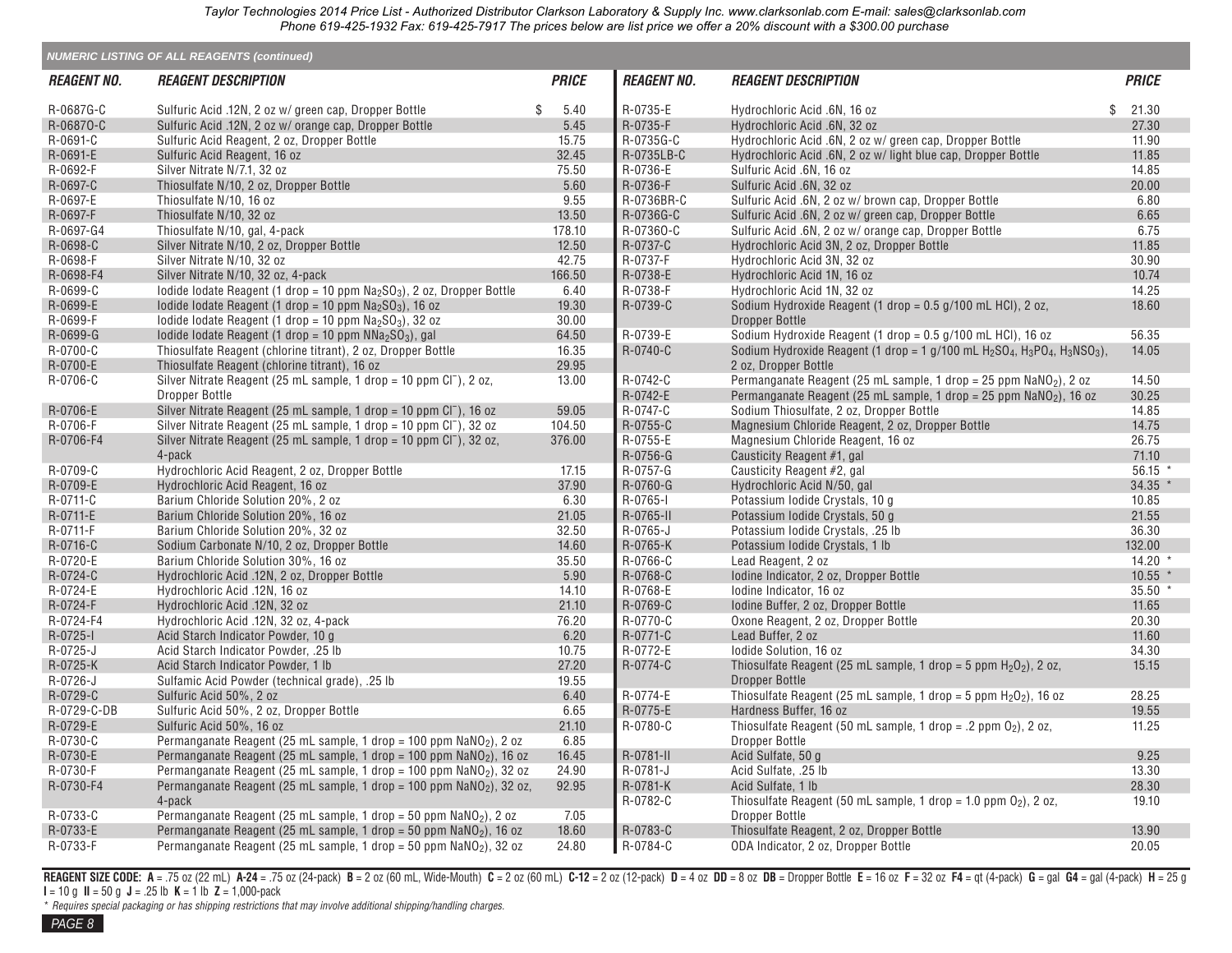|                    | <b>NUMERIC LISTING OF ALL REAGENTS (continued)</b>                                    |              |                    |                                                                     |              |
|--------------------|---------------------------------------------------------------------------------------|--------------|--------------------|---------------------------------------------------------------------|--------------|
| <b>REAGENT NO.</b> | <i><b>REAGENT DESCRIPTION</b></i>                                                     | <b>PRICE</b> | <b>REAGENT NO.</b> | <b>REAGENT DESCRIPTION</b>                                          | <b>PRICE</b> |
| R-0785-C           | Hydrochloric Acid N/20, 2 oz, Dropper Bottle                                          | \$ 11.90     | R-0820-E           | CAN Solution (5 mL sample, 1 drop = 40 ppm $\text{NaNO}_2$ ), 16 oz | \$35.50      |
| R-0786-I           | Glutaraldehyde Reagent #1, 10 g                                                       | 26.30 *      | R-0820-F           | CAN Solution (5 mL sample, 1 drop = 40 ppm $NaNO2$ ), 32 oz         | 56.90        |
| R-0787-A           | Glutaraldehyde Reagent #2, .75 oz, Dropper Bottle                                     | 9.85         | R-0820-G           | CAN Solution (5 mL sample, 1 drop = 40 ppm $NaNO2$ ), gal           | 176.35 *     |
| R-0789-C           | Thiosulfate Reagent (50 mL sample, 1 drop = 5 ppm $I_2$ ), 2 oz,                      | 17.00        | R-0824-E           | Thiosulfate N, 16 oz                                                | 58.65        |
|                    | <b>Dropper Bottle</b>                                                                 |              | R-0830-C           | Polymer Reagent #1, 2 oz                                            | 27.90        |
| R-0794-E           | Thiosulfate Reagent (25 mL sample, 1 drop = $.5$ ppm $CrO4$ ), 16 oz                  | 41.35        | R-0830-E           | Polymer Reagent #1, 16 oz                                           | 67.10        |
| R-0800-I           | CAS Indicator Powder, 10 g                                                            | 18.70        | R-0831-C           | Polymer Reagent #2, 2 oz                                            | 26.90        |
| R-0802P-I          | Xylenol Orange Indicator Powder, 10 g                                                 | 9.00         | R-0831-E           | Polymer Reagent #2, 16 oz                                           | 64.70        |
| R-0802P-J          | Xylenol Orange Indicator Powder, .25 lb                                               | 32.90        | R-0833-C           | DI Water, 2 oz, Dispenser Cap                                       | 7.75         |
| R-0802P-K          | Xylenol Orange Indicator Powder, 1 lb                                                 | 100.95       | R-0833-F           | DI Water, 32 oz                                                     | 12.60        |
| R-0803-C           | Phosphonate Titrating Solution (for drop-count titrations), 2 oz,                     | 6.70         | R-0833-G           | DI Water, gal                                                       | 18.10        |
|                    | <b>Dropper Bottle</b>                                                                 |              | R-0834-C           | pH Soaker Solution (pH 4 Buffer with no dye), 2 oz, Dispenser Tip   | 6.15         |
| R-0803-E           | Phosphonate Titrating Solution (for drop-count titrations), 16 oz                     | 24.50        | R-0834-E           | pH Soaker Solution (pH 4 Buffer with no dye), 16 oz                 | 17.80        |
| R-0803-F           | Phosphonate Titrating Solution (for drop-count titrations), 32 oz                     | 36.15        | R-0837-I           | Sulfamic Acid Powder (reagent grade), 10 g                          | 17.00        |
| R-0803-G           | Phosphonate Titrating Solution (for drop-count titrations), gal                       | 80.50        | R-0839-C           | Zinc Reagent #1, 2 oz                                               | 14.05        |
| R-0804-DD          | Demineralizer Bottle, 8 oz                                                            | 19.45        | R-0840-I           | Zinc Reagent #2, 10 g                                               | 10.40        |
| R-0805-C           | Fluoride Masking Agent, 2 oz, Dropper Bottle                                          | 8.30         | R-0841-C           | Zinc Reagent #3, 2 oz, Dropper Bottle                               | 16.25        |
| R-0805-E           | Fluoride Masking Agent, 16 oz                                                         | 29.65        | R-0841-E           | Zinc Reagent $#3$ , 16 oz                                           | 62.75        |
| R-0806-C           | Hardness Reagent (25 mL sample, 1 drop = 2 ppm hardness as $CaCO3$ ),                 | 6.35         | R-0843-Z           | DPD Tablet #1, 1,000-pack                                           | 174.00       |
|                    | 2 oz. Dropper Bottle                                                                  |              | R-0844-Z           | DPD Tablet #3, 1,000-pack                                           | 196.85       |
| R-0806-E           | Hardness Reagent (25 mL sample, 1 drop = 2 ppm hardness as $CaCO3$ ),                 | 15.90        | R-0845-C           | Mercuric Nitrate Titrating Solution, 2 oz, Dropper Bottle           | 17.00        |
|                    | 16 oz                                                                                 |              | R-0846-C           | PAO Reagent, 2 oz, Dropper Bottle                                   | $35.15$ *    |
| R-0806-F           | Hardness Reagent (25 mL sample, 1 drop = 2 ppm hardness as $CaCO3$ ),                 | 22.80        | R-0846-E           | PAO Reagent, 16 oz                                                  | 178.05 *     |
|                    | 32 oz                                                                                 |              | R-0847-C           | SEQ Reagent (25 mL sample, 1 drop = 1 ppm Organo-Phosphorus SEQ     | 19.20        |
| R-0806-G           | Hardness Reagent (25 mL sample, 1 drop = 2 ppm hardness as $CaCO3$ ),                 | 46.70        |                    | Agent), 2 oz, Dropper Bottle                                        |              |
|                    | gal                                                                                   |              | R-0847-E           | SEQ Reagent (25 mL sample, 1 drop = 1 ppm Organo-Phosphorus SEQ     | 26.80        |
| R-0807-C           | Silver Nitrate Reagent (25 mL sample, 1 drop = 2 ppm Cl <sup>-</sup> ), 2 oz,         | 12.25        |                    | Agent), 16 oz                                                       |              |
|                    | <b>Dropper Bottle</b>                                                                 |              | R-0848-Z           | Phenol Red Tablet, 1,000-pack                                       | 206.00       |
| R-0807-E           | Silver Nitrate Reagent (25 mL sample, 1 drop = 2 ppm Cl <sup>-</sup> ), 16 oz         | 31.75        | R-0851-A           | Iron Reagent $#1$ , .75 oz                                          | 6.40         |
| R-0808-C           | lodide lodate Reagent (25 mL sample, 1 drop = $2$ ppm $Na2SO3$ ), 2 oz,               | 6.20         | R-0851-C           | Iron Reagent #1, 2 oz                                               | 9.25         |
|                    | Dropper Bottle                                                                        |              | R-0851-E           | Iron Reagent #1, 16 oz                                              | 52.90        |
| R-0808-E           | lodide lodate Reagent (25 mL sample, 1 drop = 2 ppm $\text{Na}_2\text{SO}_3$ ), 16 oz | 17.10        | R-0852-A           | Iron Reagent #2, .75 oz                                             | 5.80         |
| R-0808-F           | lodide lodate Reagent (25 mL sample, 1 drop = $2$ ppm $Na2SO3$ ), 32 oz               | 24.75        | R-0852-C           | Iron Reagent #2, 2 oz                                               | 8.00         |
| R-0808-G           | lodide lodate Reagent (25 mL sample, 1 drop = 2 ppm $Na2SO3$ ), gal                   | 56.90        | R-0852-E           | Iron Reagent #2, 16 oz                                              | 24.40        |
| R-0809-II          | TDS Resin, 50 g                                                                       | 15.55        | R-0854-A           | Total Hardness Reagent, .75 oz, Dropper Bottle                      | 6.00         |
| R-0810-C           | Sodium Carbonate .24N, 2 oz, Dropper Bottle                                           | 7.25         | R-0854-C           | Total Hardness Reagent, 2 oz, Dropper Bottle                        | 11.20        |
| R-0810-E           | Sodium Carbonate .24N, 16 oz                                                          | 26.00        | R-0854-E           | Total Hardness Reagent, 16 oz                                       | 33.10        |
| R-0811-C           | Sulfuric Acid .24N, 2 oz, Dropper Bottle                                              | 8.15         | R-0860-A           | Copper Reagent #1, .75 oz                                           | 5.60         |
| R-0811-E           | Sulfuric Acid .24N, 16 oz                                                             | 31.10        | R-0860-C           | Copper Reagent #1, 2 oz                                             | 8.15         |
| R-0813-C           | Glycine Solution, 2 oz                                                                | 12.50        | R-0860-E           | Copper Reagent #1, 16 oz                                            | 23.75        |
| R-0814-C           | EDTA Solution, 2 oz                                                                   | 11.85        | R-0861-A           | Copper Reagent #2, .75 oz                                           | 5.85         |
| R-0815-C           | FAS Titrating Solution, 2 oz, Dropper Bottle                                          | 23.95        | R-0861-C           | Copper Reagent #2, 2 oz                                             | 8.70         |
| R-0817-C           | lodide lodate Reagent (25 mL sample, 1 drop = 10 ppm $SO_3$ ), 2 oz,                  | 13.60        | R-0861-E           | Copper Reagent #2, 16 oz                                            | 23.30        |
|                    | <b>Dropper Bottle</b>                                                                 |              | R-0866-C           | SEQ Reagent (25 mL sample, 1 drop = 10 ppm Organo-Phosphorus SEQ    | 23.85        |
| R-0817-E           | lodide lodate Reagent (25 mL sample, 1 drop = 10 ppm $SO3$ ), 16 oz                   | 28.05        |                    | Agent), 2 oz, Dropper Bottle                                        |              |
| R-0819-A           | Ferroin Indicator, .75 oz, Dropper Bottle                                             | 10.15        | R-0866-E           | SEQ Reagent (25 mL sample, 1 drop = 10 ppm Organo-Phosphorus SEQ    | 48.85        |
| R-0819-C           | Ferroin Indicator, 2 oz, Dropper Bottle                                               | 18.10        |                    | Agent), 16 oz                                                       |              |
| R-0819-E           | Ferroin Indicator, 16 oz                                                              | 51.90        | R-0868-1K-E        | Conductivity Solution 1000 µS (492 ppm NaCl), 16 oz                 | 11.10        |
| R-0820-C           | CAN Solution (5 mL sample, 1 drop = 40 ppm $\text{NaNO}_2$ ), 2 oz,                   | 7.80         | R-0868-1K-F        | Conductivity Solution 1000 µS (492 ppm NaCl), 32 oz                 | 15.65        |
|                    | <b>Dropper Bottle</b>                                                                 |              | R-0868-1K-G        | Conductivity Solution 1000 µS (492 ppm NaCl), gal                   | 44.50        |

REAGENT SIZE CODE: A = .75 oz (22 mL) A-24 = .75 oz (24-pack) B = 2 oz (60 mL, Wide-Mouth) C = 2 oz (60 mL) C-12 = 2 oz (12-pack) D = 4 oz DD = 8 oz DB = Dropper Bottle E = 16 oz F = 32 oz F4 = qt (4-pack) G = gal G4 = gal **I** = 10 g **II** = 50 g **J** = .25 lb **K** = 1 lb **Z** = 1,000-pack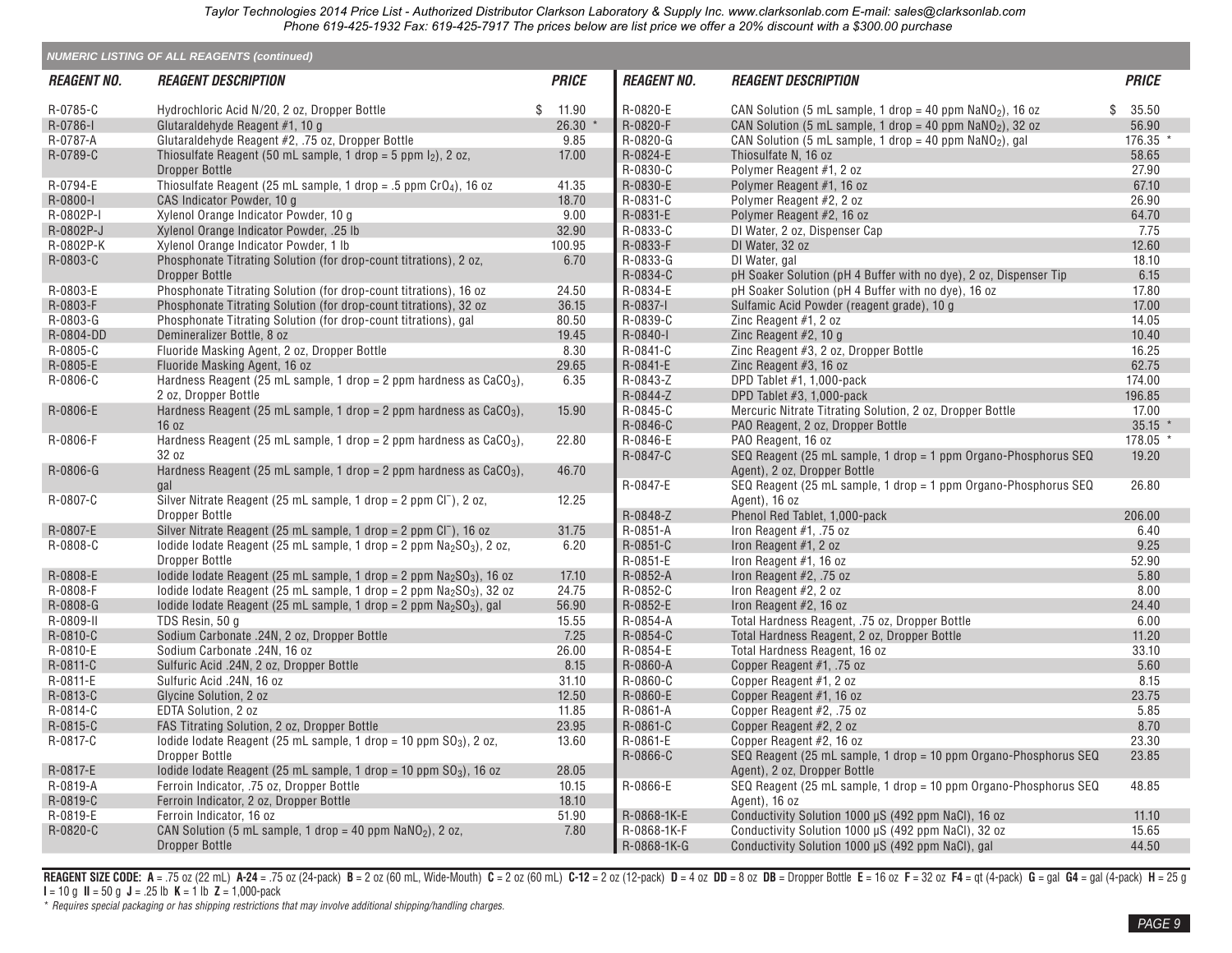|                    | <b>NUMERIC LISTING OF ALL REAGENTS (continued)</b>                                                     |              |                    |                                                                    |                  |
|--------------------|--------------------------------------------------------------------------------------------------------|--------------|--------------------|--------------------------------------------------------------------|------------------|
| <b>REAGENT NO.</b> | <i><b>REAGENT DESCRIPTION</b></i>                                                                      | <b>PRICE</b> | <b>REAGENT NO.</b> | <b>REAGENT DESCRIPTION</b>                                         | <b>PRICE</b>     |
| R-0868-25C-C       | Conductivity Solution 2500 µS (1273 ppm NaCl), 2 oz. Dispenser Tip                                     | 5.10<br>\$   | R-0896-C           | Sulfuric Acid, 2 oz, Dropper Bottle                                | \$<br>11.20      |
| R-0868-25C-D       | Conductivity Solution 2500 µS (1273 ppm NaCl), 4 oz                                                    | 6.30         | R-0899-G           | Hydrochloric Acid N/30, gal                                        | $100.70$ *       |
| R-0868-25C-E       | Conductivity Solution 2500 µS (1273 ppm NaCl), 16 oz                                                   | 10.95        | R-0900-I           | Molybdenum Indicator Powder, 10 g                                  | 12.85            |
| R-0868-25C-F       | Conductivity Solution 2500 µS (1273 ppm NaCl), 32 oz                                                   | 15.65        | R-0900-I-12        | Molybdenum Indicator Powder, 10 g, 12-pack                         | 132.10           |
| R-0868-25C-G       | Conductivity Solution 2500 µS (1273 ppm NaCl), gal                                                     | 43.85        | R-0901-C           | Molybdenum Indicator Solvent, 2 oz                                 | $6.55*$          |
| R-0868-39C-C       | Conductivity Solution 3900 µS (2027 ppm NaCl), 2 oz. Dispenser Tip                                     | 7.80         | R-0901-C-12        | Molybdenum Indicator Solvent, 2 oz. 12-pack                        | $70.25$ *        |
| R-0868-39C-F       | Conductivity Solution 3900 µS (2027 ppm NaCl), 32 oz                                                   | 15.75        | R-0905-C           | Citrate Buffer, 2 oz                                               | 17.55            |
| R-0868-50-F        | Conductivity Solution 50 µS (23.4 ppm NaCl), 32 oz                                                     | 15.80        | R-0906-I           | Periodate Powder, 10 g                                             | 24.15            |
| R-0868-5C-E        | Conductivity Solution 500 µS (242 ppm NaCl), 16 oz                                                     | 11.05        | R-0911-I           | Total Chelant Indicator Powder, 10 g                               | 13.70            |
| R-0868-5C-F        | Conductivity Solution 500 µS (242 ppm NaCl), 32 oz                                                     | 15.80        | R-0912-C           | Total Chelant Titrating Solution, 2 oz, Dropper Bottle             | 16.95            |
| R-0868-5C-G        | Conductivity Solution 500 µS (242 ppm NaCl), gal                                                       | 57.00        | R-0920-F           | Hardness Reagent .001M, 32 oz                                      | 30.40            |
| R-0868-5K-F        | Conductivity Solution 5000 µS (2634 ppm NaCl), 32 oz                                                   | 15.80        | R-0920-G           | Hardness Reagent .001M, gal                                        | 60.10            |
| R-0868-5K-G        | Conductivity Solution 5000 µS (2634 ppm NaCl), gal                                                     | 48.10        | R-0921-I           | Sulfanilamide Powder, 10 g                                         | 33.15            |
| R-0869-C           | Neutralizing Amine Titrating Solution, 2 oz, Dropper Bottle                                            | 11.55        | R-0922-H           | Zinc Powder, 25 g                                                  | $25.65 \text{ }$ |
| R-0870-I           | DPD Powder, 10 g                                                                                       | 9.00         | R-0923-I           | NED Powder, 10 g                                                   | 12.75            |
| R-0870-I-12        | DPD Powder, 10 g, 12-pack                                                                              | 98.05        | R-0925-C           | PAA Reagent #1, 2 oz                                               | 10.10            |
| R-0870-J           | DPD Powder, .25 lb                                                                                     | 42.10        | R-0926-A           | PAA Reagent #2, .75 oz, Dropper Bottle                             | 14.35            |
| R-0870-K           | DPD Powder, 1 lb                                                                                       | 139.05       | R-0927-C           | PAA Reagent #3, 2 oz                                               | 8.40             |
| R-0871-C           | FAS-DPD Titrating Reagent (for chlorine), 2 oz, Dropper Bottle                                         | 12.75        | R-0928-C           | PAA Reagent #4, 2 oz, Dropper Bottle                               | 11.55            |
| R-0871-C-12        | FAS-DPD Titrating Reagent (for chlorine), 2 oz, Dropper Bottle, 12-pack                                | 139.00       | R-0929-C           | PAA Titrating Solution, 2 oz, Dropper Bottle                       | 20.80            |
| R-0871-E           | FAS-DPD Titrating Reagent (for chlorine), 16 oz                                                        | 28.95        | R-0950-C           | Complexing Reagent, 2 oz                                           | 15.35            |
| R-0871-F           | FAS-DPD Titrating Reagent (for chlorine), 32 oz                                                        | 42.75        | R-0950-E           | Complexing Reagent, 16 oz                                          | 30.90            |
| R-0872-C           | FAS-DPD Titrating Reagent (for bromine), 2 oz, Dropper Bottle                                          | 13.45        | R-0951-C           | QAC Titrating Solution (low range), 2 oz, Dropper Bottle           | 17.15            |
| R-0872-C-12        | FAS-DPD Titrating Reagent (for bromine), 2 oz, Dropper Bottle, 12-pack                                 | 145.30       | R-0951-E           | QAC Titrating Solution (low range), 16 oz                          | 37.50            |
| R-0874-C           |                                                                                                        | 23.55        | R-0953-A           |                                                                    | 8.25             |
| R-0875-E           | A.C. Complete Reagent, 2 oz, Dropper Bottle<br>FAS-DPD Titrating Reagent (for buret titrations), 16 oz | 35.40        | R-0954-A           | Boron Reagent #1, .75 oz, Dropper Bottle                           | 9.80             |
| R-0879-C           |                                                                                                        |              |                    | Boron Reagent #2, .75 oz, Dropper Bottle                           |                  |
|                    | NTA Cosolvent Solution, 2 oz                                                                           | 7.85         | R-0955-A           | Boron Reagent #3, .75 oz, Dropper Bottle                           | 6.50             |
| R-0879-F           | NTA Cosolvent Solution, 32 oz                                                                          | 17.80        | R-0956-I           | Boron Reagent #4, 10 g                                             | 5.90             |
| R-0880-E           | Phosphonate Titrating Solution (for buret titrations), 16 oz                                           | 34.90        | R-0957-C           | Boron Reagent #5, 2 oz, Dropper Bottle                             | 20.60            |
| R-0881-A           | Toluidine Blue O Indicator, .75 oz, Dropper Bottle                                                     | 12.10        | R-0958-II          | Boron Reagent #6, 50 g                                             | 8.40             |
| R-0881-C           | Toluidine Blue O Indicator, 2 oz, Dropper Bottle                                                       | 16.00        | R-0959-C           | Boron Titrating Reagent (50 mL sample, 1 drop = $.2$ ppm B), 2 oz, | 11.95            |
| R-0881-E           | Toluidine Blue O Indicator, 16 oz                                                                      | 34.95        |                    | Dropper Bottle                                                     |                  |
| R-0883-E           | QAC Titrating Solution (25 mL sample, 1 drop = 2 ppm $QAC$ ), 16 oz                                    | 67.15        | R-0960-C           | Boron Titrating Reagent (50 mL sample, 1 drop = $.5$ ppm B), 2 oz, | 15.65            |
| R-0884-C           | QAC Titrating Solution (high range), 2 oz, Dropper Bottle                                              | 25.85        |                    | <b>Dropper Bottle</b>                                              |                  |
| R-0884-C-12        | QAC Titrating Solution (high range), 2 oz, Dropper Bottle, 12-pack                                     | 280.30       | R-0968-1K-C        | TDS Solution (equivalent to 1000 ppm/442™), 2 oz, Dispenser Tip    | 5.95             |
| R-0885-C           | Thiosulfate Reagent (2 mL sample, 1 drop = $0.5\%$ H <sub>2</sub> O <sub>2</sub> ; 1 mL sample,        | 19.75        | R-0968-1K-F        | TDS Solution (equivalent to 1000 ppm/442™), 32 oz                  | 20.95            |
|                    | 1 drop = $1\%$ H <sub>2</sub> O <sub>2</sub> ), 2 oz, Dropper Bottle                                   |              | R-1003B-C          | Acid Meta Cresol Purple Indicator, 2 oz                            | 13.25            |
| R-0887-C           | Molybdenum Standard 20 ppm, 2 oz                                                                       | 8.85         | R-1003C-E          | Benzo Yellow Indicator, 16 oz                                      | 34.20            |
| R-0887-C-12        | Molybdenum Standard 20 ppm, 2 oz, 12-pack                                                              | 95.60        | R-1003E-C          | Bromcresol Green Indicator, 2 oz                                   | 10.40            |
| R-0890-C           | Molybdenum Buffer Solution, 2 oz                                                                       | 11.80        | R-1003E-E          | Bromcresol Green Indicator, 16 oz                                  | 22.25            |
| R-0890-C-12        | Molybdenum Buffer Solution, 2 oz, 12-pack                                                              | 127.44       | R-1003E-F          | Bromcresol Green Indicator, 32 oz                                  | 35.75            |
| R-0890-E           | Molybdenum Buffer Solution, 16 oz                                                                      | 44.40        | R-1003F-C          | Methyl Red Indicator, 2 oz                                         | 11.00            |
| R-0891-C           | Molybdenum Indicator Solution, 2 oz                                                                    | $11.95$ *    | R-1003F-E          | Methyl Red Indicator, 16 oz                                        | 19.20            |
| R-0891-C-12        | Molybdenum Indicator Solution, 2 oz, 12-pack                                                           | 129.06       | R-1003F-F          | Methyl Red Indicator, 32 oz                                        | 29.65            |
| R-0891-E           | Molybdenum Indicator Solution, 16 oz                                                                   | $57.75$ *    | R-1003G-A          | Chlorphenol Red Indicator, .75 oz                                  | 9.40             |
| R-0892-C           | Molybdenum Titrating Solution, 2 oz, Dropper Bottle                                                    | 9.85         | R-1003G-C          | Chlorphenol Red Indicator, 2 oz                                    | 12.10            |
| R-0892-C-12        | Molybdenum Titrating Solution, 2 oz, Dropper Bottle, 12-pack                                           | 106.45       | R-1003G-E          | Chlorphenol Red Indicator, 16 oz                                   | 24.65            |
| R-0892-E           | Molybdenum Titrating Solution, 16 oz                                                                   | 38.60        | R-1003H-A          | Bromthymol Blue Indicator, .75 oz                                  | 8.80             |
| R-0893-C           | NTA Titrating Reagent, 2 oz, Dropper Bottle                                                            | 16.90        | R-1003H-C          | Bromthymol Blue Indicator, 2 oz                                    | 11.25            |

REAGENT SIZE CODE: A = .75 oz (22 mL) A-24 = .75 oz (24-pack) B = 2 oz (60 mL, Wide-Mouth) C = 2 oz (60 mL) C-12 = 2 oz (12-pack) D = 4 oz DD = 8 oz DB = Dropper Bottle E = 16 oz F = 32 oz F4 = qt (4-pack) G = gal G4 = gal **I** = 10 g **II** = 50 g **J** = .25 lb **K** = 1 lb **Z** = 1,000-pack

\* *Requires special packaging or has shipping restrictions that may involve additional shipping/handling charges.*

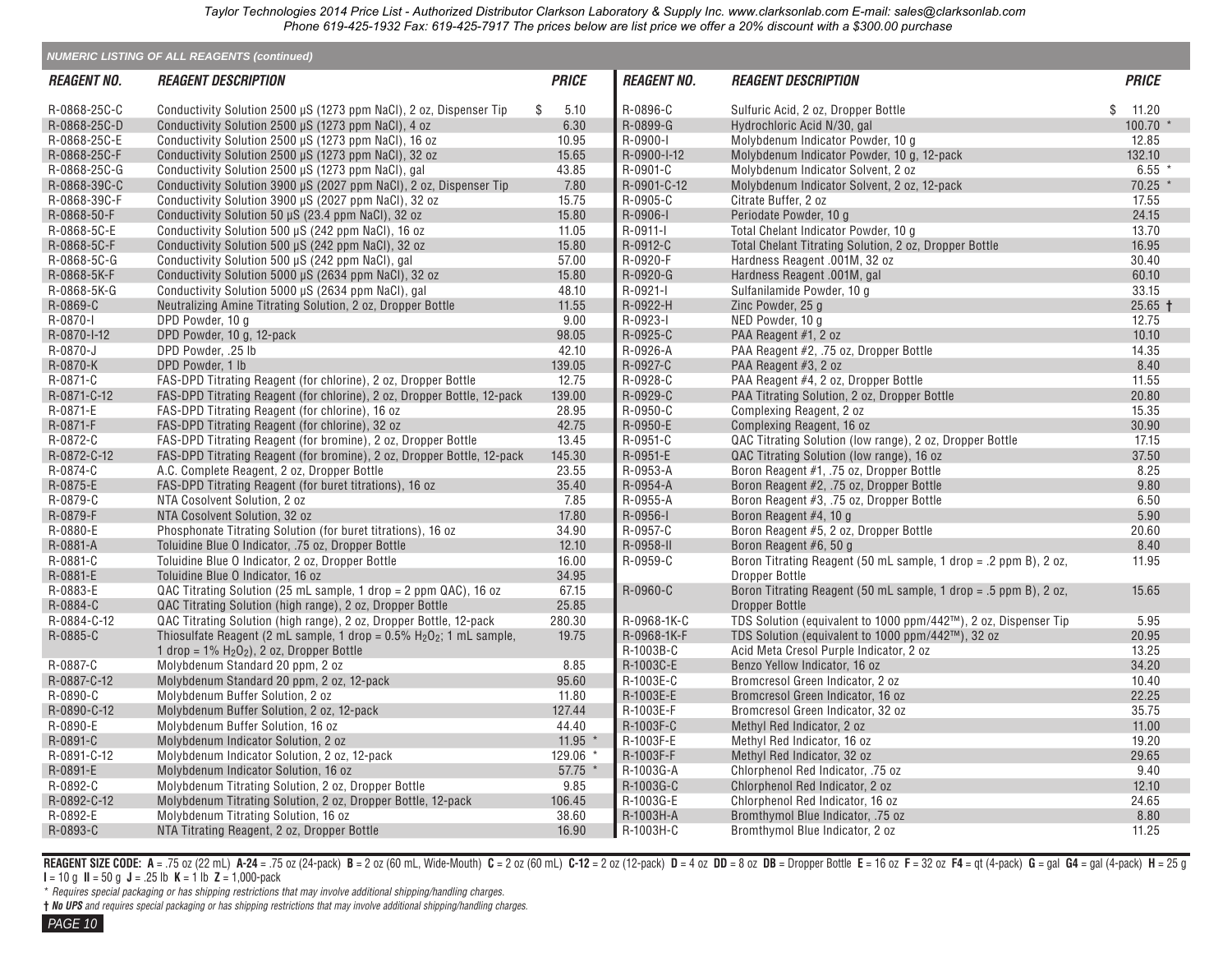|                    | <b>NUMERIC LISTING OF ALL REAGENTS (continued)</b>                         |              |                    |                                                          |              |
|--------------------|----------------------------------------------------------------------------|--------------|--------------------|----------------------------------------------------------|--------------|
| <b>REAGENT NO.</b> | <b>REAGENT DESCRIPTION</b>                                                 | <b>PRICE</b> | <b>REAGENT NO.</b> | <b>REAGENT DESCRIPTION</b>                               | <b>PRICE</b> |
| R-1003H-E          | Bromthymol Blue Indicator, 16 oz                                           | \$ 20.65     | R-1099-04-F        | Buffer Solution pH 4.0, 32 oz                            | \$<br>15.15  |
| R-1003H-F          | Bromthymol Blue Indicator, 32 oz                                           | 31.25        | R-1099-04-G        | Buffer Solution pH 4.0, gal                              | 32.85        |
| R-1003J-A          | pH Indicator Solution (for Midget & Slide comparators), Phenol Red, .75 oz | 4.95         | R-1099-07-C        | Buffer Solution pH 7.0, 2 oz, Dispenser Tip              | 6.40         |
| R-1003J-C          | pH Indicator Solution (for Midget & Slide comparators), Phenol Red, 2 oz   | 6.65         | R-1099-07-D        | Buffer Solution pH 7.0, 4 oz                             | 7.70         |
| R-1003J-C-12       | pH Indicator Solution (for Midget & Slide comparators), Phenol Red, 2 oz,  | 72.15        | R-1099-07-E        | Buffer Solution pH 7.0, 16 oz                            | 9.80         |
|                    | 12-pack                                                                    |              | R-1099-07-F        | Buffer Solution pH 7.0, 32 oz                            | 15.25        |
| R-1003J-D          | pH Indicator Solution (for Midget & Slide comparators), Phenol Red, 4 oz   | 10.90        | R-1099-07-G        | Buffer Solution pH 7.0, gal                              | 33.60        |
| R-1003J-E          |                                                                            | 17.85        | R-1099-08-E        |                                                          | 42.65        |
|                    | pH Indicator Solution (for Midget & Slide comparators), Phenol Red, 16 oz  |              |                    | Buffer Solution pH 8.0, 16 oz                            | 15.80        |
| R-1003J-F          | pH Indicator Solution (for Midget & Slide comparators), Phenol Red, 32 oz  | 26.50        | R-1099-09-E        | Buffer Solution pH 9.0, 16 oz                            |              |
| R-1003J-G          | pH Indicator Solution (for Midget & Slide comparators), Phenol Red, gal    | 65.60        | R-1099-10-C        | Buffer Solution pH 10.0, 2 oz, Dispenser Tip             | 6.40         |
| R-1003J-G4         | pH Indicator Solution (for Midget & Slide comparators), Phenol Red, gal,   | 231.10       | R-1099-10-D        | Buffer Solution pH 10.0, 4 oz                            | 7.70         |
|                    | 4-pack                                                                     |              | R-1099-10-E        | Buffer Solution pH 10.0, 16 oz                           | 9.80         |
| R-1003K-A          | Cresol Red Indicator, .75 oz                                               | 9.50         | R-1099-10-F        | Buffer Solution pH 10.0, 32 oz                           | 15.25        |
| R-1003K-C          | Cresol Red Indicator, 2 oz                                                 | 11.70        | R-1099-10-G        | Buffer Solution pH 10.0, gal                             | 33.60        |
| R-1003K-E          | Cresol Red Indicator, 16 oz                                                | 20.80        | R-1099-11-E        | Buffer Solution pH 11.0, 16 oz                           | 42.65        |
| R-1003K-F          | Cresol Red Indicator, 32 oz                                                | 30.95        | R-1099-12-E        | Buffer Solution pH 12.0, 16 oz                           | 21.15        |
| R-1003K-G          | Cresol Red Indicator, gal                                                  | 69.90        | R-1305J-D          | Dilute Hydrochloric Acid. 4 oz                           | 12.25        |
| R-1003L-A          | Meta Cresol Purple Indicator, .75 oz                                       | 8.20         | R-1305J-E          | Dilute Hydrochloric Acid, 16 oz                          | 15.15        |
| R-1003L-C          | Meta Cresol Purple Indicator, 2 oz                                         | 10.35        | R-1305K-F          | Thiocyanate Reagent, 32 oz                               | 30.30        |
| R-1003L-E          | Meta Cresol Purple Indicator, 16 oz                                        | 21.00        | R-1305L-C          | Permanganate N/5, 2 oz                                   | 15.15        |
| R-1003L-F          | Meta Cresol Purple Indicator, 32 oz                                        | 32.95        | R-13050-II         | Ammonium Persulfate, 50 g                                | 23.65        |
| R-1003M-A          | Thymol Blue Indicator, .75 oz                                              | 7.70         | R-1305Q-II         | Silica Reagent #4, 50 g                                  | 11.50        |
| R-1003M-C          | Thymol Blue Indicator, 2 oz                                                | 10.45        | R-1305Q-J          | Silica Reagent #4, .25 lb                                | 19.35        |
| R-1003M-E          | Thymol Blue Indicator, 16 oz                                               | 20.65        | R-1305U-C          | Silica Reagent #3, 2 oz                                  | $9.35$ *     |
| R-1003N-C          | Phthalein Red Indicator, 2 oz                                              | 10.40        | R-1305U-C-DB       | Silica Reagent #3, 2 oz, Dropper Bottle                  | $9.70*$      |
| R-1003N-E          | Phthalein Red Indicator, 16 oz                                             | 25.30        | R-1305U-E          | Silica Reagent #3, 16 oz                                 | 28.75 *      |
| R-10030-C          | Tolyl Red Indicator, 2 oz                                                  | 13.10        | R-1305Y-C          | Dilute Ammonia 1:1, 2 oz                                 | 21.20        |
| R-10030-E          | Tolyl Red Indicator, 16 oz                                                 | 40.05        | R-1305Z-C          | Dimethylglyoxime Reagent, 2 oz                           | 18.85        |
| R-1003P-C          | Acyl Red Indicator, 2 oz                                                   | 12.45        | R-1305Z-E          | Dimethylglyoxime Reagent, 16 oz                          | 39.05        |
| R-1003P-E          | Acyl Red Indicator, 16 oz                                                  | 25.20        | R-1306E-C          | Hydroxylamine Reagent, 2 oz                              | 19.45        |
| R-1003Q-C          | Parazo Orange Indicator, 2 oz                                              | 11.20        | R-1306G-C          | Phenanthroline Reagent, 2 oz                             | 16.50        |
| R-1003Q-E          | Parazo Orange Indicator, 16 oz                                             | 23.00        | R-1306G-F          | Phenanthroline Reagent, 32 oz                            | 69.05        |
| R-1003R-C          | Acyl Blue Indicator, 2 oz                                                  | 15.90        | R-1306T-C          | Silica Reagent #1, 2 oz                                  | 6.20         |
| R-1003S-C          | Benzo Red Indicator, 2 oz                                                  | 12.90        | R-1306T-E          | Silica Reagent #1, 16 oz                                 | 16.15        |
| R-1003S-E          | Benzo Red Indicator, 16 oz                                                 | 27.05        | R-1306T-F          | Silica Reagent #1, 32 oz                                 | 25.00        |
| R-1003T-C          |                                                                            | 10.60        | R-1306U-C          |                                                          | 6.45         |
|                    | Thymol Red Indicator, 2 oz                                                 |              |                    | Silica Reagent #2, 2 oz                                  |              |
| R-1003T-E          | Thymol Red Indicator, 16 oz                                                | 23.45        | R-1306U-E          | Silica Reagent #2, 16 oz                                 | 19.85        |
| R-1003T-F          | Thymol Red Indicator, 32 oz                                                | 43.10        | R-1306U-F          | Silica Reagent #2, 32 oz                                 | 35.50        |
| R-1003U-A          | Long Range Indicator, .75 oz                                               | 6.45         | R-7008-G           | Sodium Thiosulfate 2%, gal                               | 41.00        |
| R-1003U-A-DB       | Long Range Indicator, .75 oz, Dropper Bottle                               | 6.55         | R-7022-C           | Conductivity Neutralizing Solution, 2 oz, Dropper Bottle | 13.80        |
| R-1003U-C          | Long Range Indicator, 2 oz                                                 | 9.05         | R-7022-E           | Conductivity Neutralizing Solution, 16 oz                | 15.90        |
| R-1003U-C-DB       | Long Range Indicator, 2 oz, Dropper Bottle                                 | 9.15         | R-7022-G           | Conductivity Neutralizing Solution, gal                  | 68.95        |
| R-1003U-E          | Long Range Indicator, 16 oz                                                | 26.15        | R-7035-F           | EDTA Standard Solution .005M, 32 oz                      | 32.85        |
| R-1003U-F          | Long Range Indicator, 32 oz                                                | 37.10        | R-7046-J           | Gallic Acid, .25 lb                                      | 56.45        |
| R-1003U-G          | Long Range Indicator, gal                                                  | 80.00        | R-7046-K           | Gallic Acid, 1 lb                                        | 175.95       |
| R-1003W-C          | BTB/MCP Indicator, 2 oz                                                    | 11.25        | R-7054-G           | Amperometric Phosphate Buffer, gal                       | 131.85       |
| R-1099-02-E        | Buffer Solution pH 2.0, 16 oz                                              | 45.50        | R-7061-C           | Sodium Thiosulfate 10%, 2 oz, Dropper Bottle             | 15.95        |
| R-1099-04-C        | Buffer Solution pH 4.0, 2 oz, Dispenser Tip                                | 6.40         | R-8001A            | Chlorine F&T DPD/P - Reagent A, 10 g                     | 7.10         |
| R-1099-04-D        | Buffer Solution pH 4.0, 4 oz                                               | 7.80         | R-8001B            | Chlorine F&T DPD/P - Reagent B, .75 oz, Dropper Bottle   | 7.15         |
| R-1099-04-E        | Buffer Solution pH 4.0, 16 oz                                              | 9.80         | R-8002A            | Bromine T DPD/P - Reagent A, 10 g                        | 7.10         |
|                    |                                                                            |              |                    |                                                          |              |

REAGENT SIZE CODE: A = .75 oz (22 mL) A-24 = .75 oz (24-pack) B = 2 oz (60 mL, Wide-Mouth) C = 2 oz (60 mL) C-12 = 2 oz (12-pack) D = 4 oz DD = 8 oz DB = Dropper Bottle E = 16 oz F = 32 oz F4 = qt (4-pack) G = gal G4 = gal **I** = 10 g **II** = 50 g **J** = .25 lb **K** = 1 lb **Z** = 1,000-pack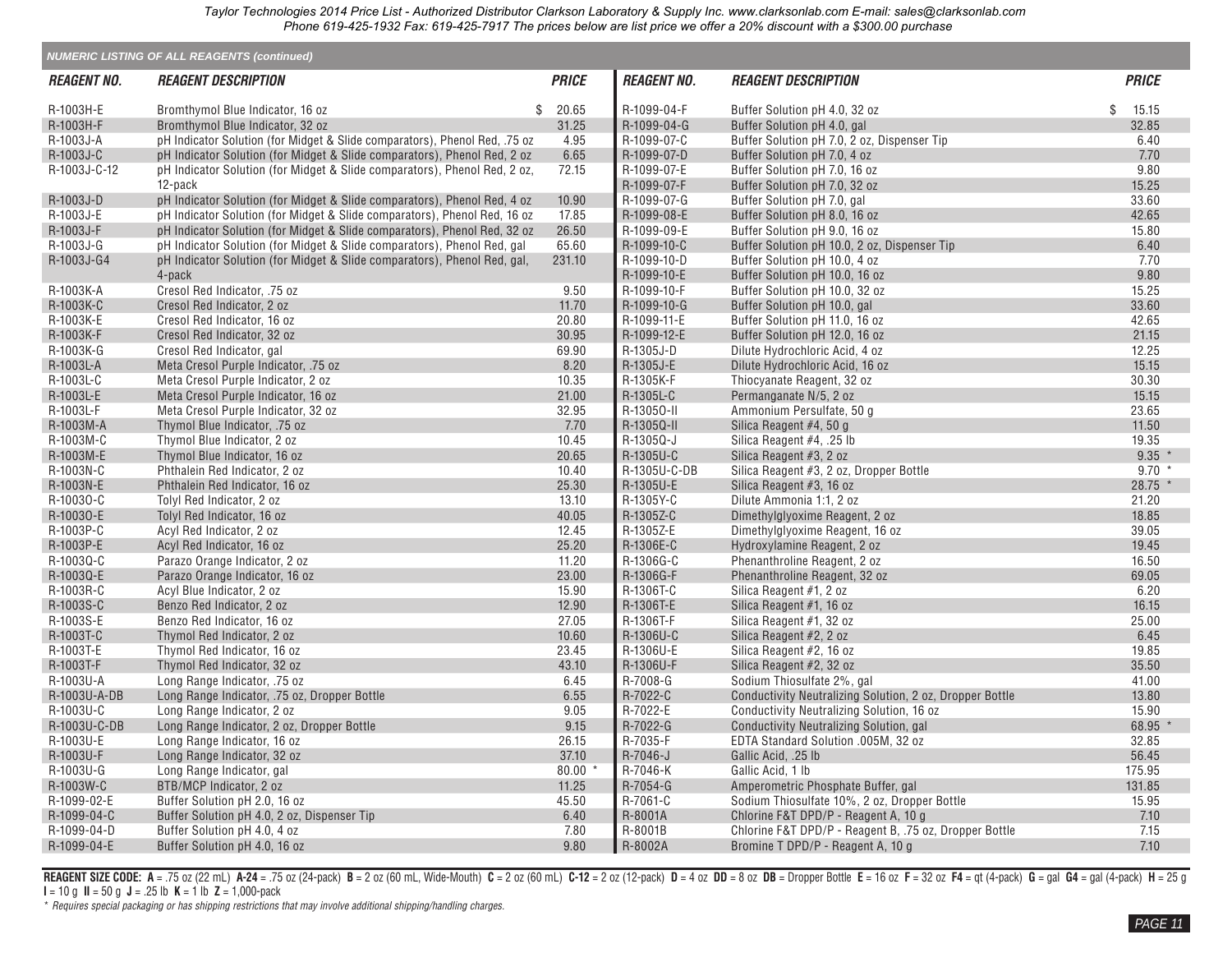|                           | <b>NUMERIC LISTING OF ALL REAGENTS (continued)</b>  |              |                    |                                                               |              |
|---------------------------|-----------------------------------------------------|--------------|--------------------|---------------------------------------------------------------|--------------|
| <i><b>REAGENT NO.</b></i> | <b>REAGENT DESCRIPTION</b>                          | <b>PRICE</b> | <b>REAGENT NO.</b> | <b>REAGENT DESCRIPTION</b>                                    | <b>PRICE</b> |
| R-8002B                   | Bromine T DPD/P - Reagent B, .75 oz, Dropper Bottle | \$<br>7.15   | R-8019D            | Zinc 3 - Reagent D, .75 oz, Dropper Bottle                    | \$<br>4.05   |
| R-8003A                   | Molybdenum 3.3 - Reagent A, .75 oz                  | 5.80         | R-8020A            | Hydrogen Peroxide 2 - Reagent A, .75 oz, Dropper Bottle       | 3.85         |
| R-8003B                   | Molybdenum 3.3 - Reagent B, .75 oz                  | 4.05         | R-8020B            | Hydrogen Peroxide 2 - Reagent B, .75 oz, Dropper Bottle       | 4.00         |
| R-8004A                   | Phosphate 70 - Reagent A, .75 oz                    | 5.50         | R-8020C            | Hydrogen Peroxide 2 - Reagent C, .75 oz, Dropper Bottle       | 5.25         |
| R-8005A                   | Phosphate 3 - Reagent A, .75 oz                     | 4.45         | R-8021A            | Nitrate 150 - Reagent A, 10 g                                 | 4.75         |
| R-8005B                   | Phosphate 3 - Reagent B, 10 g                       | 12.10        | R-8021B            | Nitrate 150 - Reagent B, .75 oz                               | 8.15         |
| R-8006A                   | Polymer - Reagent A, .75 oz                         | 4.45         | R-8022A            | Hardness Total 4 - Reagent A, .75 oz                          | 4.85         |
| R-8006B                   | Polymer - Reagent B, .75 oz                         | 4.35         | R-8022B            | Hardness Total 4 - Reagent B, .75 oz                          | 4.15         |
| R-8007A                   | Silica 60 - Reagent A, .75 oz                       | 4.35         | R-8022C            | Hardness Total 4 - Reagent C. .75 oz. Dropper Bottle          | 6.40         |
| R-8007B                   | Silica 60 - Reagent B, .75 oz                       | 4.80         | R-8022D            | Hardness Total 4 - Reagent D, .75 oz, Dropper Bottle          | 4.15         |
| R-8007C                   | Silica 60 - Reagent C, .75 oz                       | 4.55         | R-8023A            | Sodium Chloride (Salt) 80 - Reagent A, .75 oz, Dropper Bottle | 4.15         |
| R-8008A                   | Silica 4 - Reagent A, .75 oz                        | 4.35         | R-8023B            | Sodium Chloride (Salt) 80 - Reagent B, .75 oz, Dropper Bottle | 3.65         |
| R-8008B                   | Silica 4 - Reagent B, .75 oz                        | 4.80         | R-8024A            | Alkalinity Total 250 - Reagent A, .75 oz, Dropper Bottle      | 3.65         |
| R-8008C                   | Silica 4 - Reagent C, .75 oz                        | 4.55         | R-8024B            | Alkalinity Total 250 - Reagent B, .75 oz                      | 4.95         |
| R-8008D                   | Silica 4 - Reagent D, 10 g                          | 12.10        | R-8025A            | Sulfide 1 - Reagent A, .75 oz                                 | 4.90         |
| R-8009A                   | Iron Total 4 - Reagent A, .75 oz                    | 5.45         | R-8025B            | Sulfide 1 - Reagent B, .75 oz, Dropper Bottle                 | 7.30         |
| R-8009B                   | Iron Total 4 - Reagent B. .75 oz                    | 4.35         | R-8025C            | Sulfide 1 - Reagent C. .75 oz                                 | 6.75         |
| R-8010A                   | Iron Ferrous 3 - Reagent A, .5 oz                   | 4.55         | R-8026A            | Hardness Calcium 4 - Reagent A, .75 oz                        | 4.85         |
| R-8010B                   | Iron Ferrous 3 - Reagent B, .75 oz, Dispenser Tip   | 4.65         | R-8026B            | Hardness Calcium 4 - Reagent B, .75 oz                        | 4.15         |
| R-8011A                   | Iron Total 0.3 - Reagent A, .75 oz                  | 4.25         | R-8026C            | Hardness Calcium 4 - Reagent C, .75 oz, Dropper Bottle        | 6.40         |
| R-8011B                   | Iron Total 0.3 - Reagent B, .75 oz                  | 42.60        | R-8027A            | pH 6.5-8.5 - Reagent A, .75 oz                                | 7.15         |
| R-8012A                   | Copper Total 3 - Reagent A, .75 oz                  | 4.40         | R-8028A            | Molybdenum 60 - Reagent A, 10 g                               | 6.95         |
| R-8012B                   | Copper Total 3 - Reagent B, .75 oz                  | 4.50         | R-8028B            | Molybdenum 60 - Reagent B, .75 oz                             | 5.15         |
| R-8013A                   | Copper Free 0.2 - Reagent A, .75 oz, Dropper Bottle | 4.15         | R-8028C            | Molybdenum 60 - Reagent C, .75 oz                             | 4.45         |
| R-8013B                   | Copper Free 0.2 - Reagent B, .75 oz, Dropper Bottle | 4.20         | R-8028D            | Molybdenum 60 - Reagent D, 10 g                               | 6.35         |
| R-8013C                   | Copper Free 0.2 - Reagent C, .75 oz                 | 4.40         | R-8029A            | Hardness Total 500 - Reagent A, .75 oz                        | 8.55         |
| R-8013D                   | Copper Free 0.2 - Reagent D, .75 oz                 | 4.25         | R-8029B            | Hardness Total 500 - Reagent B, .75 oz                        | 8.40         |
| R-8013E                   | Copper Free 0.2 - Reagent E, 10 g                   | 6.05         | R-8029C            | Hardness Total 500 - Reagent C, .75 oz                        | 5.25         |
| R-8014A                   | Phosphonate 30 - Reagent A, 10 g                    | 6.65         | R-8030A            | Hardness Calicum 800 - Reagent A, .75 oz                      | 6.45         |
| R-8014B                   | Phosphonate 30 - Reagent B, 10 g                    | 12.10        | R-8030B            | Hardness Calicum 800 - Reagent B, .75 oz                      | 6.50         |
| R-8014C                   | Phosphonate 30 - Reagent C, .75 oz                  | 4.15         | R-8030C            | Hardness Calicum 800 - Reagent C, .75 oz                      | 7.35         |
| R-8015A                   | Hydrazine 1.5 - Reagent A, .75 oz                   | 4.30         | R-8030D            | Hardness Calicum 800 - Reagent D, .75 oz                      | 6.20         |
| R-8015B                   | Hydrazine 1.5 - Reagent B, 10 g                     | 31.70        | R-8031A            | Monopersulfate 10 - Reagent A, 10 g                           | 7.10         |
| R-8016A                   | Oxygen Scavenger - Reagent A, .75 oz                | 5.05         | R-8031B            | Monopersulfate 10 - Reagent B, .75 oz, Dropper Bottle         | 7.15         |
| R-8016B                   | Oxygen Scavenger - Reagent B, .75 oz                | 4.45         | R-8031C            | Monopersulfate 10 - Reagent C, .75 oz, Dropper Bottle         | 4.30         |
| R-8017A                   | Manganese 30 - Reagent A, .75 oz                    | 4.40         | R-8032A            | Cyanuric Acid 120 - Reagent A, .75 oz, Dispenser Tip          | 3.45         |
| R-8017B                   | Manganese 30 - Reagent B, 10 g                      | 13.35        | R-8033A            | Azole 25 - Reagent A, .75 oz                                  | 6.65         |
| R-8018A                   | Boron 2 - Reagent A, .75 oz                         | 6.50         | R-8033B            | Azole 25 - Reagent B, 10 g                                    | 9.35         |
| R-8018B                   | Boron 2 - Reagent B, 10 g                           | 11.30        | R-8035A            | Nitrate 44 - Reagent A. 10g                                   | 22.25        |
| R-8019A                   | Zinc 3 - Reagent A, .75 oz                          | 4.45         | R-8035B            | Nitrate 44 - Reagent B, 10g                                   | 99.15        |
| R-8019B                   | Zinc 3 - Reagent B, 10 g                            | 8.05         | R-8035C            | Nitrate 44 - Reagent C, 10g                                   | 35.30        |
| R-8019C                   | Zinc 3 - Reagent C, .75 oz                          | 12.80        |                    |                                                               |              |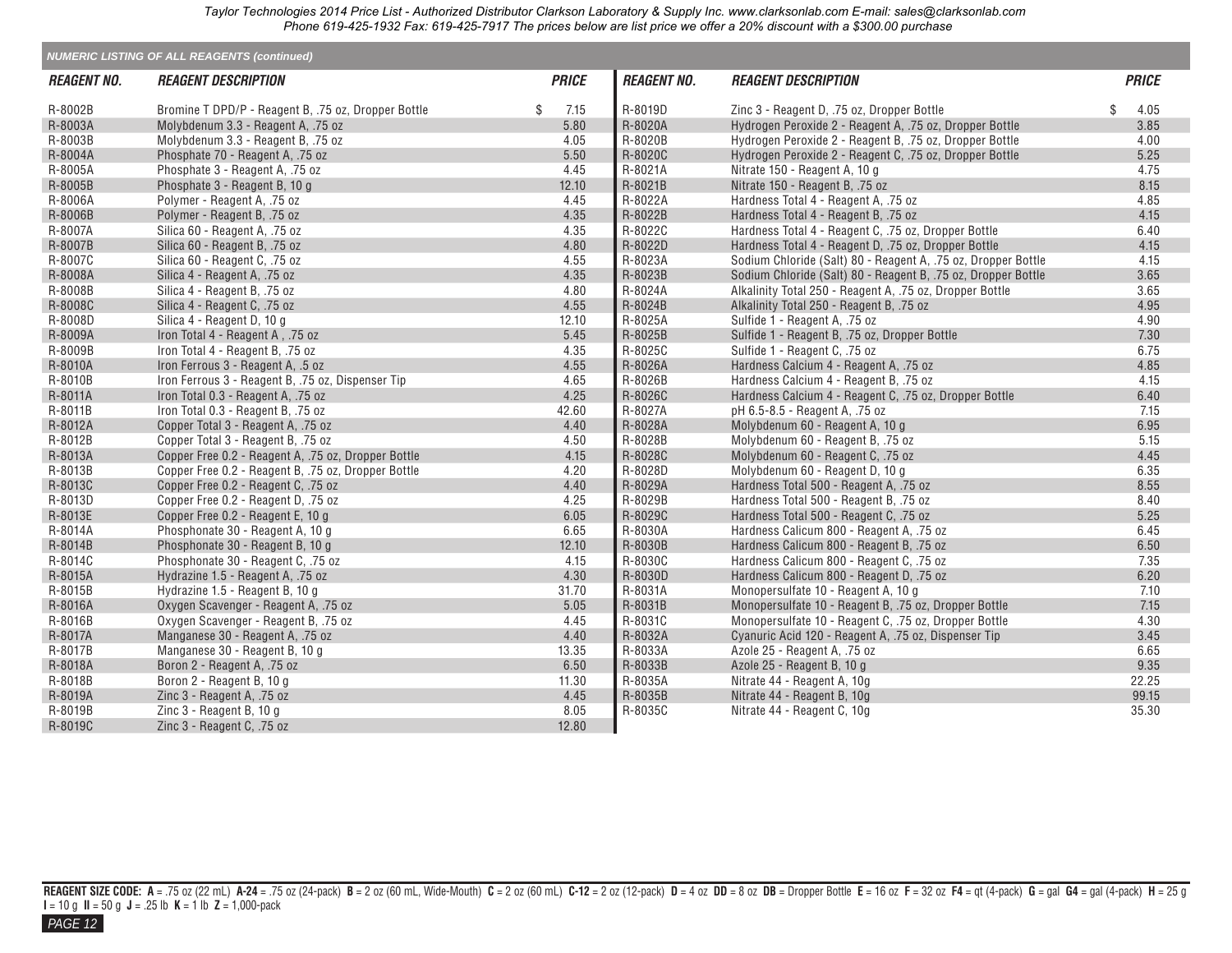<span id="page-11-0"></span>

|          | <b>NUMERIC LISTING OF ALL REPLACEMENT PARTS</b>                         |              |          |                                                                         |              |
|----------|-------------------------------------------------------------------------|--------------|----------|-------------------------------------------------------------------------|--------------|
| PART NO. | <b>PART DESCRIPTION</b>                                                 | <b>PRICE</b> | PART NO. | <b>PART DESCRIPTION</b>                                                 | <b>PRICE</b> |
| 2146     | Bottle, .75 oz, poly, natural (for 2263, 2270, 2300)                    | \$<br>2.45   | 4025     | Test Cell, Calibrated (5 mL), plastic, rectangular (for 3267)           | \$<br>4.85   |
| 2147     | Bottle, .75 oz, poly, amber (for 2263, 2270, 2300)                      | 2.55         | 4026     | Dipper Spoon, 2 g, plastic, natural                                     | 1.50         |
| 2235-12  | Dipper Spoon w/ paddle handle, .05 g, plastic, blue, 12-pack (for 2629) | 1.80         | 4027     | Funnel, 58 mm, plastic                                                  | 2.20         |
| 2239     | Bottle, 2 oz, glass, amber (for 2344)                                   | 2.15         | 4028     | Pipet (eye dropper), Calibrated (0.5 mL) w/ cap, plastic                | 1.80         |
| 2241     | Bottle, 2 oz, poly, amber (for 2344)                                    | 3.60         | 4029     | Pipet (eye dropper), Calibrated (0.5 & 1.0 mL), plastic                 | 2.20         |
| 2242     | Bottle, 2 oz, poly, natural (for 2263, 2270, 2300)                      | 3.20         | 4030     | Pipet (eye dropper), Calibrated (0.5 & 1.0 mL) w/ cap, plastic          | 2.40         |
| 2244     | Bottle, 4 oz, glass, amber (for 2277)                                   | 3.90         | 4034     | Sample Tube, Calibrated (25 mL), plastic                                | 3.05         |
| 2246     | Bottle, 4 oz, poly, natural (for 2278 & 2313)                           | 2.80         | 4035     | Sample Tube, Calibrated (5 mL), plastic                                 | 1.90         |
| 2249     | Bottle, 16 oz, poly, amber (for 2282)                                   | 4.85         | 4043     | Flask, Erlenmeyer, 125 mL, glass                                        | 11.10        |
| 2251     | Bottle, 16 oz, poly, natural (for 2282)                                 | 4.00         | 4044     | Dipper Spoon, .15 g, plastic, white                                     | 0.75         |
| 2252     | Bottle, 32 oz, glass, amber (for 2285 & 2351)                           | 6.75         | 4065     | Flask, Erlenmeyer, 50 mL, glass                                         | 11.45        |
| 2253     | Bottle, 32 oz, poly, amber (for 2282)                                   | 5.15         | 4072     | Pipet (eye dropper), Graduated (2 mL w/ 0.5 mL div), plastic            | 8.95         |
| 2254     | Bottle, 32 oz, poly, natural (for 2282)                                 | 4.55         | 4075     | Pipet (eye dropper), Calibrated (0.5 mL), plastic                       | 1.10         |
| 2263     | Cap, Dropper, 18 mm, natural (for 2146, 2147, 2241, 2242)               | 1.35         | 4077     | Pipet (eye dropper), Graduated (2 mL w/ 0.5 mL div) w/ cap, plastic     | 5.55         |
| 2269     | Cap, Dispenser, 18 mm, white (for 2146, 2147, 2241, 2242)               | 1.40         | 4078     | Pipet (eye dropper), Graduated (3 mL w/ 0.5 mL div), plastic            | 4.15         |
| 2270     | Cap, 18 mm w/ liner, black (for 2146, 2147, 2205, 2241, 2242)           | 1.30         | 4085     | Stirring Rod, 10", plastic                                              | 2.50         |
| 2278     | Cap, 24 mm, black (for 2246)                                            | 1.55         | 4086-6   | Stirring Rod, 5", plastic, 6-pack                                       | 4.85         |
| 2280     | Cap, Dispenser, 28 mm, white (for 2249, 2251, 2253, 2254)               | 1.80         | 5425     | Color Card Comparator/Instruction, pH, Long Range, 3.0-11.0             | 3.40         |
| 2281     | Cap, Buret, 28 mm w/ hole, black (for 2249, 2251, 2253, 2254)           | 1.25         | 5426     | Color Card Comparator/Instruction, pH, Long Range, 5.0-9.0              | 3.40         |
| 2282     | Cap. 28 mm w/ liner, black (for 2249, 2251, 2253, 2254)                 | 1.20         | 5432     | Color Card Comparator/Instruction, Copper, Thiocarbamate, 0.05-1.0 ppm  | 2.90         |
| 2285     | Cap, 33 mm, black (for 2252 & 2291)                                     | 1.40         | 6000     | Brush, Long Viewpath Test Cell                                          | 4.55         |
| 2286     | Cap, 38 mm, black (for 2292)                                            | 1.50         | 6002     | Brush, Test Cell                                                        | 3.95         |
| 2288     | Cap, 53 mm, black (for 2294 & 2295)                                     | 1.55         | 6003     | Brush, Test Tube                                                        | 4.45         |
| 2291     | Jar, 60 cc (wide-mouth), poly, natural (for 2285)                       | 2.60         | 6008     | Dish, Evaporating, 250 mL, porcelain                                    | 50.95        |
| 2292     | Jar, 120 cc (wide-mouth), poly, natural (for 2286)                      | 3.15         | 6009     | Filter Paper, 9.0 cm, #610, 100/box                                     | 13.45        |
| 2294     | Jar, 500 cc (wide-mouth), poly, natural (for 2288)                      | 5.65         | 6010     | Filter Paper, 9.0 cm, #617, 50/box                                      | 10.20        |
| 2300     | Tip, 18 mm, natural (for 2146, 2147, 2241, 2242)                        | 1.15         | 6011     | Filter Paper, 12.5 cm, #610, 100/box                                    | 18.90        |
| 2300-50  | Tip, 18 mm, natural, 50-pack (for 2146, 2147, 2241, 2242)               | 54.00        | 6012     | Filter Paper, 12.5 cm, #617, 50/box                                     | 13.35        |
| 2306     | Vial, Graduated (30 mL), 10 dram w/ cap, glass                          | 6.90         | 6018     | Test Paper, Dispenser Roll, pH, 1-14                                    | 22.05        |
| 2313     | Cap, Dispenser, 24 mm, white (for 2246)                                 | 2.50         | 6019     | Test Paper, Dispenser Roll, pH, 6-8                                     | 22.05        |
| 2331     | Bottle, gal, poly, natural (for 2332)                                   | 6.90         | 6021     | Stopper, Test Tube (5 mL, calibrated), rubber (for 4023)                | 2.65         |
| 2332     | Cap, 38 mm (tamper-resistant), white (for 2331)                         | 1.30         | 6022     | Stopper, Test Tube (#2, mixing), rubber                                 | 1.45         |
| 2629     | Vial, 10 g w/ desiccant liner, plastic (for 2235)                       | 5.40         | 6023     | Test Paper, Chlorine, 10-200 ppm, 100 strips                            | 5.65         |
| 2629-12  | Vial, 10 g w/ desiccant liner, plastic, 12-pack (for 2235)              | 57.15        | 6024     | Stopper, Buret, rubber                                                  | 8.15         |
| 3020     | Light Bulb, Dalite™, 25-watt (for 9195 & 9196)                          | 14.90        | 6030     | Test Paper, Dispenser Roll, pH, 3-8                                     | 21.45        |
| 3208     | Filter, Dalite™, glass (for 9195 & 9196)                                | 98.50        | 6031     | Test Paper, Dispenser Roll, pH, 9-12                                    | 21.45        |
| 3235     | Cap, Test Cell (5 mL), plastic, square (for 9017)                       | 1.15         | 6034     | Test Paper, Dispenser Roll, Chlorine, 10-200                            | 16.95        |
| 3243     | Cap. Test Cell (11.5 mL), plastic, rectangular (for 4024 & 9018)        | 1.45         | 6051     | Test Paper, pH, 2.5-4.5, colorpHast <sup>®</sup> , 100 strips           | 35.95        |
| 3267     | Cap, Test Cell (5 mL), plastic, rectangular (for 4025)                  | 1.45         | 6054     | Stand, Buret                                                            | 37.95        |
| 4001     | Beaker, 150 mL, glass                                                   | 13.85        | 6056     | Clamp, Buret (single)                                                   | 27.95        |
| 4004     | Cylinder, Graduated (10 mL w/ 0.2 mL div), glass                        | 11.10        | 6086-10  | Filter Discs, 25 mm diameter, 0.45 µm w/ holders, Millipore™, 10-pack   | 57.08        |
| 4005     | Cylinder, Graduated (50 mL w/ 1.0 mL div), glass                        | 15.25        |          | (for 6247 & 6260)                                                       |              |
| 4007     | Cylinder, Graduated (100 mL w/ 1 mL div), glass                         | 20.05        | 6087-5   | Syringe Adapter, 5" x .25", 5-pack                                      | 6.30         |
| 4008     | Flask, Erlenmeyer, 250 mL, glass                                        | 12.15        | 6097     | Thermometer, Armored, -10° to +110°C                                    | 45.90        |
| 4010     | Pipet (eye dropper), Graduated (1 mL w/ 0.1 mL div), glass              | 10.15        | 6101     | Stirring Bar, Magnetic, 1"                                              | 9.95         |
| 4011     | Pipet (eye dropper), Graduated (10 mL w/ 0.1 mL div), glass             | 22.95        | 6106     | Stirring Bar, Magnetic, .5"                                             | 9.40         |
| 4015     | Stirring Rod, 6", glass                                                 | 2.40         | 6187     | Light Bulb, Dalite™, 8-watt (for K-9780)                                | 39.17        |
| 4016     | Hydrometer, Specific Gravity, 1.000-1.070                               | 69.35        | 6190     | SampleSizer, 10 & 25 mL, anodized aluminum (for 9056, 9057, 9058, 9198) | 17.00        |
| 4017     | Hydrometer, Specific Gravity, 1.000-1.400                               | 63.70        | 6190-12  | SampleSizer, 10 & 25 mL, anodized aluminum, 12-pack (for 9056, 9057,    | 184.50       |
| 4018     | Cylinder, Hydrometer (200 mm) w/ pour spout, glass                      | 46.25        |          | 9058, 9198)                                                             |              |
| 4023     | Test Tube, Calibrated (5 mL), glass                                     | 1.80         | 6247     | Syringe (no filter disc holder or filter discs), 60 mL, plastic         | 5.60         |
| 4023-6   | Test Tube, Calibrated (5 mL), glass, 6-pack                             | 9.40         | 6248     | Filter Discs, 25 mm diameter, 5.0                                       | 185.25       |
| 4024     | Test Cell, Calibrated (11.5 mL), plastic, rectangular (for 3243)        | 5.40         | 6249     | Filter Disc Holder, 25 mm, Millipore™ (for 6247 & 6260)                 | 23.10        |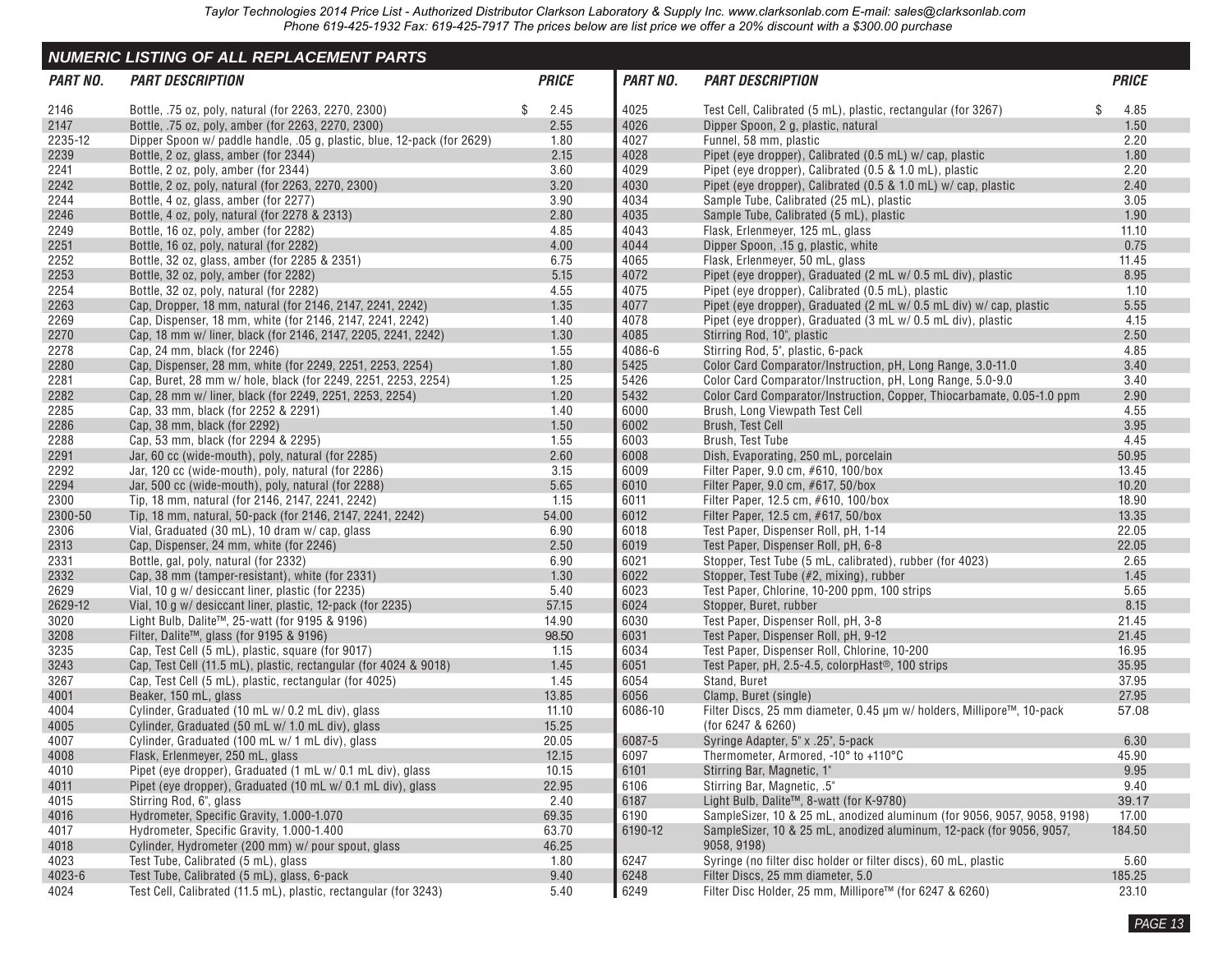| <b>NUMERIC LISTING OF ALL REPLACEMENT PARTS (continued)</b> |                                                                                                                              |              |            |                                                                                  |              |  |  |  |  |
|-------------------------------------------------------------|------------------------------------------------------------------------------------------------------------------------------|--------------|------------|----------------------------------------------------------------------------------|--------------|--|--|--|--|
| <b>PART NO.</b>                                             | <b>PART DESCRIPTION</b>                                                                                                      | <b>PRICE</b> | PART NO.   | <b>PART DESCRIPTION</b>                                                          | <b>PRICE</b> |  |  |  |  |
| 6254                                                        | Test Paper, pH, 6.5-10.0, colorpHast <sup>®</sup> , 100 strips                                                               | 37.55<br>\$  | 9018       | \$<br>Test Cell, Calibrated (5, 10, 15 cm) w/ cap, plastic, rectangular          | 12.40        |  |  |  |  |
| 6255                                                        | Test Paper, pH, 0-14, colorpHast <sup>®</sup> , 100 strips                                                                   | 49.90        |            | (for Long Viewpath comparator)                                                   |              |  |  |  |  |
| 6256                                                        | Test Paper, pH, 0-6, colorpHast <sup>®</sup> , 100 strips                                                                    | 37.55        | 9020       | Test Tube, Calibrated (5 mL) w/ cap, glass                                       | 4.20         |  |  |  |  |
| 6257                                                        | Filter Discs, 25 mm diameter, 2.5 µm, Whatman™, 100/box (for 6249)                                                           | 53.55        | 9021       | Test Tube, Mixing, Calibrated (5, 10, 14, 15, 17.5 mL) w/ stopper, glass         | 21.50        |  |  |  |  |
| 6260                                                        | Syringe (no filter disc holder or filter discs), 30 mL, plastic                                                              | 5.60         | $9021 - 6$ | Test Tube, Mixing, Calibrated (5, 10, 14, 15, 17.5 mL) w/ stopper, glass, 6-pack | 118.95       |  |  |  |  |
| 6261                                                        | Filter Discs, 25 mm diameter, 0.45 µm, Millipore™, 100/box (for 6249)                                                        | 165.55       | 9025       | 2-Standard Comparator, Orthophosphate (high range), Stannous Chloride,           | 25.40        |  |  |  |  |
| 6433                                                        | Test Paper, Quat, 100-400 ppm, 100 strips                                                                                    | 14.05        |            | 30 & 60 ppm                                                                      |              |  |  |  |  |
| 6510                                                        | Meter, pH/Temperature, Myron L TechPro II™ TH1                                                                               | 544.25       | 9026       | 2-Standard Comparator, Orthophosphate (high range), Stannous Chloride,           | 25.40        |  |  |  |  |
| 6520                                                        | Meter, Conductivity/TDS/Temperature, Myron L TechPro II™ TP1                                                                 | 832.05       |            | 20 & 40 ppm                                                                      |              |  |  |  |  |
| 6530                                                        | Meter, Conductivity/pH/TDS/Temperature, Myron L TechPro II™ TPH1                                                             | 1,183.90     | 9027       | 2-Standard Comparator, Orthophosphate (low range), Stannous Chloride,            | 25.40        |  |  |  |  |
| 6535                                                        | AC Power Adapter, Colorimeter                                                                                                | 18.10        |            | 2 & 8 ppm                                                                        |              |  |  |  |  |
| 6540                                                        | Meter, TDS, Myron L 512T5                                                                                                    | 297.85       | 9028       | 2-Standard Comparator, Orthophosphate (high range), Stannous Chloride,           | 25.40        |  |  |  |  |
| 6542                                                        | Meter, Sodium Chloride/TDS, Myron L PoolMeter™ 512T5D                                                                        | 310.15       |            | 20 & 60 ppm                                                                      |              |  |  |  |  |
| 6545                                                        | Meter, Conductivity, Myron L 512M5                                                                                           | 297.85       | 9034       | Midget Comparator, Bromine (total), OT, 0.2-3.0 ppm                              | 34.40        |  |  |  |  |
| 6551                                                        | Vial, Dilution (50 mL w/ cap), Colorimeter                                                                                   | 2.20         | 9036       | Midget Comparator, pH, Bromthymol Blue, 6.0-7.4                                  | 34.40        |  |  |  |  |
| 6552                                                        | <b>USB Cable, Colorimeter</b>                                                                                                | 13.70        | 9037       | Midget Comparator, Iodine/Iodide (free/total), Leuco Crystal Violet, 0-2.0 ppm   | 34.40        |  |  |  |  |
| 6555                                                        | Meter, Conductivity/Salinity/TDS, Myron L ULTRAPEN™ PT1                                                                      | 172.30       | 9039       | Midget Comparator, Chlorine (total), OT, 0-1.0 ppm                               | 34.40        |  |  |  |  |
| 6556                                                        | Meter, pH/Temperature, Myron L ULTRAPEN™ Model PT2                                                                           | 158.50       | 9040       | Midget Comparator, Chlorine (free/total), DPD, 0.2-3.0 ppm                       | 34.40        |  |  |  |  |
| 6560                                                        | Meter, Conductivity, Myron L EP-10                                                                                           | 506.20       | 9041       | Midget Comparator, Bromine (total), DPD, 0.2-3.0 ppm                             | 34.40        |  |  |  |  |
| 6569                                                        | Meter, Conductivity/FC/ORP/pH/Resistivity/TDS/Temperature, Myron L                                                           | 1,204.65     | 9047       | Midget Comparator, Chlorine (total), OT, 0-2.0 ppm                               | 34.40        |  |  |  |  |
|                                                             | Ultrameter II™ 6PFC <sup>E</sup>                                                                                             |              | 9048       | Midget Comparator, Chlorine (free/total), DPD, 1.5-10 ppm                        | 34.40        |  |  |  |  |
| 6649-4                                                      | Brush, Colorimeter Sample Cell, foam, 4-pack                                                                                 | 3.40         | 9049       | Midget Comparator, Copper, Cuprizone, 0.2-3.0 ppm                                | 34.40        |  |  |  |  |
| 6656                                                        | UV Light, SteriPEN <sup>®</sup> (for all tests requiring UV digestion)                                                       | 100.00       | 9050       | Midget Comparator, Iron (ferric/ferrous/total), Phenanthroline, 0-10 ppm         | 34.40        |  |  |  |  |
| 6657                                                        | Stirring Bar, Spinvane®, Magnetic, Colorimeter                                                                               | 31.55        | 9051       | Midget Comparator, Iron (total), Tripyridyl-s-triazine, 0-2.0 ppm                | 34.40        |  |  |  |  |
| 6658                                                        | Saddlebag, storage for laptops & other accessories, water-resistant, 600                                                     | 124.00       | 9052       | Midget Comparator, pH, Long Range, 3.0-10.0                                      | 34.40        |  |  |  |  |
|                                                             | denier polyester, black                                                                                                      |              | 9053       | Midget Comparator, pH, Phenol Red, 6.8-8.2                                       | 34.40        |  |  |  |  |
| 7004                                                        | Case, Midget Comparator, Non-ribbed, fits 22 mL bottles,<br>$4^{\circ}$ w x 3.5 $^{\circ}$ d x 4 $^{\circ}$ h, plastic, blue | 10.40        | 9054       | Midget Comparator, Orthophosphate (low range), Stannous Chloride,<br>$0-10$ ppm  | 34.40        |  |  |  |  |
| 7008                                                        | Case, Mini Multipurpose, Non-ribbed, fits 22 mL bottles,                                                                     | 11.95        | 9066       | Slide Comparator, pH, Bromthymol Blue, 6.0-7.6                                   | 51.75        |  |  |  |  |
|                                                             | 4.25" $w \times 4$ " d $\times$ 1.5" h, plastic, blue                                                                        |              | 9067       | Slide Comparator, pH, Phenol Red, 6.8-8.4                                        | 51.75        |  |  |  |  |
| 7009                                                        | Case, Slide Comparator, Ribbed w/ compartments, fits 22 mL/60 mL bottles,                                                    | 30.60        | 9068       | Slide Comparator, pH, Cresol Red, 7.2-8.8                                        | 51.75        |  |  |  |  |
|                                                             | 11" $w \times 6$ " d $\times 5$ " h, plastic, blue                                                                           |              | 9069       | Slide Comparator, pH, Meta Cresol Purple, 7.6-9.2                                | 51.75        |  |  |  |  |
| 7012                                                        | Case, Slide Comparator, Non-ribbed, fits 22 mL/60 mL bottles,                                                                | 24.50        | 9070       | Slide Comparator, pH, Thymol Blue, 8.0-9.6                                       | 51.75        |  |  |  |  |
|                                                             | 11" $w \times 6$ " d $\times 5$ " h, plastic, blue                                                                           |              | 9071       | Slide Comparator, pH, Phthalein Red, 8.6-10.2                                    | 51.75        |  |  |  |  |
| 7058                                                        | Case, Dual Midget Comparator, Non-ribbed, fits 22 mL bottles,                                                                | 12.75        | 9072       | Slide Comparator, pH, Tolyl Red, 10.0-11.6                                       | 51.75        |  |  |  |  |
|                                                             | 7.75" w $\times$ 4.5" d $\times$ 3.75" h, plastic, blue                                                                      |              | 9078       | Slide Comparator, pH, Long Range, 3.0-11.0                                       | 51.75        |  |  |  |  |
| 7060                                                        | Case, Drop Test, Ribbed, fits 22 mL/60 mL bottles,                                                                           | 19.70        | 9079       | Slide Comparator, Bromine (total), DPD, 0-3.0 ppm                                | 51.75        |  |  |  |  |
|                                                             | 11.5" $w \times 5.125$ " d $\times$ 2" h, plastic, blue                                                                      |              | 9081       | Slide Comparator, Chlorine (free/total), DPD, 0-1.0 ppm                          | 51.75        |  |  |  |  |
| 7061                                                        | Case, Drop Test, Non-ribbed, fits 22 mL/60 mL bottles,                                                                       | 17.90        | 9082       | Slide Comparator, Chlorine (free/total), DPD, 0-3.0 ppm                          | 51.75        |  |  |  |  |
|                                                             | 11.5" w $\times$ 5.125" d $\times$ 2" h, plastic, blue                                                                       |              | 9083       | Slide Comparator, Chlorine (free/total), DPD, 1.0-10 ppm                         | 51.75        |  |  |  |  |
| 7145                                                        | Saddlebag, water-resistant, 600 denier polyester, black (for 9502, 9503, 9504)                                               | 0.00         | 9084       | Slide Comparator, Chlorine (total), OT, 0-1.0 ppm                                | 51.75        |  |  |  |  |
| 7146                                                        | Case, Colorimeter Soft Carrying, 11" w x 7" d x 4.625" h, 600 denier                                                         | 43.20        | 9085       | Slide Comparator, Chlorine (total), OT, 0.1-4.0 ppm                              | 51.75        |  |  |  |  |
|                                                             | polyester, gray (requires foam insert 7203)                                                                                  |              | 9086       | Slide Comparator, Chlorine (total), OT, 0.2-3.0 ppm                              | 51.75        |  |  |  |  |
| 7151                                                        | Insert, foam (for K-1690)                                                                                                    | 22.17        | 9087       | Slide Comparator, Chlorine (total), OT, 0-50 ppm                                 | 51.75        |  |  |  |  |
| 7203                                                        | Insert, Colorimeter Case, foam (for 7146)                                                                                    | 40.95        | 9088       | Slide Comparator, Chlorine (total), OT, 0.2-12 ppm                               | 51.75        |  |  |  |  |
| 7350                                                        | Case, Attaché, 15.5" w x 5.5" d x 13.25" h, plastic, black                                                                   | 36.95        | 9094       | Slide Comparator, Copper, Cuprizone, 0-3.0 ppm                                   | 51.75        |  |  |  |  |
| 9006                                                        | Midget Comparator, pH, Cresol Red, 7.2-8.6                                                                                   | 34.40        | 9106       | Slide Comparator, Iron (total), Tripyridyl-s-triazine, 0-2.0 ppm                 | 51.75        |  |  |  |  |
| 9009                                                        | Pipet (eye dropper), Calibrated (0.5 & 1.0 mL) w/ yellow cap, plastic                                                        | 2.55         | 9110       | Slide Comparator, Orthophosphate (high range), Stannous Chloride,                | 51.75        |  |  |  |  |
| 9010                                                        | Pipet (eye dropper), Calibrated (0.5 & 1.0 mL) w/ red cap, plastic                                                           | 2.55         |            | 5-100 ppm                                                                        |              |  |  |  |  |
| 9011                                                        | Pipet (eye dropper), Calibrated (0.5 & 1.0 mL) w/ green cap, plastic                                                         | 2.55         | 9111       | Slide Comparator, Orthophosphate (low range), Stannous Chloride, 0-25 ppm        | 51.75        |  |  |  |  |
| 9012                                                        | Pipet (eye dropper), Calibrated (0.5 & 1.0 mL) w/ brown cap, plastic                                                         | 2.55         | 9177       | Bottle, Graduated (50 mL w/ 5 mL div), 2 oz w/ foil-lined cap, glass             | 17.30        |  |  |  |  |
| 9013                                                        | Pipet (eye dropper), Calibrated (2.5 mL) w/ bulb, glass                                                                      | 10.90        | 9187       | Sample Tube, Plain w/ white dot on bottom, plastic                               | 1.75         |  |  |  |  |
| 9017                                                        | Test Cell, Calibrated (5 mL) w/ cap, plastic, square                                                                         | 4.70         | 9188       | Sample Tube, Graduated (50 mL) w/ cap, plastic                                   | 4.30         |  |  |  |  |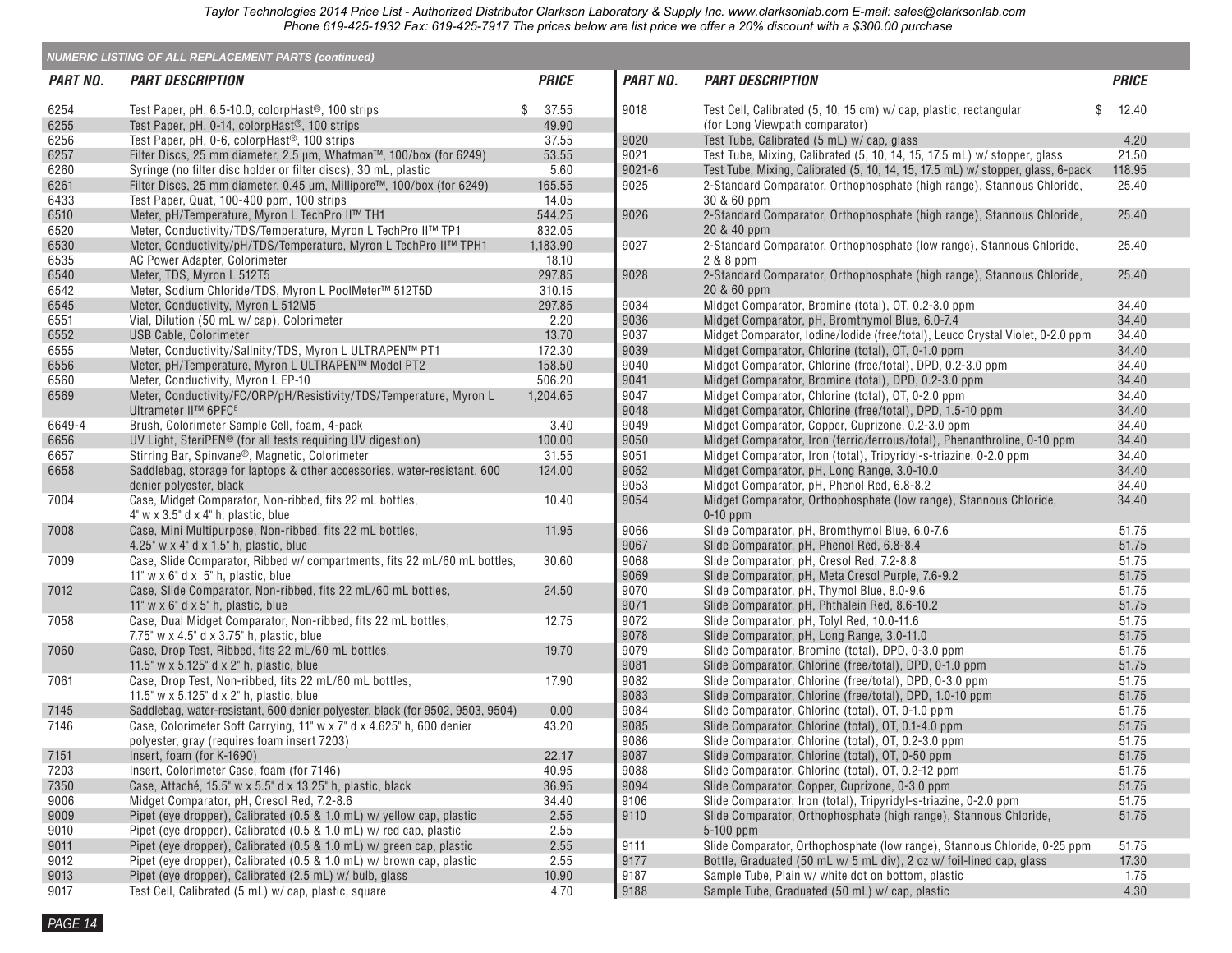| <b>NUMERIC LISTING OF ALL REPLACEMENT PARTS (continued)</b> |                                                                                           |    |              |                 |                                                                                                      |    |              |  |  |  |
|-------------------------------------------------------------|-------------------------------------------------------------------------------------------|----|--------------|-----------------|------------------------------------------------------------------------------------------------------|----|--------------|--|--|--|
| PART NO.                                                    | <b>PART DESCRIPTION</b>                                                                   |    | <b>PRICE</b> | <b>PART NO.</b> | <b>PART DESCRIPTION</b>                                                                              |    | <b>PRICE</b> |  |  |  |
| 9189                                                        | Base, Slide Comparator, Enslow (for test cells)                                           | \$ | 56.40        | 9317            | Slide Comparator, Ozone, DPD, 0-2.0 ppm                                                              | \$ | 51.75        |  |  |  |
| 9190                                                        | Base, Slide Comparator (for test tubes)                                                   |    | 56.30        | 9318            | Slide Comparator, Ozone, DPD, 0-0.66 ppm                                                             |    | 51.75        |  |  |  |
| 9195                                                        | Lamp, Dalite™                                                                             |    | 198.55       | 9321            | Midget Comparator, pH, Thymol Blue, 8.2-9.6                                                          |    | 34.40        |  |  |  |
| 9196                                                        | Lamp, Long Viewpath                                                                       |    | 495.25       | 9323            | Midget Comparator, Glutaraldehyde, Modified MBTH, 0-50 ppm                                           |    | 34.40        |  |  |  |
| 9198                                                        | Sample Tube, Graduated (25 mL) w/ cap, plastic                                            |    | 4.80         | 9326            | Buret, Pinchcock, 25 mL, glass                                                                       |    | 167.00       |  |  |  |
| 9198B                                                       | Sample Tube, Graduated (25 mL) w/ cap & blue dot, plastic                                 |    | 4.70         | 9341            | Buret, Stopcock, 25 mL, glass                                                                        |    | 140.33       |  |  |  |
| 9198BR                                                      | Sample Tube, Graduated (25 mL) w/ cap & brown dot, plastic                                |    | 4.70         | 9342            | Buret, Stopcock, 10 mL (0.1 mL div), glass                                                           |    | 160.80       |  |  |  |
| 9198G                                                       | Sample Tube, Graduated (25 mL) w/ cap & green dot, plastic                                |    | 4.70         | 9343            | Buret, Stopcock, 10 mL (0.1 mL div)/500 ppm (5 ppm div), glass                                       |    | 146.25       |  |  |  |
| 9198LB                                                      | Sample Tube, Graduated (25 mL) w/ cap & light blue dot, plastic                           |    | 4.70         | 9345            | Case, Titration w/o glassware, 20" w x 10" d x 23" h, plastic & metal, black                         |    | 1,107.75     |  |  |  |
| 91980                                                       | Sample Tube, Graduated (25 mL) w/cap & orange dot, plastic                                |    | 4.70         | 9350            | Midget Comparator, Orthophosphate (high range), Stannous Chloride,                                   |    | 34.40        |  |  |  |
| 9198P                                                       | Sample Tube, Graduated (25 mL) w/ cap & purple dot, plastic                               |    | 4.70         |                 | $10-100$ ppm                                                                                         |    |              |  |  |  |
| 9198R                                                       | Sample Tube, Graduated (25 mL) w/ cap & red dot, plastic                                  |    | 4.70         | 9352            | Case, Deluxe Carrying w/ document holder only, 18.5" w x 8" d x 15.75" h,                            |    | 337.65       |  |  |  |
| 9198W                                                       | Sample Tube, Graduated (25 mL) w/cap & white dot, plastic                                 |    | 4.70         |                 | plastic, black                                                                                       |    |              |  |  |  |
| 9198Y                                                       | Sample Tube, Graduated (25 mL) w/cap & yellow dot, plastic                                |    | 4.70         | 9352-1B         | Insert (base), Deluxe Case, uncut, foam (for 9352)                                                   |    | 23.15        |  |  |  |
| 9199                                                        | Lightbox, w/ adapter, batteries & case                                                    |    | 146.00       | 9352-1T         | Insert (top), Deluxe Case, uncut, foam (for 9352)                                                    |    | 22.75        |  |  |  |
| 9207                                                        | Ampule, Clear Distilled Water (for Midget comparator)                                     |    | 3.30         | 9352-2B         | Insert (base), Deluxe Case, cut for 63 2 oz bottles, foam (for 9352)                                 |    | 25.60        |  |  |  |
| 9208                                                        | Ampule, Clear Distilled Water (for Slide comparator)                                      |    | 3.60         | 9352-2T         | Insert (top), Deluxe Case, partially cut for typical labware, foam (for 9352)                        |    | 24.05        |  |  |  |
| 9209                                                        | Ampule, Color Standard (for Midget comparator)                                            |    | 4.35         | 9352-3B         | Insert (base), Deluxe Case, cut for 6 Midget comparators/syringe filter/                             |    | 24.47        |  |  |  |
| 9210                                                        | Ampule, Color Standard (for Slide comparator)                                             |    | 5.00         |                 | 48 2 oz bottles, foam (for 9352)                                                                     |    |              |  |  |  |
| 9222                                                        | Bottle, Graduated (50 mL w/ 5 mL div), 2 oz w/ POLY-SEAL™ cap, glass                      |    | 6.50         | 9352-3T         | Insert (top), Deluxe Case, partially cut for typical labware/meter, foam                             |    | 32.13        |  |  |  |
| 9227                                                        | Midget Comparator, Bromine (total), DPD, 0-10 ppm                                         |    | 34.40        |                 | (for 9352)                                                                                           |    |              |  |  |  |
| 9228                                                        | Slide Comparator, Chlorine (free/total), DPD, 0.8-2.4 ppm                                 |    | 51.75        | 9352-4B         | Insert (base), Deluxe Case, cut for 5 Slide comparators/45 2 oz bottles,                             |    | 24.94        |  |  |  |
| 9231                                                        | Slide Comparator, Chlorine (total), OT, 5-250 ppm                                         |    | 51.75        |                 | foam (for 9352)                                                                                      |    |              |  |  |  |
| 9236                                                        | Slide Comparator, Bromine (total), DPD, 2.0-10 ppm                                        |    | 51.75        | 9352-5B         | Insert (base), Deluxe Case, cut for 6 Midget comparators/48 2 oz bottles,                            |    | 23.99        |  |  |  |
| 9237                                                        | Midget Comparator, pH, Chlorphenol Red, 5.2-6.6                                           |    | 34.40        |                 | foam (for 9352)                                                                                      |    |              |  |  |  |
| 9241                                                        | Midget Comparator, Chlorine (free/total), DPD, 0.1-2.0 ppm                                |    | 34.40        | 9354            | Insert (base), Attaché Case, cut, foam (for 7350)                                                    |    | 26.50        |  |  |  |
| 9246                                                        | Slide Comparator, Iron (total), Phenanthroline, 0-10 ppm                                  |    | 51.75        | 9360            | Case, Attaché w/ insert, 15.5" w x 5.5" d x 13.5" h, plastic, black                                  |    | 131.50       |  |  |  |
| 9257                                                        | Midget Comparator, Silica, Heterotrophy Blue, 5-50 ppm                                    |    | 34.40        | 9421            | Slide Comparator (Long Viewpath), Manganese, Periodate Oxidation,                                    |    | 51.75        |  |  |  |
| 9264                                                        | Slide Comparator, Silica, Heterotrophy Blue, 0-50 ppm                                     |    | 51.75        |                 | $0-3.0$ ppm                                                                                          |    |              |  |  |  |
| 9265                                                        | Magnetic Stirrer, SpeedStir Start-up Pack w/ 6101 & 9198                                  |    | 42.40        | 9432            | Slide Comparator (Long Viewpath), pH, Bromthymol Blue/Meta Cresol                                    |    | 51.75        |  |  |  |
| 9269                                                        | Bottle, Calibrated (50 mL), 2 oz (wide-mouth) w/ glass stopper, glass                     |    | 51.95        |                 | Purple, 6.0-9.2                                                                                      |    |              |  |  |  |
| 9283                                                        | Slide Comparator, Octadecylamine (ODA), Bromphenol Blue/Chloroform<br>Extraction, 0-6 ppm |    | 51.75        | 9502            | Case, Colorimeter Hard Carrying w/ molded insert, 20" w x 15.625" d x 5.5" h,<br>polypropylene, gray |    | 305.00       |  |  |  |
| 9285                                                        | Slide Comparator, Nitrate, Zinc Reduction, 0-10 ppm                                       |    | 51.75        | 9503            | Case, Premium General Utility w/ molded insert, fits 60 mL bottles,                                  |    | 334.00       |  |  |  |
| 9289                                                        | Hose, Buret, .375" dia. x 10" w/ bead & tip (glass), rubber                               |    | 9.40         |                 | 20" w x 15.625" d x 5.5" h, polypropylene, black                                                     |    |              |  |  |  |
| 9291                                                        | Hose, Buret, .25" dia. x 6', rubber                                                       |    | 26.65        | 9600            | Case Divider w/ pad (for 9352)                                                                       |    | 163.15       |  |  |  |
| 9294                                                        | 2-Standard Comparator, Orthophosphate (low range), Stannous Chloride,                     |    | 25.40        | 9601-3          | Sample Cell, Colorimeter, 25 mm w/ cap, glass, 3-pack                                                |    | 23.50        |  |  |  |
|                                                             | 10 & 20 ppm                                                                               |    |              | 9602-3          | Sample Cell, Colorimeter, 15 mm w/ cap, glass, 3-pack                                                |    | 24.50        |  |  |  |
| 9297                                                        | Midget Comparator, Chlorine (total), OT, 5-250 ppm                                        |    | 34.40        | 9803            | Syringe Filtration System Start-up Pack w/ 25 mm filter disc holder                                  |    | 31.80        |  |  |  |
| 9315                                                        | Test Paper, pH, 1.8-3.8, 200 strips                                                       |    | 42.90        |                 | (no filter discs), 60 mL, plastic                                                                    |    |              |  |  |  |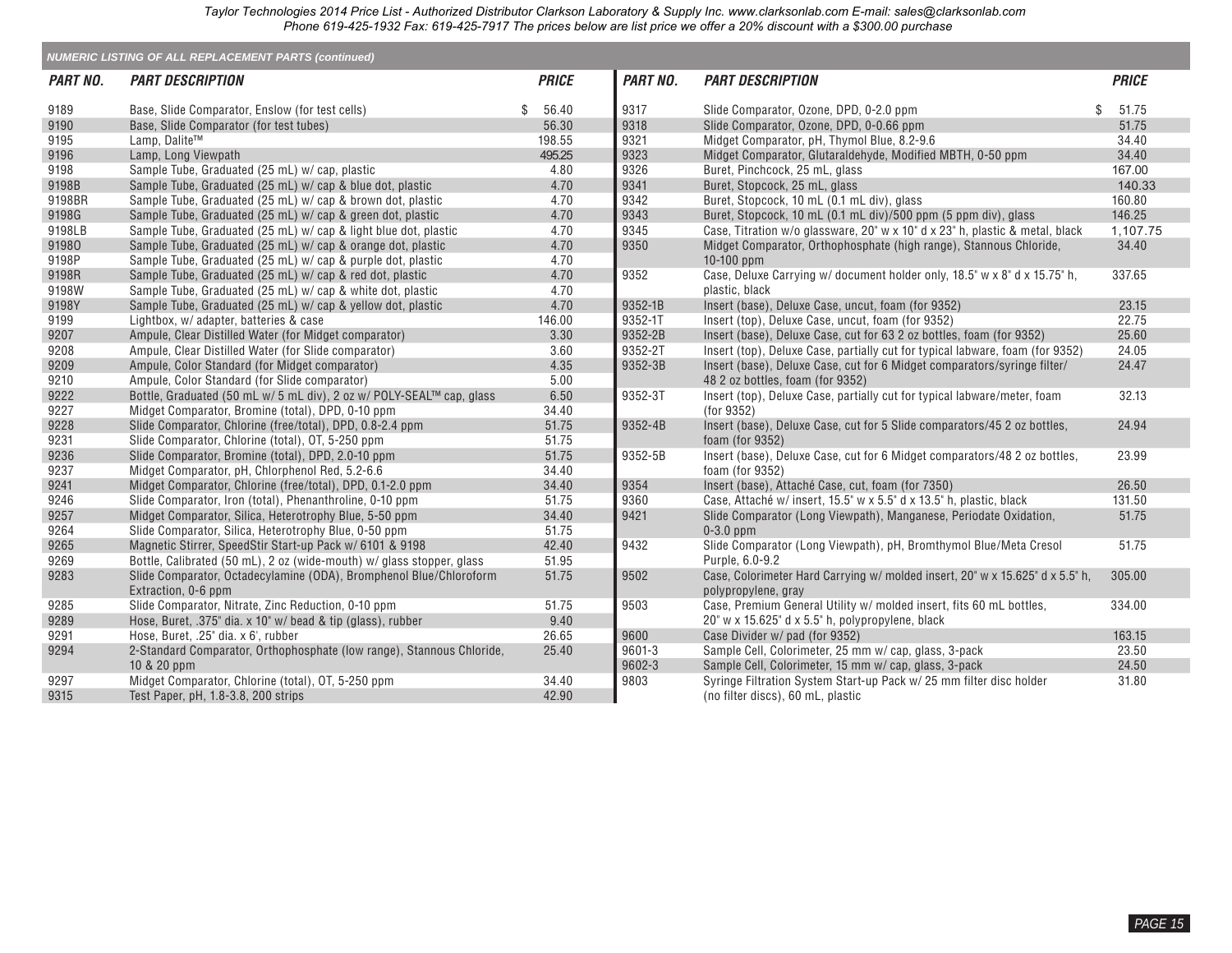## <span id="page-14-0"></span>*SECTION 3: ALPHABETICAL LISTINGS OF PRODUCTS*

|                                                                            |                                  | <b>SINGLE-ANALYTE TEST KITS</b>                                                                                                                 |                                                                                                                                                                                                                                                                                                                                                                                                                                                                                                         |                                           |                                       |                                             |
|----------------------------------------------------------------------------|----------------------------------|-------------------------------------------------------------------------------------------------------------------------------------------------|---------------------------------------------------------------------------------------------------------------------------------------------------------------------------------------------------------------------------------------------------------------------------------------------------------------------------------------------------------------------------------------------------------------------------------------------------------------------------------------------------------|-------------------------------------------|---------------------------------------|---------------------------------------------|
| <b>KIT NO.</b>                                                             | <b>CODE</b>                      | <b>METHOD/CHEMISTRY</b>                                                                                                                         | <b>STANDARD/EQUIVALENCE OR DESCRIPTION</b>                                                                                                                                                                                                                                                                                                                                                                                                                                                              | <b>COMPARATOR</b>                         | <b>CELL</b>                           | <b>PRICE</b>                                |
| K-1547                                                                     | D.                               | <b>Acidity (Hydrochloric/Muriatic Acid)</b><br>Neutralization to pH 4.5                                                                         | 1 drop = $0.5$ g/100 mL HCl                                                                                                                                                                                                                                                                                                                                                                                                                                                                             | <b>NA</b>                                 | 9198                                  | \$<br>71.70                                 |
| <b>Acidity (Sulfuric Acid)</b><br>K-1548                                   | D                                | Neutralization to pH 4.5                                                                                                                        | 1 drop = $0.02$ -1.0 g/100 mL H <sub>2</sub> SO <sub>4</sub><br>plus conversion factors for phosphoric & sulfamic acids                                                                                                                                                                                                                                                                                                                                                                                 | <b>NA</b>                                 | 9198                                  | 63.37                                       |
| K-1528                                                                     | D                                | <b>Alkalinity (Caustic &amp; Total)</b><br>Phenolphthalein/blended indicator                                                                    | 1 drop = 0.2 g/100 mL caustic alkalinity as NaOH or<br>0.265 g/100 mL total alkalinity as $Na2CO3$                                                                                                                                                                                                                                                                                                                                                                                                      | <b>NA</b>                                 | 9198G                                 | 66.90                                       |
| <b>Alkalinity (Caustic Soda)</b><br>K-1531                                 | D.                               | Phenolphthalein                                                                                                                                 | 1 drop = 0.1 or 1% caustic alkalinity as NaOH                                                                                                                                                                                                                                                                                                                                                                                                                                                           | NA                                        | 9198G                                 | 57.20                                       |
| <b>Alkalinity (Hydroxyl)</b><br>K-1537                                     | D                                | Phenolphthalein                                                                                                                                 | 1 drop = 10 or 50 ppm hydroxyl alkalinity as $CaCO3$                                                                                                                                                                                                                                                                                                                                                                                                                                                    | NA                                        | 9198G                                 | 66.70                                       |
| <b>Alkalinity (P/M)</b><br>K-1533PM                                        | D                                | Phenolphthalein/methyl orange                                                                                                                   | 1 drop = 10 or 50 ppm P/M alkalinity as $CaCO3$                                                                                                                                                                                                                                                                                                                                                                                                                                                         | <b>NA</b>                                 | 9198G                                 | 47.55                                       |
| <b>Alkalinity (P/M &amp; P/T)</b><br>K-1575                                | D                                | Phenolphthalein/methyl orange/blended indicator                                                                                                 | 1 drop = 10 or 50 ppm P/M or P/T alkalinity as $CaCO3$                                                                                                                                                                                                                                                                                                                                                                                                                                                  | ΝA                                        | 9198G                                 | 69.10                                       |
| <b>Alkalinity (P/T)</b><br>K-1527<br>K-1512<br>K-1533PT                    | D<br>D<br>D                      | Phenolphthalein/blended indicator<br>Phenolphthalein/blended indicator (laundry)<br>Phenolphthalein/blended indicator                           | 1 drop = 10 ppm P/T alkalinity as $CaCO3$<br>1 drop = 10 or 50 ppm P/T alkalinity as $CaCO3$<br>1 drop = 10 or 50 ppm $P/T$ alkalinity as $CaCO3$                                                                                                                                                                                                                                                                                                                                                       | ΝA<br><b>NA</b><br>ΝA                     | 9198G<br>9198G<br>9198G               | 37.05<br>53.50<br>47.35                     |
| <b>Alkalinity (Total)</b><br>K-1530                                        | D.                               | Blended indicator (using $H_2SO_4$ )                                                                                                            | 1 drop = 10 ppm total alkalinity as $CaCO3$                                                                                                                                                                                                                                                                                                                                                                                                                                                             | ΝA                                        | 9198G                                 | 34.25                                       |
| <b>Bacteria (Aerobic)</b><br>K-1862<br>K-1861<br>K-1860                    | $\vee$<br>$\vee$<br>$\mathsf{V}$ | Nutrient-supported growth (by Easicult <sup>®</sup> )<br>Nutrient-supported growth (by Easicult®)<br>Nutrient-supported growth (by Sani-Check®) | 10 <sup>3</sup> , 10 <sup>4</sup> , 10 <sup>5</sup> , 10 <sup>6</sup> , 10 <sup>7</sup> total bacteria CFU/mL<br>10 <sup>3</sup> , 10 <sup>4</sup> , 10 <sup>5</sup> , 10 <sup>6</sup> , 10 <sup>7</sup> total bacteria CFU/mL with yeasts & molds to 10 <sup>6</sup> CFU/mL<br>$<$ 10 <sup>4</sup> , 10 <sup>4</sup> , 5x10 <sup>4</sup> , 10 <sup>5</sup> , 5x10 <sup>5</sup> , 10 <sup>6</sup> , 5x10 <sup>6</sup> , 10 <sup>7</sup> , >10 <sup>7</sup> bacteria ct/mL (by Sani-Check <sup>®</sup> ) | ΝA<br><b>NA</b><br>NA                     | ΝA<br><b>NA</b><br>ΝA                 | 90.85<br>101.40<br>182.33                   |
| <b>Bacteria (Anaerobic)</b><br>K-1865                                      | V                                | Nutrient-supported growth (by Sani-Check®)                                                                                                      | $\leq$ 10 <sup>1</sup> , 10 <sup>2</sup> , 10 <sup>3</sup> , 10 <sup>4</sup> , 10 <sup>5</sup> , 10 <sup>6</sup>                                                                                                                                                                                                                                                                                                                                                                                        | <b>NA</b>                                 | ΝA                                    | 164.17                                      |
| <b>Boron</b><br>K-1541                                                     | D                                | Proprietary                                                                                                                                     | 1 drop = $0.2$ or $0.5$ ppm B                                                                                                                                                                                                                                                                                                                                                                                                                                                                           | ΝA                                        | 4040, 9187                            | 180.50                                      |
| <b>Bromine (Total)</b><br>K-1241<br>K-1773<br>K-1242<br>K-1517-C<br>K-1293 | S<br>M<br>S<br>D<br>M            | <b>DPD</b><br><b>DPD</b><br><b>DPD</b><br><b>FAS-DPD</b><br>0T                                                                                  | 0, 0.2, 0.4, 0.6, 0.8, 1.0, 1.5, 2.0, 3.0 ppm bromine $(Br_2)$<br>0.2, 0.4, 0.6, 0.8, 1.0, 1.5, 2.0, 3.0 ppm bromine (Br <sub>2</sub> )<br>2.0, 2.5, 3.0, 3.5, 4.0, 5.0, 6, 8, 10 ppm bromine $(Br_2)$<br>1 drop = $0.5$ or 1.25 ppm bromine (Br <sub>2</sub> )<br>0.2, 0.4, 0.6, 0.8, 1.0, 1.5, 2.0, 3.0 ppm bromine (Br2)                                                                                                                                                                             | 9079<br>9041<br>9236<br><b>NA</b><br>9034 | 4024<br>4024<br>4025<br>9198Y<br>4024 | 124.70<br>61.65<br>124.75<br>64.60<br>59.70 |
| <b>Chelant (Free)</b><br>K-1554<br>K-1775                                  | D<br>D                           | Complexometric<br>Complexometric                                                                                                                | 1 $drop = 2 ppm$ free chelant as EDTA<br>1 drop = $5$ ppm free chelant as NTA                                                                                                                                                                                                                                                                                                                                                                                                                           | ΝA<br><b>NA</b>                           | 9198LB<br>9198                        | 78.25<br>94.45                              |

*PAGE 16* CODE KEY: B = Buret Titration C = Color Card Comparator D = Drop Test E = Electronic Meter L = Long Viewpath™ Comparator M = Midget™ Comparator O = Other S = Slide™ Comparator T = 2-Standard™ Comparator V = Visual Determi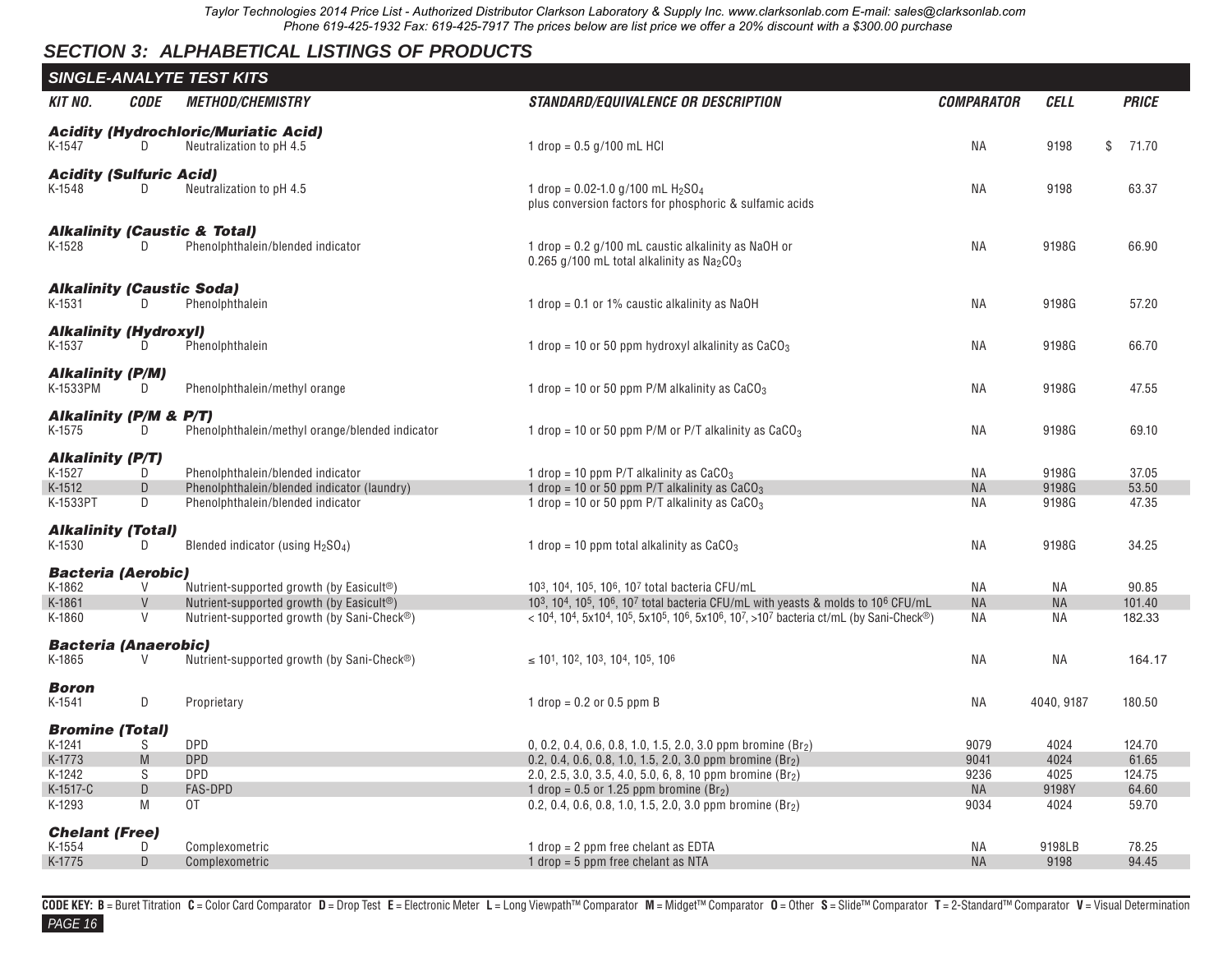|                                    |                    | <b>SINGLE-ANALYTE TEST KITS (continued)</b> |                                                                                                                              |                   |              |                  |
|------------------------------------|--------------------|---------------------------------------------|------------------------------------------------------------------------------------------------------------------------------|-------------------|--------------|------------------|
| KIT NO.                            | <b>CODE</b>        | <b>METHOD/CHEMISTRY</b>                     | <b>STANDARD/EQUIVALENCE OR DESCRIPTION</b>                                                                                   | <b>COMPARATOR</b> | <b>CELL</b>  | <b>PRICE</b>     |
| <b>Chelant (Total)</b><br>K-1544   | D                  | Complexometric                              | 1 drop = $2$ or $5$ ppm total chelant as EDTA                                                                                | ΝA                | 9198LB       | \$<br>99.40      |
| <b>Chloride</b>                    |                    |                                             |                                                                                                                              |                   |              |                  |
| K-1543                             | D                  | Argentometric (high pH waters)              | 1 drop = $2$ ppm $CI^-$                                                                                                      | ΝA                | 91980        | 62.70            |
| K-1549S                            | D                  | Argentometric (high pH waters)              | 1 drop = $10$ ppm $Cl^-$                                                                                                     | <b>NA</b>         | 91980        | 55.65            |
| K-1549                             | D                  | Argentometric (high pH waters)              | 1 drop = 10, 25, 50, 100, or 500 ppm $CI^-$                                                                                  | <b>NA</b>         | 91980        | 62.00            |
| K-1506                             | $\mathsf D$        | Argentometric (neutral pH waters)           | 1 drop = 10, 25, 50, 100, or 500 ppm $CI^-$                                                                                  | <b>NA</b>         | 91980        | 54.65            |
| K-1598                             | D                  | Mercuric nitrate                            | 1 drop = $2$ or 10 ppm $Cl^-$                                                                                                | ΝA                | 91980        | 71.65 *          |
|                                    |                    | <b>Chloride (Sodium Chloride)</b>           |                                                                                                                              |                   |              |                  |
| K-1767                             | D                  | Argentometric                               | 1 drop = 20, 40, 100, 200, or 800 ppm NaCl                                                                                   | ΝA                | 91980        | 59.45            |
| <b>Chlorine (Bleach)</b>           |                    |                                             |                                                                                                                              |                   |              |                  |
| K-1579                             | D                  | <i>lodometric</i>                           | 1 drop = 10 or 100 ppm/0.05 or 0.5% available chlorine $(Cl_2)$                                                              | ΝA                | 9198Y        | 92.05            |
|                                    |                    | <b>Chlorine (Free &amp; Combined)</b>       |                                                                                                                              |                   |              |                  |
| K-1515-C                           | D                  | <b>FAS-DPD</b>                              | 1 drop = 0.2 or 0.5 ppm chlorine $(Cl2)$                                                                                     | ΝA                | 9198Y        | 73.60            |
| K-1516                             | D                  | FAS-DPD (uses KI cyrstals)                  | 1 drop = $0.2$ or $0.5$ ppm chlorine $(Cl2)$                                                                                 | <b>NA</b>         | 9198         | 77.15            |
| <b>Chlorine (Free &amp; Total)</b> |                    |                                             |                                                                                                                              |                   |              |                  |
| K-1259-2                           | S.                 | <b>DPD</b>                                  | 0, 0.1, 0.2, 0.3, 0.4, 0.5, 0.6, 0.8, 1.0 ppm chlorine $(Cl_2)$                                                              | 9081              | 4024         | 130.80           |
| K-1259-1                           | S                  | <b>DPD</b>                                  | 0, 0.2, 0.4, 0.6, 0.8, 1.0, 1.5, 2.0, 3.0 ppm chlorine $(Cl_2)$                                                              | 9082              | 4024         | 149.90           |
| K-9047                             | M                  | <b>DPD</b>                                  | 0.1, 0.2, 0.4, 0.7, 1.0, 1.2, 1.5, 2.0 ppm chlorine (Cl <sub>2</sub> )                                                       | 9241              | 4024         | 60.80            |
| K-1234                             | M                  | DPD (tablet)                                | 0.2, 0.4, 0.6, 0.8, 1.0, 1.5, 2.0, 3.0 ppm chlorine (Cl2)                                                                    | 9040              | 4024         | 66.60            |
| K-1768                             | M                  | <b>DPD</b>                                  | 0.2, 0.4, 0.6, 0.8, 1.0, 1.5, 2.0, 3.0 ppm chlorine $(Cl_2)$                                                                 | 9040              | 4024         | 64.20            |
| K-1289                             | S                  | <b>DPD</b>                                  | 1.0, 1.5, 2.0, 2.5, 3.0, 4.0, 6, 8, 10 ppm chlorine $(Cl_2)$                                                                 | 9083              | 4025         | 128.95           |
| K-1768-2                           | M                  | <b>DPD</b>                                  | 1.5, 2.0, 2.5, 3.0, 4.0, 6, 8, 10 ppm chlorine $(Cl_2)$                                                                      | 9048              | 4025         | 63.10            |
| <b>Chlorine (Total)</b>            |                    |                                             |                                                                                                                              |                   |              |                  |
| K-9022                             | D                  | lodometric                                  | 1 drop = 1 ppm chlorine $(Cl2)$                                                                                              | ΝA                | 9198         | 86.05            |
| K-1580                             | D                  | Iodometric                                  | 1 drop = 1 or 10 ppm chlorine $(Cl2)$                                                                                        | <b>NA</b>         | 9198         | 92.00            |
| K-3209                             | L                  | 0T                                          | 0, 0.10, 0.15, 0.20, 0.30, 0.40, 0.6, 0.8, 1.0 ppm chlorine (Cl2)                                                            | 9409              | 9018         | 203.70           |
| K-1231                             | M                  | 0T                                          | 0, 0.1, 0.2, 0.3, 0.4, 0.6, 0.8, 1.0 ppm chlorine (Cl2)                                                                      | 9039              | 4024         | 58.15            |
| K-1201                             | S                  | 0T                                          | 0, 0.1, 0.15, 0.2, 0.3, 0.4, 0.6, 0.8, 1.0 ppm chlorine $\left(\text{Cl}_2\right)$                                           | 9084              | 4024         | 129.20           |
| K-1297                             | M                  | 0T                                          | 0, 0.2, 0.4, 0.6, 0.8, 1.0, 1.5, 2.0 ppm chlorine $(Cl_2)$                                                                   | 9047              | 4025         | 57.25            |
| K-1256                             | S                  | 0T                                          | 0, 0.1, 0.3, 0.5, 5, 10, 15, 25, 50 ppm chlorine $(Cl_2)$                                                                    | 9087              | 4024         | 149.60           |
| K-1203                             | S                  | 0T                                          | 0.1, 0.2, 0.4, 0.6, 0.8, 1.0, 2.0, 3.0, 4.0 ppm chlorine $(Cl_2)$                                                            | 9085              | 4024         | 129.20           |
| K-1205                             | S<br>${\mathsf S}$ | 0T<br>0T                                    | 0.2, 0.4, 0.6, 0.8, 1.0, 1.4, 1.8, 2.2, 3.0 ppm chlorine $(Cl_2)$<br>0.2, 0.5, 1.0, 2, 4, 6, 8, 10, 12 ppm chlorine $(Cl_2)$ | 9086              | 4024         | 129.20<br>129.80 |
| K-1141<br>K-1401                   | M                  | 0T                                          | 5, 25, 50, 75, 100, 150, 200, 250 ppm chlorine (as Cl2)                                                                      | 9088<br>9297      | 4023<br>4025 | 85.45            |
| K-1151                             | S.                 | 0T                                          | 5, 15, 25, 50, 75, 100, 150, 200, 250 ppm chlorine (Cl2)                                                                     | 9231              | 4025         | 147.30           |
|                                    |                    |                                             |                                                                                                                              |                   |              |                  |
| <b>Chlorine Dioxide</b>            |                    |                                             |                                                                                                                              |                   |              |                  |
| K-1502                             | D                  | FAS-DPD                                     | 1 drop = $0.2$ ppm $Cl2$                                                                                                     | ΝA                | 9198         | 79.30            |
| <b>Copper (Free)</b>               |                    |                                             |                                                                                                                              |                   |              |                  |
| K-1730                             |                    | Thiocarbamate                               | 0.05, 0.15, 0.3, 0.5, 0.7, 1.0 ppm Cu                                                                                        | 5432              | 9017         | 25.15            |
| <b>Copper (Total)</b>              |                    |                                             |                                                                                                                              |                   |              |                  |
| K-1155                             | S                  | Cuprizone                                   | 0, 0.2, 0.4, 0.6, 0.8, 1.0, 1.5, 2.0, 3.0 ppm Cu                                                                             | 9094              | 4024         | 133.75           |
| K-1738                             | M                  | Cuprizone                                   | 0.2, 0.4, 0.6, 0.8, 1.0, 1.5, 2.0, 3.0 ppm Cu                                                                                | 9049              | 4024         | 69.05            |
|                                    |                    |                                             |                                                                                                                              |                   |              |                  |

CODE KEY: B = Buret Titration C = Color Card Comparator D = Drop Test E = Electronic Meter L = Long Viewpath™ Comparator M = Midget™ Comparator O = Other S = Slide™ Comparator T = 2-Standard™ Comparator V = Visual Determ \* *Requires special packaging or has shipping restrictions that may involve additional shipping/handling charges.*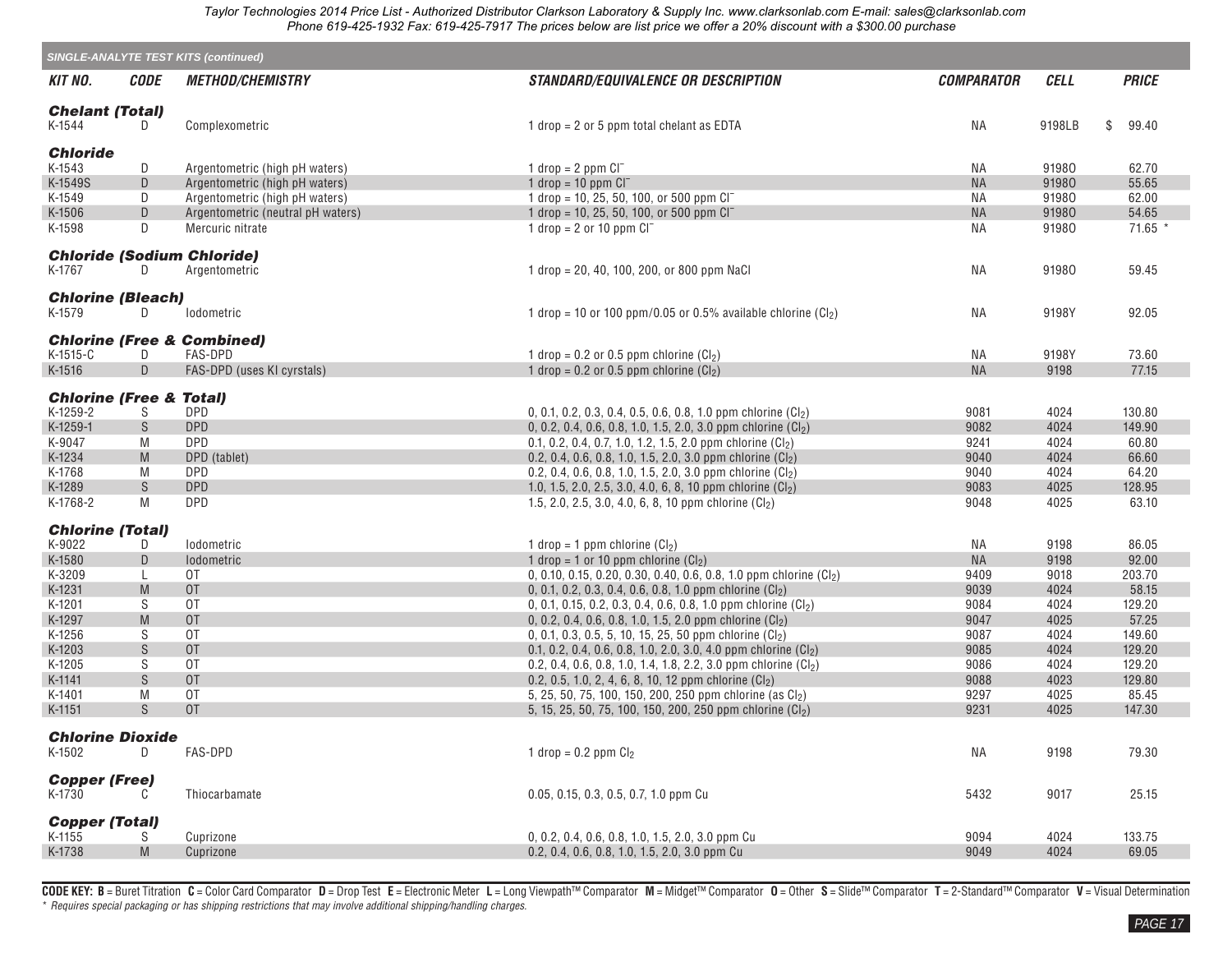|                                          |                    | <b>SINGLE-ANALYTE TEST KITS (continued)</b>                                                                                            |                                                                                                        |                   |             |              |
|------------------------------------------|--------------------|----------------------------------------------------------------------------------------------------------------------------------------|--------------------------------------------------------------------------------------------------------|-------------------|-------------|--------------|
| KIT NO.                                  | <i><b>CODE</b></i> | <i><b>METHOD/CHEMISTRY</b></i>                                                                                                         | <b>STANDARD/EQUIVALENCE OR DESCRIPTION</b>                                                             | <b>COMPARATOR</b> | <b>CELL</b> | <b>PRICE</b> |
| <b>Dissolved Oxygen</b>                  |                    |                                                                                                                                        |                                                                                                        |                   |             |              |
| K-1658                                   | D                  | Winkler-azide modification                                                                                                             | 1 $drop = 0.2$ ppm DO                                                                                  | ΝA                | ΝA          | $$171.00*$   |
| K-1588                                   | D                  | Winkler-azide modification (recommended for field use)                                                                                 | 1 drop = $1.0$ ppm DO                                                                                  | <b>NA</b>         | <b>NA</b>   | $128.15$ *   |
|                                          |                    |                                                                                                                                        |                                                                                                        |                   |             |              |
| K-1540                                   | 0                  | <b>Freezing Point Determination</b><br>Specific gravity measurement                                                                    | Use with ethylene and propylene glycol solutions, calcium chloride brine, and<br>sodium chloride brine | NA                | 4018        | 204.20       |
| Glutaraldehyde<br>K-1186                 | M                  | <b>Modified MBTH</b>                                                                                                                   | 0, 2, 5, 10, 20, 30, 40, 50 ppm glutaraldehyde                                                         | 9323              | 4025, 9198  | $177.35$ *   |
| <b>Hardness, Calcium</b><br>K-1567       | D.                 | EDTA titration (includes inhibitors to prevent metal interference) 1 drop = 10 ppm calcium hardness as CaCO <sub>3</sub>               |                                                                                                        | NA                | 9198B       | 51.55        |
|                                          |                    | <b>Hardness (Calcium &amp; Total)</b>                                                                                                  |                                                                                                        |                   |             |              |
| K-1514                                   | D                  | EDTA titration (includes inhibitors to prevent metal interference) 1 drop = 2 or 10 ppm calcium or total hardness as CaCO <sub>3</sub> |                                                                                                        | NA                | 9198B       | 57.90        |
| K-1594                                   | D                  | EDTA titration (includes inhibitors to prevent metal interference) 1 drop = 10 ppm calcium or total hardness as $CaCO3$                |                                                                                                        | <b>NA</b>         | 9198B       | 63.70        |
| <b>Hardness (Total)</b>                  |                    |                                                                                                                                        |                                                                                                        |                   |             |              |
| K-1503                                   | D                  | EDTA titration (includes inhibitors to prevent metal interference) 1 drop = 2 or 10 ppm total hardness as CaCO <sub>3</sub>            |                                                                                                        | ΝA                | 9198B       | 48.90        |
| K-1505                                   | D                  | EDTA titration (includes inhibitors to prevent metal interference) 1 drop = 2 or 10 ppm total hardness at $CaCO3$                      |                                                                                                        | <b>NA</b>         | 9198B       | 48.90        |
| <b>Hardness (Total: trace)</b><br>K-1504 | D.                 | EDTA titration (includes inhibitors to prevent metal interference) 1 drop = 0.5 ppm total hardness as CaCO <sub>3</sub>                |                                                                                                        | ΝA                | 9198B       | 58.55        |
| <b>Hydrogen Peroxide</b>                 |                    |                                                                                                                                        |                                                                                                        |                   |             |              |
| K-1825                                   | D                  | lodometric (2 oz)                                                                                                                      | 1 drop = 5 ppm $H_2O_2$                                                                                | NA                | 9198        | 76.55        |
| K-1826                                   | D                  | lodometric (.75 oz)                                                                                                                    | 1 drop = $5$ ppm $H_2O_2$                                                                              | <b>NA</b>         | 9198        | 27.95        |
| K-1443                                   | D                  | <b>Hydrogen Peroxide (undiluted strength)</b><br><b>lodometric</b>                                                                     | 1 drop = $0.5$ or $1\%$ H <sub>2</sub> O <sub>2</sub>                                                  | <b>NA</b>         | 9198        | 98.40        |
| <b>lodine</b>                            |                    |                                                                                                                                        |                                                                                                        |                   |             |              |
| K-1593                                   | ${\sf D}$          | Iodometric (PAO)                                                                                                                       | 1 drop = 2.5 or 5 ppm iodine $(l_2)$                                                                   | ΝA                | 9188        | 73.10        |
| K-1568                                   | D                  | Iodometric (thiosulfate)                                                                                                               | 1 drop = 5 ppm iodine $(l_2)$                                                                          | <b>NA</b>         | 9188        | 75.95        |
| <b>Iodine/lodide</b><br>K-1267           | M                  | Leuco crystal violet                                                                                                                   | 0, 0.2, 0.4, 0.6, 0.8, 1.0, 1.5, 2.0 ppm iodine $(I_2)$                                                | 9037              | 4024        | $92.10*$     |
|                                          |                    | <b>Iron (Ferric, Ferrous, Total)</b>                                                                                                   |                                                                                                        |                   |             |              |
| K-1239SC                                 | M                  | Phenanthroline                                                                                                                         | 0, 0.5, 1.0, 2.0, 4.0, 6, 8, 10 ppm Fe                                                                 | 9050              | 4024        | 118.60       |
| <b>Iron (Total)</b><br>K-1239RC          | M                  | Phenanthroline                                                                                                                         | 0, 0.5, 1.0, 2.0, 4.0, 6, 8, 10 ppm Fe                                                                 | 9050              | 4024        | 119.35       |
| K-1154                                   | ${\mathsf S}$      | Phenanthroline                                                                                                                         | 0, 0.5, 1.0, 2.0, 3.0, 4.0, 6, 8, 10 ppm Fe                                                            | 9246              | 4024        | 184.60       |
| K-3220                                   | L                  | Thiocyanate                                                                                                                            | $0, 0.2, 0.4, 0.6, 0.8, 1.0, 1.5, 2.0, 3.0$ ppm Fe                                                     | 9420              | 9018        | 268.80       |
| K-1716                                   | M                  | Tripyridyl-s-triazine                                                                                                                  | $0, 0.2, 0.4, 0.6, 0.8, 1.0, 1.5, 2.0$ ppm Fe                                                          | 9051              | 4024        | 73.13        |
| K-1153                                   | S                  | Tripyridyl-s-triazine                                                                                                                  | 0, 0.1, 0.2, 0.3, 0.4, 0.6, 0.8, 1.0, 2.0 ppm Fe                                                       | 9106              | 4024        | 140.85       |
| <b>Manganese</b><br>K-3221               | L                  | Periodate oxidation                                                                                                                    | $0, 0.2, 0.4, 0.6, 0.8, 1.0, 1.5, 2.0, 3.0$ ppm Mn                                                     | 9421              | 9018        | 436.80       |

CODE KEY: B = Buret Titration C = Color Card Comparator D = Drop Test E = Electronic Meter L = Long Viewpath™ Comparator M = Midget™ Comparator O = Other S = Slide™ Comparator T = 2-Standard™ Comparator V = Visual Determ \* *Requires special packaging or has shipping restrictions that may involve additional shipping/handling charges.* 

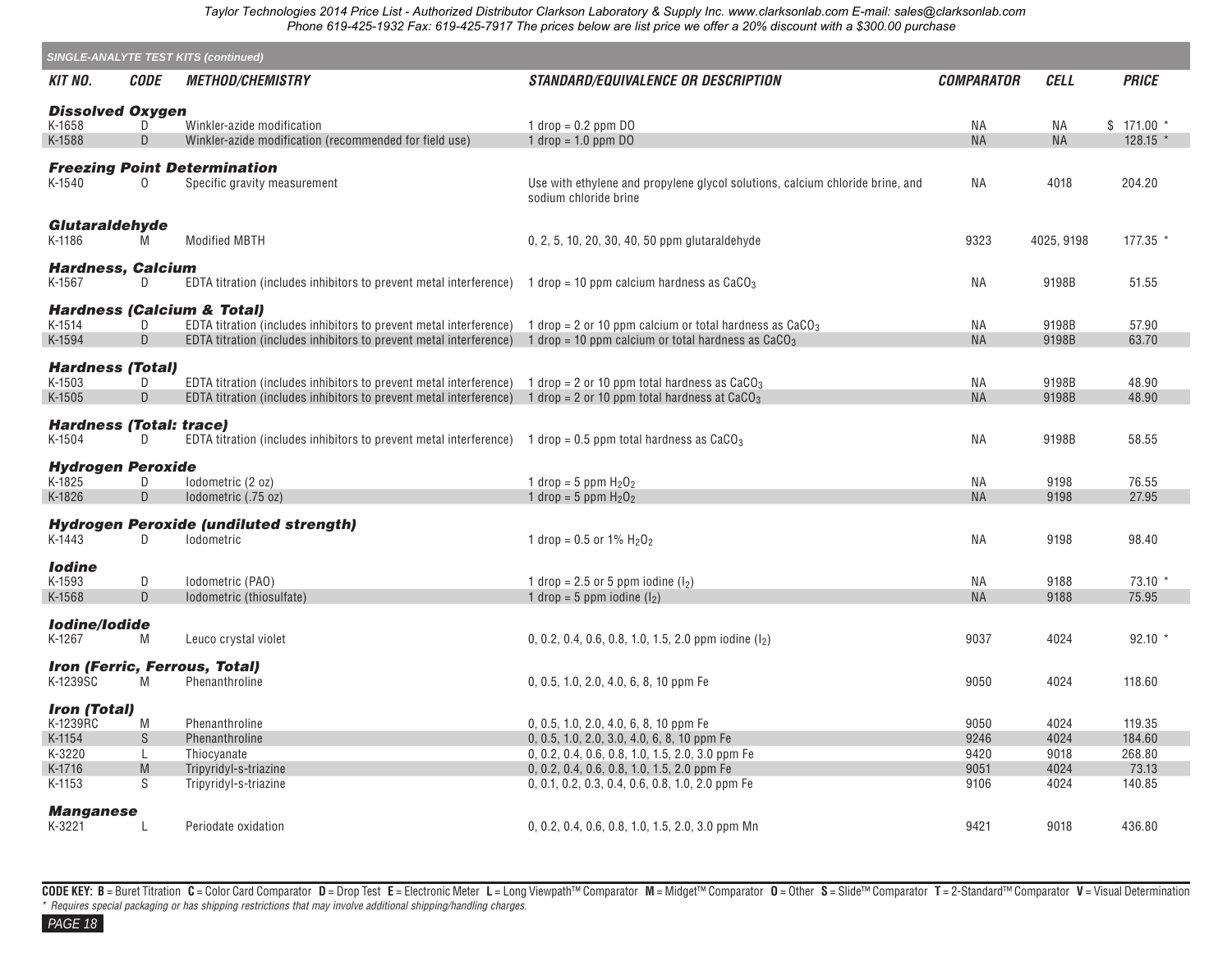|                                      | <b>SINGLE-ANALYTE TEST KITS (continued)</b>                                                                |                                                                                                  |                                                                                                                         |                          |              |                 |  |  |  |  |
|--------------------------------------|------------------------------------------------------------------------------------------------------------|--------------------------------------------------------------------------------------------------|-------------------------------------------------------------------------------------------------------------------------|--------------------------|--------------|-----------------|--|--|--|--|
| KIT NO.                              | <i><b>CODE</b></i>                                                                                         | <b>METHOD/CHEMISTRY</b>                                                                          | <i>STANDARD/EQUIVALENCE OR DESCRIPTION</i>                                                                              | <i><b>COMPARATOR</b></i> | CELL         | <b>PRICE</b>    |  |  |  |  |
| <b>Molybdenum</b>                    |                                                                                                            |                                                                                                  |                                                                                                                         |                          |              |                 |  |  |  |  |
| K-1805                               | D                                                                                                          | Complexometric                                                                                   | 1 drop = 2, 5, 20, or 50 ppm Mo                                                                                         | ΝA                       | 9198         | \$<br>$81.70*$  |  |  |  |  |
| K-1805P                              | D                                                                                                          | Complexometric (uses powdered indicator for increased stability) 1 drop = 2, 5, 20, or 50 ppm Mo |                                                                                                                         | <b>NA</b>                | 9198         | $92.80*$        |  |  |  |  |
|                                      |                                                                                                            |                                                                                                  |                                                                                                                         |                          |              |                 |  |  |  |  |
| <b>Neutralizing Amines</b><br>K-1682 | D.                                                                                                         | Acid-base titration (alkalinity from other sources interferes)                                   | 1 drop = 2.5 ppm MEA/3.8 ppm MOPA/3.8 ppm MOR/4 ppm CHA/<br>5 ppm DEAE (DEEA)/6 ppm TEA                                 | <b>NA</b>                | 9198         | 71.80           |  |  |  |  |
| <b>Nitrate</b><br>K-1128             | S                                                                                                          | Zinc reduction                                                                                   | 0, 1.0, 2.0, 3.0, 4.0, 5.0, 6, 8, 10 ppm $NO3$ ;<br>By dilution: 0, 10, 20, 30, 40, 50, 60, 80, 100 ppm NO <sub>3</sub> | 9285                     | 4025         | $208.25 +$      |  |  |  |  |
| <b>Nitrite (Sodium Nitrite)</b>      |                                                                                                            |                                                                                                  |                                                                                                                         |                          |              |                 |  |  |  |  |
| K-1510                               | D                                                                                                          | Ceric oxidation of nitrite ("CAN")                                                               | 1 drop = 40 ppm $NaNO2$                                                                                                 | ΝA                       | 9198R        | 68.15           |  |  |  |  |
| K-1564                               | D                                                                                                          | Permanganate                                                                                     | 1 drop = $25$ ppm $NaNO2$                                                                                               | <b>NA</b>                | 9198R        | 60.05           |  |  |  |  |
| K-1565                               | D                                                                                                          | Permanganate                                                                                     | 1 drop = 50 ppm $NaNO2$                                                                                                 | <b>NA</b>                | 9198R        | 43.85           |  |  |  |  |
| K-1563                               | D                                                                                                          | Permanganate (using acid sulfate)                                                                | 1 drop = 100 ppm $NaNO2$                                                                                                | <b>NA</b>                | 9198R        | 42.60           |  |  |  |  |
| K-1539                               | D                                                                                                          | Permanganate (using H <sub>2</sub> SO <sub>2</sub> )                                             | 1 drop = $100$ ppm $NaNO2$                                                                                              | <b>NA</b>                | 9198R        | 53.10           |  |  |  |  |
| <b>Octadecylamine (ODA)</b>          |                                                                                                            |                                                                                                  |                                                                                                                         |                          |              |                 |  |  |  |  |
| K-1243                               | S.                                                                                                         | Bromphenol blue/chloroform extraction                                                            | 0, 0.4, 0.8, 1.2, 1.6, 2.0, 3.0, 4, 6 ppm ODA                                                                           | 9283                     | 4023         | $190.60$ *      |  |  |  |  |
| <b>Orthophosphate</b>                |                                                                                                            |                                                                                                  |                                                                                                                         |                          |              |                 |  |  |  |  |
| K-1110                               | M                                                                                                          | Stannous chloride                                                                                | 0, 0.5, 1.0, 2.0, 4, 6, 8, 10 ppm PO <sub>4</sub>                                                                       | 9054                     | 9021         | 120.90          |  |  |  |  |
| K-1105                               | S                                                                                                          | Stannous chloride (no case)                                                                      | 0, 2, 4, 6, 8, 10, 15, 20, 25 ppm PO <sub>4</sub>                                                                       | 9111                     | 4023, 9021   | 165.90          |  |  |  |  |
| K-1105C                              | S                                                                                                          | Stannous chloride                                                                                | 0, 2, 4, 6, 8, 10, 15, 20, 25 ppm PO <sub>4</sub>                                                                       | 9111                     | 4023, 9021   | 259.60          |  |  |  |  |
| K-1100                               | S                                                                                                          | Stannous chloride (no case)                                                                      | 5, 10, 20, 30, 40, 50, 60, 80, 100 ppm PO <sub>4</sub>                                                                  | 9110                     | 4023, 9021   | 166.95          |  |  |  |  |
| K-1100C                              | $\mathsf S$                                                                                                | Stannous chloride                                                                                | 5, 10, 20, 30, 40, 50, 60, 80, 100 ppm PO <sub>4</sub>                                                                  | 9110                     | 4023, 9021   | 271.25          |  |  |  |  |
| K-1109                               | $\mathsf{M}% _{T}=\mathsf{M}_{T}\!\left( a,b\right) ,\ \mathsf{M}_{T}=\mathsf{M}_{T}\!\left( a,b\right) ,$ | Stannous chloride                                                                                | 10, 20, 30, 40, 50, 60, 80, 100 ppm PO <sub>4</sub>                                                                     | 9350                     | 9021         | 126.40          |  |  |  |  |
| K-1837                               | Τ                                                                                                          | Stannous chloride                                                                                | 2 & 8 ppm $PO4$                                                                                                         | 9027                     | 9021         | 88.95           |  |  |  |  |
| K-1832                               | $\mathsf T$<br>$\mathsf{T}$                                                                                | Stannous chloride                                                                                | 20 & 40 ppm PO <sub>4</sub>                                                                                             | 9026<br>9028             | 9021         | 88.95           |  |  |  |  |
| K-1833                               | $\mathsf{T}$                                                                                               | Stannous chloride                                                                                | 20 & 60 ppm PO <sub>4</sub>                                                                                             | 9025                     | 9021         | 88.95           |  |  |  |  |
| K-1831                               |                                                                                                            | Stannous chloride                                                                                | 30 & 60 ppm PO <sub>4</sub>                                                                                             |                          | 9021         | 88.95           |  |  |  |  |
| <b>Ozone</b><br>K-1822               | ${\sf S}$                                                                                                  | DPD                                                                                              | 0, 0.07, 0.13, 0.20, 0.26, 0.33, 0.40, 0.53, 0.66 ppm O <sub>3</sub>                                                    | 9318                     | 4024         | 138.00          |  |  |  |  |
| K-1818                               | S                                                                                                          | <b>DPD</b>                                                                                       | 0, 0.15, 0.3, 0.4, 0.5, 0.7, 1.0, 1.3, 2.0 ppm $0_3$                                                                    | 9317                     | 4024         | 134.80          |  |  |  |  |
| <b>Peracetic Acid</b>                |                                                                                                            |                                                                                                  |                                                                                                                         |                          |              |                 |  |  |  |  |
| K-1546                               | D                                                                                                          | lodometric                                                                                       | 0-1000 ppm PAA                                                                                                          | <b>NA</b>                | 9198         | 110.25          |  |  |  |  |
| рH                                   |                                                                                                            |                                                                                                  |                                                                                                                         |                          |              |                 |  |  |  |  |
| K-1285-4                             | M                                                                                                          | Bromthymol blue                                                                                  | 6.0, 6.2, 6.4, 6.6, 6.8, 7.0, 7.2, 7.4                                                                                  | 9036                     | 4024         | 72.35           |  |  |  |  |
| K-1011-H                             | $\mathbb S$                                                                                                | <b>Bromthymol blue</b>                                                                           | 6.0, 6.2, 6.4, 6.6, 6.8, 7.0, 7.2, 7.4, 7.6                                                                             | 9066                     | 4023         | 143.85          |  |  |  |  |
| K-3232                               | L                                                                                                          | Bromthymol blue/meta cresol purple                                                               | 6.0, 6.4, 6.8, 7.2, 7.6, 8.0, 8.4, 8.8, 9.2                                                                             | 9432<br>9237             | 9018<br>4024 | 202.65<br>72.50 |  |  |  |  |
| K-1285-5<br>K-1285-6                 | M<br>M                                                                                                     | Chlorphenol red<br>Cresol red                                                                    | 5.2, 5.4, 5.6, 5.8, 6.0, 6.2, 6.4, 6.6<br>7.2, 7.4, 7.6, 7.8, 8.0, 8.2, 8.4, 8.6                                        | 9006                     | 4024         | 72.40           |  |  |  |  |
| K-1011-K                             | $\mathbb S$                                                                                                | Cresol red                                                                                       | 7.2, 7.4, 7.6, 7.8, 8.0, 8.2, 8.4, 8.6, 8.8                                                                             | 9068                     | 4023         | 143.85          |  |  |  |  |
| K-1285-1                             | M                                                                                                          | Long range                                                                                       | 3.0, 4.0, 5.0, 6.0, 7.0, 8.0, 9.0, 10.0                                                                                 | 9052                     | 4024         | 72.35           |  |  |  |  |
| K-1011-U                             | S                                                                                                          | Long range                                                                                       | 3.0, 4.0, 5.0, 6.0, 7.0, 8.0, 9.0, 10.0, 11.0                                                                           | 9078                     | 4023         | 143.85          |  |  |  |  |
| K-1592                               | C                                                                                                          | Long range                                                                                       | 3.0, 4.0, 5.0, 6.0, 7.0, 8.0, 9.0, 10.0, 11.0                                                                           | 5425                     | 9017         | 24.47           |  |  |  |  |

CODE KEY: B = Buret Titration C = Color Card Comparator D = Drop Test E = Electronic Meter L = Long Viewpath™ Comparator M = Midget™ Comparator O = Other S = Slide™ Comparator T = 2-Standard™ Comparator V = Visual Determi \* *Requires special packaging or has shipping restrictions that may involve additional shipping/handling charges.*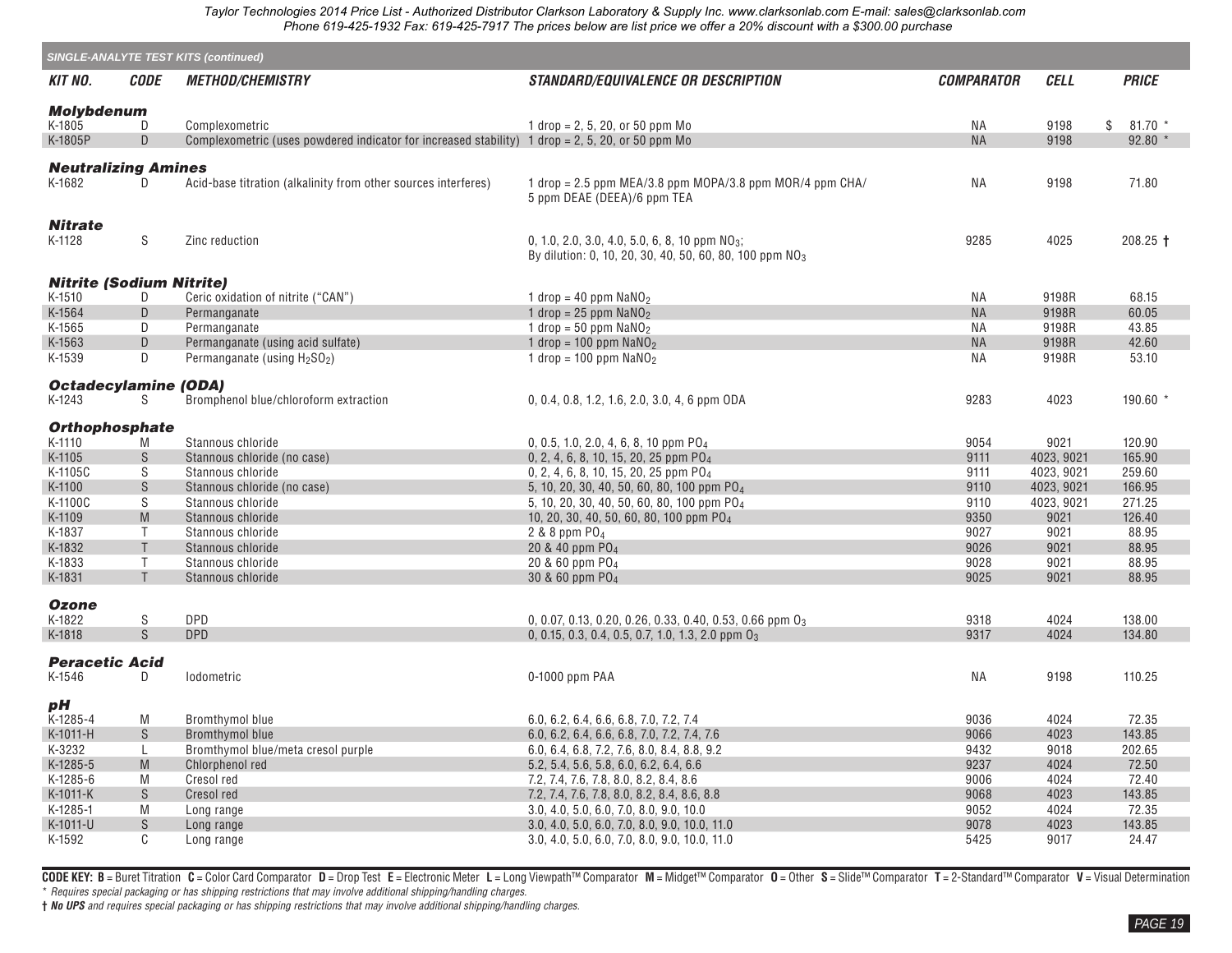| <b>SINGLE-ANALYTE TEST KITS (continued)</b> |               |                                                               |                                                                             |                   |             |              |  |  |  |
|---------------------------------------------|---------------|---------------------------------------------------------------|-----------------------------------------------------------------------------|-------------------|-------------|--------------|--|--|--|
| <b>KIT NO.</b>                              | <b>CODE</b>   | <b>METHOD/CHEMISTRY</b>                                       | <b>STANDARD/EQUIVALENCE OR DESCRIPTION</b>                                  | <b>COMPARATOR</b> | <b>CELL</b> | <b>PRICE</b> |  |  |  |
| pH (continued)                              |               |                                                               |                                                                             |                   |             |              |  |  |  |
| K-1670                                      | C             | Long range                                                    | 5.0, 6.0, 6.8, 7.4, 8.0, 9.0                                                | 5426              | 9017        | \$25.65      |  |  |  |
| K-1011-L                                    | S             | Meta cresol purple                                            | 7.6, 7.8, 8.0, 8.2, 8.4, 8.6, 8.8, 9.0, 9.2                                 | 9069              | 4023        | 143.85       |  |  |  |
| K-1285-2                                    | M             | Phenol red                                                    | 6.8, 7.0, 7.2, 7.4, 7.6, 7.8, 8.0, 8.2                                      | 9053              | 4024        | 72.35        |  |  |  |
| K-1011-J                                    | ${\mathbb S}$ | Phenol red                                                    | 6.8, 7.0, 7.2, 7.4, 7.6, 7.8, 8.0, 8.2, 8.4                                 | 9067              | 4023        | 143.85       |  |  |  |
| K-1011-M                                    | S             | Thymol blue                                                   | 8.0, 8.2, 8.4, 8.6, 8.8, 9.0, 9.2, 9.4, 9.6                                 | 9070              | 4023        | 143.85       |  |  |  |
| K-1285-7                                    | M             | Thymol blue                                                   | 8.2, 8.4, 8.6, 8.8, 9.0, 9.2, 9.4, 9.6                                      | 9321              | 4024        | 72.40        |  |  |  |
| K-1011-0                                    | S             | Tolyl red                                                     | 10.0, 10.2, 10.4, 10.6, 10.8, 11.0, 11.2, 11.4, 11.6                        | 9072              | 4023        | 143.85       |  |  |  |
|                                             |               |                                                               |                                                                             |                   |             |              |  |  |  |
| <b>Phosphonate</b><br>K-1584                | D             | Thorium nitrate/chrome azurol S (uses pH test paper 2.5-4.50) | $1$ drop = 0.8 ppm PBTC                                                     | ΝA                | 9198P       | 116.55       |  |  |  |
|                                             |               |                                                               | plus conversion factors for other ATMP-related phosphonates                 |                   |             |              |  |  |  |
| K-1583                                      | D             | Thorium nitrate/xylenol orange (uses pH test paper 1.8-3.8)   | $1$ drop = 1 ppm ATMP (Aminotri(methylenephosphonic acid))                  | <b>NA</b>         | 9198P       | 95.85        |  |  |  |
|                                             |               |                                                               | plus conversion factors for ATMP-related phosphonates                       |                   |             |              |  |  |  |
| <b>Polymer</b>                              |               |                                                               |                                                                             |                   |             |              |  |  |  |
| K-1190                                      | $\mathsf V$   | Turbidimetric                                                 | 0, 2, 5, 7, 10 ppm polymer as PAA (polyacrylic acid)                        | NA.               | 9198        | 193.20       |  |  |  |
|                                             |               |                                                               |                                                                             |                   |             |              |  |  |  |
| <b>Polyphosphate</b>                        |               |                                                               |                                                                             |                   |             |              |  |  |  |
| K-1108                                      | S             | Acid hydrolysis/stannous chloride (no case; w/o heater)       | 0, 2, 4, 6, 8, 10, 15, 20, 25 ppm PO <sub>4</sub>                           | 9111              | 4023, 9021  | 282.95       |  |  |  |
|                                             |               |                                                               |                                                                             |                   |             |              |  |  |  |
|                                             |               | <b>Quaternary Ammonium Compound (QAC)/Polyquat</b>            |                                                                             |                   |             |              |  |  |  |
| K-9065                                      | D             | Direct neutralization                                         | 1 drop = 1.25 ppm $QAC/1$ drop = 0.5 ppm polyquat                           | ΝA                | 9198BR      | 85.00        |  |  |  |
| K-1582                                      | D             | Direct neutralization                                         | 1 drop = 10 or 25 ppm $QAC/1$ drop = 3.5 or 9 ppm polyquat                  | <b>NA</b>         | 9198BR      | 107.05       |  |  |  |
|                                             |               |                                                               |                                                                             |                   |             |              |  |  |  |
| <b>Salinity</b>                             |               |                                                               |                                                                             |                   |             |              |  |  |  |
| K-1577                                      | D             | Argentometric                                                 | 1 drop = 1 or 2 ppt salinity                                                | ΝA                | 9198        | 64.10        |  |  |  |
| <b>Sequestrant</b>                          |               |                                                               |                                                                             |                   |             |              |  |  |  |
| K-1599                                      | D             | Thorium nitrate/xylenol orange                                | 1 $drop = 1$ or 10 ppm organo-phosphorus sequestering agent                 | ΝA                | 9198        | 107.75       |  |  |  |
|                                             |               |                                                               |                                                                             |                   |             |              |  |  |  |
| <b>Silica</b>                               |               |                                                               |                                                                             |                   |             |              |  |  |  |
| K-1273                                      | M             | Heteropoly blue                                               | 5, 10, 15, 20, 25, 30, 40, 50 ppm SiO <sub>2</sub> ;                        | 9257              | 4025        | $117.30$ *   |  |  |  |
|                                             |               |                                                               | By dilution: 25, 50, 75, 100, 125, 150, 200, 250 ppm SiO <sub>2</sub> or    |                   |             |              |  |  |  |
|                                             |               |                                                               | 50, 100, 150, 200, 250, 300, 400, 500 ppm SiO <sub>2</sub>                  |                   |             |              |  |  |  |
| K-1272                                      | S             | Heteropoly blue                                               | 0, 5, 10, 15, 20, 25, 30, 40, 50 ppm $SiO2$ ;                               | 9264              | 4023        | $178.50*$    |  |  |  |
|                                             |               |                                                               | By dilution: 0, 25, 50, 75, 100, 125, 150, 200, 250 ppm SiO <sub>2</sub> or |                   |             |              |  |  |  |
|                                             |               |                                                               | 0, 50, 100, 150, 200, 250, 300, 400, 500 ppm SiO <sub>2</sub>               |                   |             |              |  |  |  |
|                                             |               |                                                               |                                                                             |                   |             |              |  |  |  |
| <b>Sulfite (Sodium)</b>                     |               |                                                               |                                                                             |                   |             |              |  |  |  |
| K-1529                                      | D             | lodometric                                                    | 1 drop = 2 or 10 ppm $Na2SO3$                                               | ΝA                | 9198W       | 47.45        |  |  |  |
| <b>Total Dissolved Solids</b>               |               |                                                               |                                                                             |                   |             |              |  |  |  |
| K-1664                                      | D             | Acid-base titration                                           | 1 drop = 50 ppm TDS as $CaCO3$                                              | ΝA                | 2306, 9198  | 77.65        |  |  |  |
|                                             |               |                                                               |                                                                             |                   |             |              |  |  |  |
| <b>Water Softener</b>                       |               |                                                               |                                                                             |                   |             |              |  |  |  |
| K-1519                                      | D             | Visual determination                                          | Blue color indicates soft water (<1 gpg total hardness);                    | <b>NA</b>         | 9198        | 27.45        |  |  |  |
|                                             |               |                                                               | red color indicates hard water (>1 gpg total hardness)                      |                   |             |              |  |  |  |
| Zinc                                        |               |                                                               |                                                                             |                   |             |              |  |  |  |
| K-1511                                      | D             | Complexometric                                                | 1 drop = $0.5$ ppm Zn                                                       | NA.               | 9198        | 84.05        |  |  |  |
|                                             |               |                                                               |                                                                             |                   |             |              |  |  |  |

CODE KEY: B = Buret Titration C = Color Card Comparator D = Drop Test E = Electronic Meter L = Long Viewpath™ Comparator M = Midget™ Comparator O = Other S = Slide™ Comparator T = 2-Standard™ Comparator V = Visual Determ \* *Requires special packaging or has shipping restrictions that may involve additional shipping/handling charges.*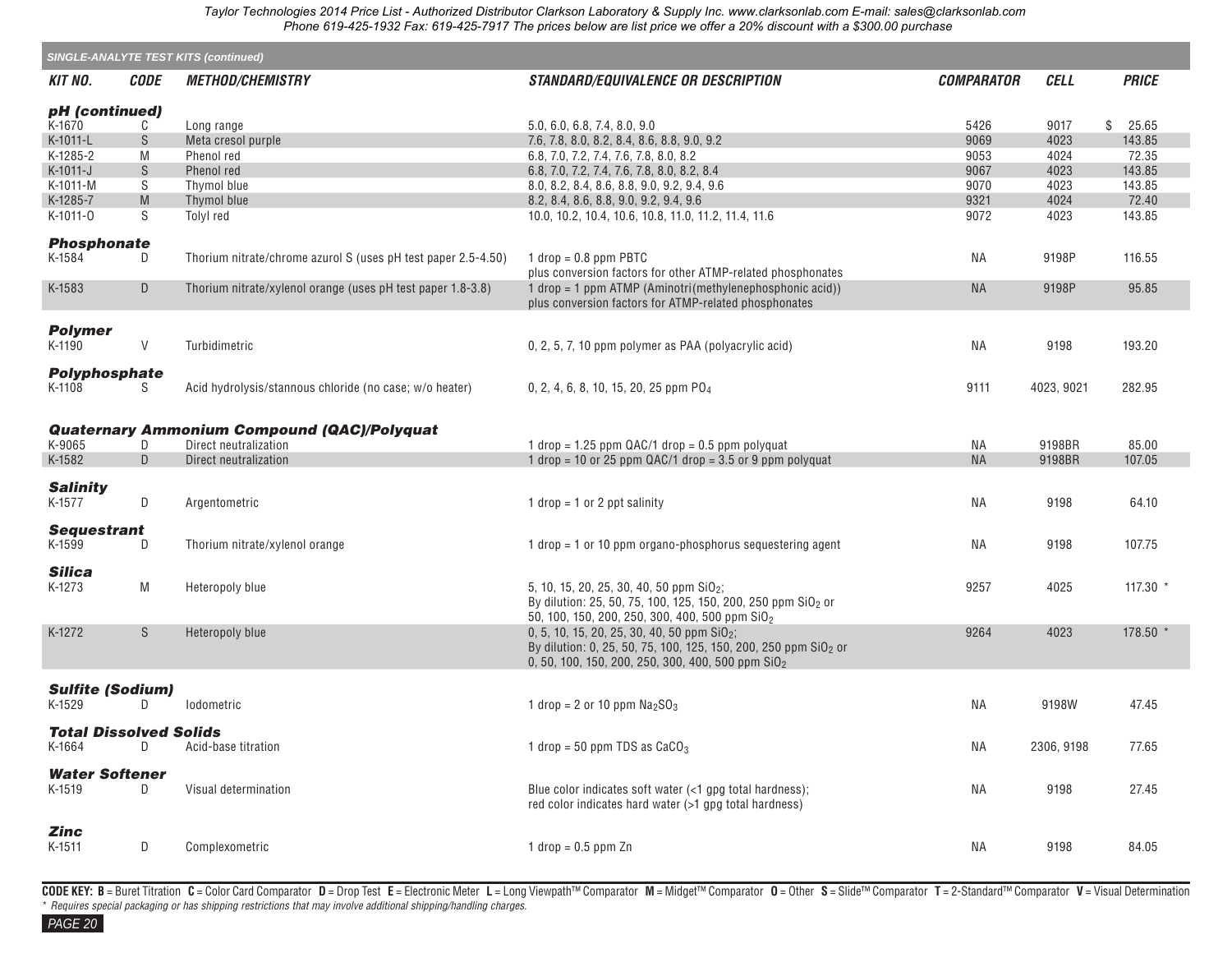<span id="page-19-0"></span>

|                               |             | <b>MARKET-SPECIFIC TEST KITS</b>    |                                                                                                         |                                                                                        |                        |                |         |              |
|-------------------------------|-------------|-------------------------------------|---------------------------------------------------------------------------------------------------------|----------------------------------------------------------------------------------------|------------------------|----------------|---------|--------------|
| KIT NO.                       |             | CODE TEST                           | <i><b>METHOD/CHEMISTRY</b></i>                                                                          | <b>STANDARD/EQUIVALENCE OR DESCRIPTION</b>                                             | <b>COMPARATOR CELL</b> |                |         | <b>PRICE</b> |
| <b>Boiler/Cooling Systems</b> |             |                                     |                                                                                                         |                                                                                        |                        |                |         |              |
| K-1542                        | D           | Alkalinity, M                       | Methyl orange                                                                                           | 1 drop = 10 ppm M alkalinity as $CaCO3$                                                | ΝA                     | 9198G          | \$77.95 |              |
| K-1640                        | D<br>D      | Hardness, Total<br>Alkalinity, P/T  | EDTA titration (includes inhibitors to prevent metal interference)<br>Phenolphthalein/blended indicator | 1 drop = 10 ppm total hardness as $CaCO3$<br>1 drop = 50 ppm P/T alkalinity as $CaCO3$ | ΝA<br><b>NA</b>        | 9198B<br>9198G |         | 125.53       |
|                               | D           | Chloride                            | Argentometric (high pH waters)                                                                          | 1 drop = $10$ ppm $Cl^-$                                                               | <b>NA</b>              | 91980          |         |              |
|                               | D           | Hardness, Total                     | EDTA titration (includes inhibitors to prevent metal interference)                                      | 1 drop = 10 ppm total hardness as $CaCO3$                                              | <b>NA</b>              | 9198B          |         |              |
|                               | $\mathsf D$ | Sulfite (Sodium)                    | <b>Iodometric</b>                                                                                       | 1 drop = 10 ppm $Na2SO3$                                                               | <b>NA</b>              | 9198W          |         |              |
| K-1645                        | D           | Alkalinity, P/M & P/T               | Phenolphthalein/methyl orange/blended indicator                                                         | 1 drop = 10 ppm P/M or P/T alkalinity as $CaCO3$                                       | <b>NA</b>              | 9198G          |         | 186.70       |
|                               | D           | Chloride                            | Argentometric                                                                                           | 1 drop = $10$ ppm $Cl^-$                                                               | ΝA                     | 91980          |         |              |
|                               | D           | Hardness, Total                     | EDTA titration (includes inhibitors to prevent metal interference)                                      | 1 drop = 10 ppm total hardness as $CaCO3$                                              | <b>NA</b>              | 9198B          |         |              |
|                               | T           | Orthophosphate                      | Stannous chloride                                                                                       | 30 & 60 ppm PO <sub>4</sub>                                                            | 9025                   | 9021           |         |              |
|                               | C           | рH                                  | Long range                                                                                              | 3.0, 4.0, 5.0, 6.0, 7.0, 8.0, 9.0, 10.0, 11.0                                          | 5425                   | 9017           |         |              |
|                               | D           | Sulfite (Sodium)                    | lodometric                                                                                              | 1 drop = 10 ppm $\text{Na}_2\text{SO}_3$                                               | <b>NA</b>              | 9198W          |         |              |
| K-1645-1                      | D           | Alkalinity, P/M & P/T               | Phenolphthalein/methyl orange/blended indicator                                                         | 1 drop = 10 ppm P/M or P/T alkalinity as $CaCO3$                                       | <b>NA</b>              | 9198G          |         | 172.55       |
|                               | D           | Hardness, Total                     | EDTA titration (includes inhibitors to prevent metal interference)                                      | 1 drop = 10 ppm total hardness as $CaCO3$                                              | <b>NA</b>              | 9198B          |         |              |
|                               | Τ           | Orthophosphate                      | Stannous chloride                                                                                       | 30 & 60 ppm PO <sub>4</sub>                                                            | 9025                   | 9021           |         |              |
|                               | D           | Sulfite (Sodium)                    | <b>Iodometric</b>                                                                                       | 1 drop = 10 ppm $Na2SO3$                                                               | <b>NA</b>              | 9198W          |         |              |
| K-1645-2                      | D           | Alkalinity, P/M & P/T               | Phenolphthalein/methyl orange/blended indicator                                                         | 1 drop = 10 ppm P/M or P/T alkalinity as $CaCO3$                                       | <b>NA</b>              | 9198G          |         | 99.25        |
|                               | D           | Chloride                            | Argentometric                                                                                           | 1 drop = $10$ ppm $Cl^-$                                                               | <b>NA</b>              | 91980          |         |              |
|                               | D           | Hardness, Total                     | EDTA titration (includes inhibitors to prevent metal interference)                                      | 1 drop = 10 ppm total hardness as $CaCO3$                                              | ΝA                     | 9198B          |         |              |
| $K-1645-3$                    | D<br>D      | Alkalinity, P/M & P/T               | Phenolphthalein/methyl orange/blended indicator                                                         | 1 drop = 10 ppm P/M or P/T alkalinity as $CaCO3$                                       | <b>NA</b>              | 9198G<br>9198B |         | 100.05       |
|                               | $\mathsf D$ | Hardness, Total<br>Sulfite (Sodium) | EDTA titration (includes inhibitors to prevent metal interference)<br>lodometric                        | 1 drop = 10 ppm total hardness as $CaCO3$<br>1 drop = 10 ppm $Na2SO3$                  | <b>NA</b><br><b>NA</b> | 9198W          |         |              |
| K-1645-4                      | D           | Alkalinity, P/M & P/T               | Phenolphthalein/methyl orange/blended indicator                                                         | 1 drop = 10 ppm P/M or P/T alkalinity as $CaCO3$                                       | ΝA                     | 9198G          |         | 161.70       |
|                               | D           | Chloride                            | Argentometric                                                                                           | 1 drop = $10$ ppm $Cl^-$                                                               | <b>NA</b>              | 91980          |         |              |
|                               | D           | Hardness, Total                     | EDTA titration (includes inhibitors to prevent metal interference)                                      | 1 drop = 10 ppm total hardness as $CaCO3$                                              | ΝA                     | 9198B          |         |              |
|                               | $\top$      | Orthophosphate                      | Stannous chloride                                                                                       | 30 & 60 ppm PO <sub>4</sub>                                                            | 9025                   | 9021           |         |              |
| $K-1645-5$                    | D           | Alkalinity, P/M & P/T               | Phenolphthalein/methyl orange/blended indicator                                                         | 1 drop = 10 ppm P/M or P/T alkalinity as $CaCO3$                                       | <b>NA</b>              | 9198G          |         | 159.60       |
|                               | D           | Chloride                            | Argentometric                                                                                           | 1 drop = $10$ ppm $Cl^-$                                                               | <b>NA</b>              | 91980          |         |              |
|                               | T           | Orthophosphate                      | Stannous chloride                                                                                       | 30 & 60 ppm PO <sub>4</sub>                                                            | 9025                   | 9021           |         |              |
|                               | D           | Sulfite (Sodium)                    | lodometric                                                                                              | 1 drop = 10 ppm $\text{Na}_2\text{SO}_3$                                               | <b>NA</b>              | 9198W          |         |              |
| K-1645-6                      | D           | Alkalinity, P/M & P/T               | Phenolphthalein/methyl orange/blended indicator                                                         | 1 drop = 10 ppm P/M or P/T alkalinity as $CaCO3$                                       | ΝA                     | 9198G          |         | 107.10       |
|                               | D           | Chloride                            | Argentometric                                                                                           | 1 drop = $10$ ppm $Cl^-$                                                               | ΝA                     | 91980          |         |              |
|                               | D           | Hardness, Total                     | EDTA titration (includes inhibitors to prevent metal interference)                                      | 1 drop = 10 ppm total hardness as $CaCO3$                                              | ΝA                     | 9198B          |         |              |
|                               | D           | Sulfite (Sodium)                    | <i><b>Iodometric</b></i>                                                                                | 1 drop = 10 ppm $Na2SO3$                                                               | <b>NA</b>              | 9198W          |         |              |
| K-1646                        | D           | Molybdenum                          | Complexometric (uses powdered indicator for increased stability)                                        | 1 drop = 2, 5, 20, or 50 ppm $Mo$                                                      | <b>NA</b>              | 9198           |         | 156.45       |
|                               | D           | Nitrite (Sodium Nitrite)            | Permanganate                                                                                            | 1 drop = 50 ppm $NaNO2$                                                                | <b>NA</b><br>9052      | 9198<br>4024   |         |              |
| K-1650                        | M<br>D      | pH<br>Alkalinity, P/T               | Long range<br>Phenolphthalein/blended indicator                                                         | 3.0, 4.0, 5.0, 6.0, 7.0, 8.0, 9.0, 10.0<br>1 drop = 50 ppm $P/T$ alkalinity as $CaCO3$ | ΝA                     | 9198           |         | 180.60       |
|                               | D           | Chloride                            | Argentometric (high pH waters)                                                                          | 1 drop = 10 ppm $Cl^-$                                                                 | <b>NA</b>              | 9198           |         |              |
|                               | T           | Orthophosphate                      | Stannous chloride                                                                                       | 30 & 60 ppm PO <sub>4</sub>                                                            | 9025                   | 9021           |         |              |
|                               | D           | Sulfite (Sodium)                    | <i>lodometric</i>                                                                                       | 1 drop = 10 ppm $Na2SO3$                                                               | ΝA                     | 9198           |         |              |
| K-1680                        | D           | Alkalinity, P/T                     | Phenolphthalein/blended indicator                                                                       | 1 drop = 10 ppm P/T alkalinity as $CaCO3$                                              | <b>NA</b>              | 9198G          |         | 214.45       |
|                               | D           | Chloride                            | Argentometric                                                                                           | 1 drop = 10 ppm $Cl^-$                                                                 | <b>NA</b>              | 91980          |         |              |
|                               | $\mathsf D$ | Hardness, Total                     | EDTA titration (includes inhibitors to prevent metal interference)                                      | 1 drop = 10 ppm total hardness as $CaCO3$                                              | <b>NA</b>              | 9198B          |         |              |
|                               | D           | Nitrite (Sodium Nitrite)            | Ceric oxidation of nitrite ("CAN")                                                                      | 1 drop = 40 ppm $NaNO2$                                                                | <b>NA</b>              | 9198R          |         |              |
|                               | D           | Phosphonate                         | Thorium nitrate/xylenol orange (uses pH test paper 1.8-3.8)                                             | 1 drop = 1 ppm $ATMP$                                                                  | <b>NA</b>              | 9198P          |         |              |
|                               |             |                                     |                                                                                                         | (Aminotri(methylenephosphonic acid))                                                   |                        |                |         |              |
|                               |             |                                     |                                                                                                         | plus conversion factors for ATMP-related phosphonates                                  |                        |                |         |              |
|                               | D           | Sulfite (Sodium)                    | Iodometric                                                                                              | 1 drop = 10 ppm $Na2SO3$                                                               | <b>NA</b>              | 9198W          |         |              |

CODE KEY: B = Buret Titration C = Color Card Comparator D = Drop Test E = Electronic Meter L = Long Viewpath™ Comparator M = Midget™ Comparator 0 = Other S = Slide™ Comparator T = 2-Standard™ Comparator V = Visual Determi \* *Requires special packaging or has shipping restrictions that may involve additional shipping/handling charges.*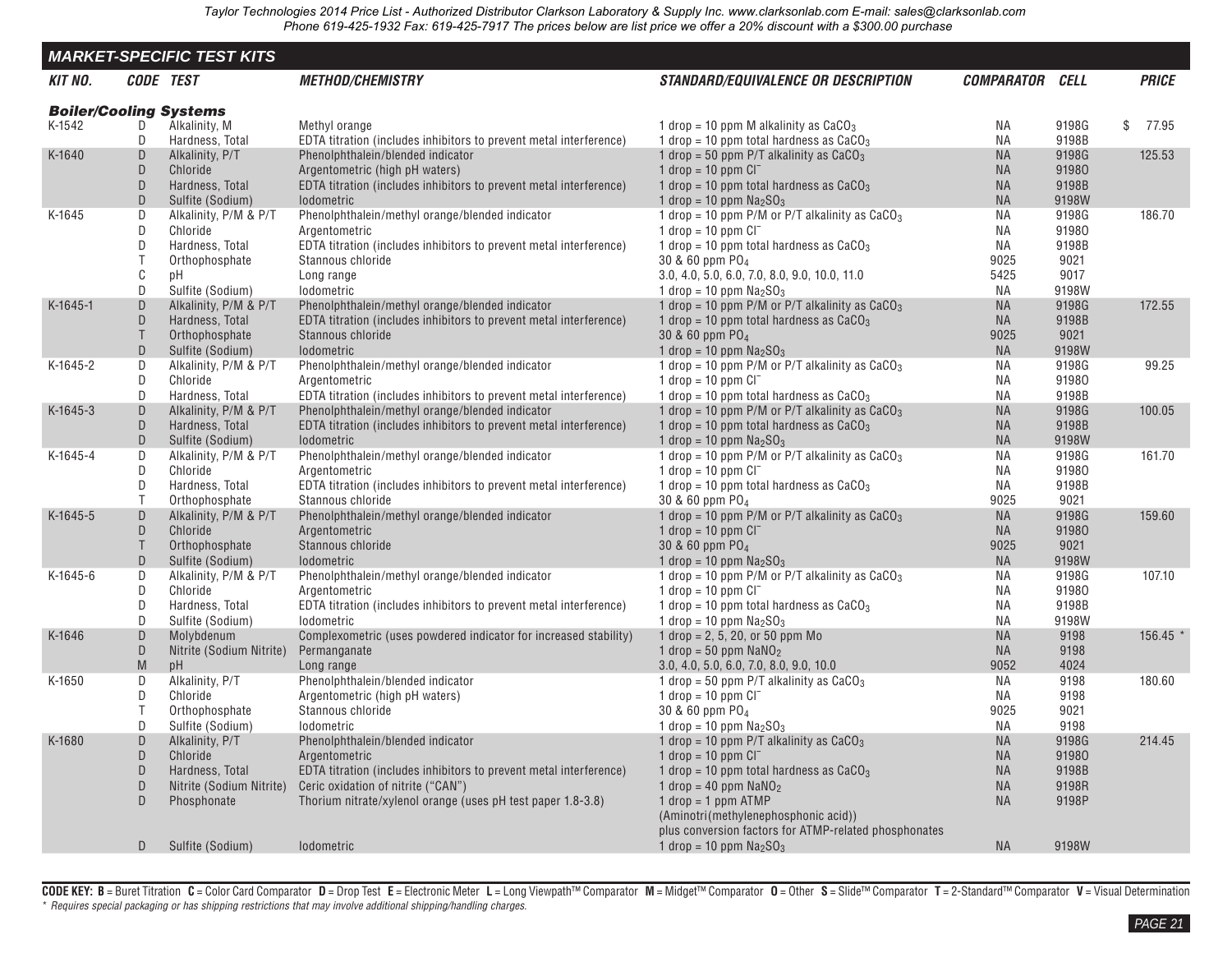|                |        | <b>MARKET-SPECIFIC TEST KITS (continued)</b> |                                                                    |                                                                                           |                        |              |              |
|----------------|--------|----------------------------------------------|--------------------------------------------------------------------|-------------------------------------------------------------------------------------------|------------------------|--------------|--------------|
| KIT NO.        |        | CODE TEST                                    | <b>METHOD/CHEMISTRY</b>                                            | <b>STANDARD/EQUIVALENCE OR DESCRIPTION</b>                                                | <b>COMPARATOR CELL</b> |              | <b>PRICE</b> |
|                |        | <b>Boiler/Cooling Systems (continued)</b>    |                                                                    |                                                                                           |                        |              |              |
| K-1690         | D      | Alkalinity, P/T                              | Phenolphthalein/blended indicator                                  | 1 drop = 10 ppm P/T alkalinity as $CaCO3$                                                 | ΝA                     | 9198         | \$469.35     |
|                | D      | Chloride                                     | Argentometric                                                      | $1$ drop = $10$ ppm $Cl^-$                                                                | ΝA                     | 9198         |              |
|                | D      | Hardness, Total                              | EDTA titration (includes inhibitors to prevent metal interference) | 1 drop = 10 ppm total hardness as $CaCO3$                                                 | <b>NA</b>              | 9198         |              |
|                | D      | Molybdenum                                   | Complexometric (uses powdered indicator for increased stability)   | 1 drop = $2, 5, 20,$ or 50 ppm Mo                                                         | ΝA                     | 9198         |              |
|                | D      | Nitrite (Sodium Nitrite)                     | Ceric oxidation of nitrite ("CAN")                                 | 1 drop = 40 ppm $NaNO2$                                                                   | <b>NA</b>              | 4035         |              |
|                | D      | Phosphonate                                  | Thorium nitrate/xylenol orange (uses pH test paper 1.8-3.8)        | $1$ drop = $1$ ppm ATMP                                                                   | ΝA                     | 9198         |              |
|                |        |                                              |                                                                    | (Aminotri(methylenephosphonic acid))                                                      |                        |              |              |
|                |        | Silica                                       |                                                                    | plus conversion factors for ATMP-related phosphonates                                     |                        | 4025         |              |
|                | M      |                                              | Heteropoly blue                                                    | 5, 10, 15, 20, 25, 30, 40, 50 ppm SiO <sub>2</sub> ;                                      | 9257                   |              |              |
|                |        |                                              |                                                                    | By dilution: 25, 50, 75, 100, 125, 150, 200, 250 ppm SiO <sub>2</sub>                     |                        |              |              |
|                | D      | Sulfite (Sodium)                             | lodometric                                                         | or 50, 100, 150, 200, 250, 300, 400, 500 ppm SiO <sub>2</sub><br>1 drop = 10 ppm $Na2SO3$ | ΝA                     | 9198         |              |
| K-1692         | D      | Alkalinity, Total                            | Blended indicator (using $H2SO4$ )                                 | 1 drop = 10 ppm total alkalinity as $CaCO3$                                               | <b>NA</b>              | 9198G        | 400.05       |
|                | D      | Chloride                                     | Argentometric (high pH waters)                                     | 1 drop = $10$ ppm $Cl^-$                                                                  | <b>NA</b>              | 91980        |              |
|                | D      | Hardness, Calcium                            | <b>EDTA</b> titration                                              | 1 drop = 10 ppm calcium hardness as CaCO                                                  | <b>NA</b>              | 9198B        |              |
|                | D      | Nitrite (Sodium Nitrite)                     | Ceric oxidation of nitrite ("CAN")                                 | 1 drop = 40 ppm $NaNO2$                                                                   | <b>NA</b>              | 9198R        |              |
|                | D      | Phosphonate                                  | Thorium nitrate/xylenol orange (uses pH test paper 1.8-3.8)        | $1$ drop = $1$ ppm ATMP                                                                   | <b>NA</b>              | 9198P        |              |
|                |        |                                              |                                                                    | (Aminotri(methylenephosphonic acid))                                                      |                        |              |              |
|                |        |                                              |                                                                    | plus conversion factors for ATMP-related phosphonates                                     |                        |              |              |
|                | V      | Polymer                                      | Turbidimetric                                                      | 0, 2, 5, 7, 10 ppm polymer as PAA (polyacrylic acid)                                      | <b>NA</b>              | 9198         |              |
| K-1693         | D      | Alkalinity, P/T                              | Phenolphthalein/blended indicator                                  | 1 drop = 10 ppm $P/T$ alkalinity as $CaCO3$                                               | ΝA                     | 9198         | 328.65       |
|                | D      | Chloride                                     | Argentometric (high pH waters)                                     | 1 drop = $10$ ppm $Cl^-$                                                                  | ΝA                     | 9198         |              |
|                | D      | Hardness, Total                              | EDTA titration (includes inhibitors to prevent metal interference) | 1 drop = 10 ppm total hardness as $CaCO3$                                                 | ΝA                     | 9198         |              |
|                | D      | Hardness, Total (trace)                      | EDTA titration (includes inhibitors to prevent metal interference) | 1 drop = $0.5$ ppm total hardness as $CaCO3$                                              | ΝA                     | 9198         |              |
|                | V      | Polymer                                      | Turbidimetric                                                      | 0, 2, 5, 7, 10 ppm polymer as PAA (polyacrylic acid)                                      | ΝA                     | 9198         |              |
|                | D      | Sulfite (Sodium)                             | Iodometric                                                         | 1 drop = 10 ppm $Na2SO3$                                                                  | ΝA                     | 9198         |              |
| K-1819         | D      | Alkalinity, P                                | Phenolphthalein                                                    | 1 drop = 10 ppm P alkalinity as $CaCO3$                                                   | <b>NA</b>              | 9198         | 94.35        |
|                | D      | Chloride                                     | Argentometric                                                      | 1 drop = $10$ ppm $Cl^-$                                                                  | <b>NA</b>              | 9198         |              |
|                | D      | Sulfite (Sodium)                             | Iodometric                                                         | 1 drop = 10 ppm $Na2SO3$                                                                  | <b>NA</b>              | 9198W        | $1,622.25$ * |
| K-9105         | D<br>D | Alkalinity, P/M<br>Chloride                  | Phenolphthalein/methyl orange<br>Argentometric                     | 1 drop = 50 ppm P/M alkalinity as $CaCO3$<br>1 drop = 2, 10, or 100 ppm $CI^-$            | ΝA<br>ΝA               | 9198<br>9198 |              |
|                | M      | Copper, Total                                | Cuprizone                                                          | 0.2, 0.4, 0.6, 0.8, 1.0, 1.5, 2.0, 3.0 ppm Cu                                             | 9049                   | 4024         |              |
|                | D      | Hardness, Total                              | EDTA titration (includes inhibitors to prevent metal interference) | 1 drop = 10 or 50 ppm total hardness as $CaCO3$                                           | ΝA                     | 9198         |              |
|                | D      | Hardness, Total (trace)                      | EDTA titration (includes inhibitors to prevent metal interference) | 1 drop = $0.5$ ppm total hardness as $CaCO3$                                              | ΝA                     | 9198B        |              |
|                | M      | Iron, Total                                  | Tripyridyl-s-triazine                                              | 0, 0.2, 0.4, 0.6, 0.8, 1.0, 1.5, 2.0 ppm Fe                                               | 9051                   | 4024         |              |
|                | D      | Molybdenum                                   | Complexometric (uses powdered indicator for increased stability)   | 1 drop = 2, 5, 20, or 50 ppm $Mo$                                                         | ΝA                     | 9198         |              |
|                | D      | Nitrite (Sodium Nitrite)                     | Permanganate                                                       | 1 drop = 50 ppm $NaNO2$                                                                   | ΝA                     | 9198R        |              |
|                | M      | Orthophosphate                               | Stannous chloride                                                  | 10, 20, 30, 40, 50, 60, 80, 100 ppm PO <sub>4</sub>                                       | 9350                   | 9021         |              |
|                | D      | Phosphonate                                  | Thorium nitrate/xylenol orange (uses pH test paper 1.8-3.8)        | $1$ drop = 1 ppm ATMP                                                                     | ΝA                     | 9198P        |              |
|                |        |                                              |                                                                    | (Aminotri(methylenephosphonic acid))                                                      |                        |              |              |
|                |        |                                              |                                                                    | plus conversion factors for ATMP-related phosphonates                                     |                        |              |              |
|                | M      | Silica                                       | Heteropoly blue                                                    | 5, 10, 15, 20, 25, 30, 40, 50 ppm SiO <sub>2</sub> ;                                      | 9257                   | 4025         |              |
|                |        |                                              |                                                                    | By dilution: 25, 50, 75, 100, 125, 150, 200, 250 ppm SiO <sub>2</sub>                     |                        |              |              |
|                |        |                                              |                                                                    | or 50, 100, 150, 200, 250, 300, 400, 500 ppm SiO <sub>2</sub>                             |                        |              |              |
|                | D      | Sulfite (Sodium)                             | Iodometric                                                         | 1 drop = 10 ppm $Na2SO3$                                                                  | ΝA                     | 9198W        |              |
| <b>Laundry</b> |        |                                              |                                                                    |                                                                                           |                        |              |              |
| K-1615         | D      | Alkalinity, P/T                              | Phenolphthalein/blended indicator (laundry)                        | 1 drop = 10 or 50 ppm P/T alkalinity as $CaCO3$                                           | ΝA                     | 9198G        | 168.21       |
|                | D      | Chlorine (Bleach)                            | <b>Iodometric</b>                                                  | 1 drop = $0.05$ or 0.5% available chlorine (Cl <sub>2</sub> )                             | ΝA                     | 9198         |              |
|                | D      | Hardness, Total                              | EDTA titration (includes inhibitors to prevent metal interference) | 1 drop = 10 ppm total hardness as $CaCO3$                                                 | ΝA                     | 9198B        |              |
|                | C      | pH                                           | Long range                                                         | 3.0, 4.0, 5.0, 6.0, 7.0, 8.0, 9.0, 10.0, 11.0                                             | 5425                   | 9017         |              |

CODE KEY: B = Buret Titration C = Color Card Comparator D = Drop Test E = Electronic Meter L = Long Viewpath™ Comparator M = Midget™ Comparator O = Other S = Slide™ Comparator T = 2-Standard™ Comparator V = Visual Determi \* *Requires special packaging or has shipping restrictions that may involve additional shipping/handling charges.*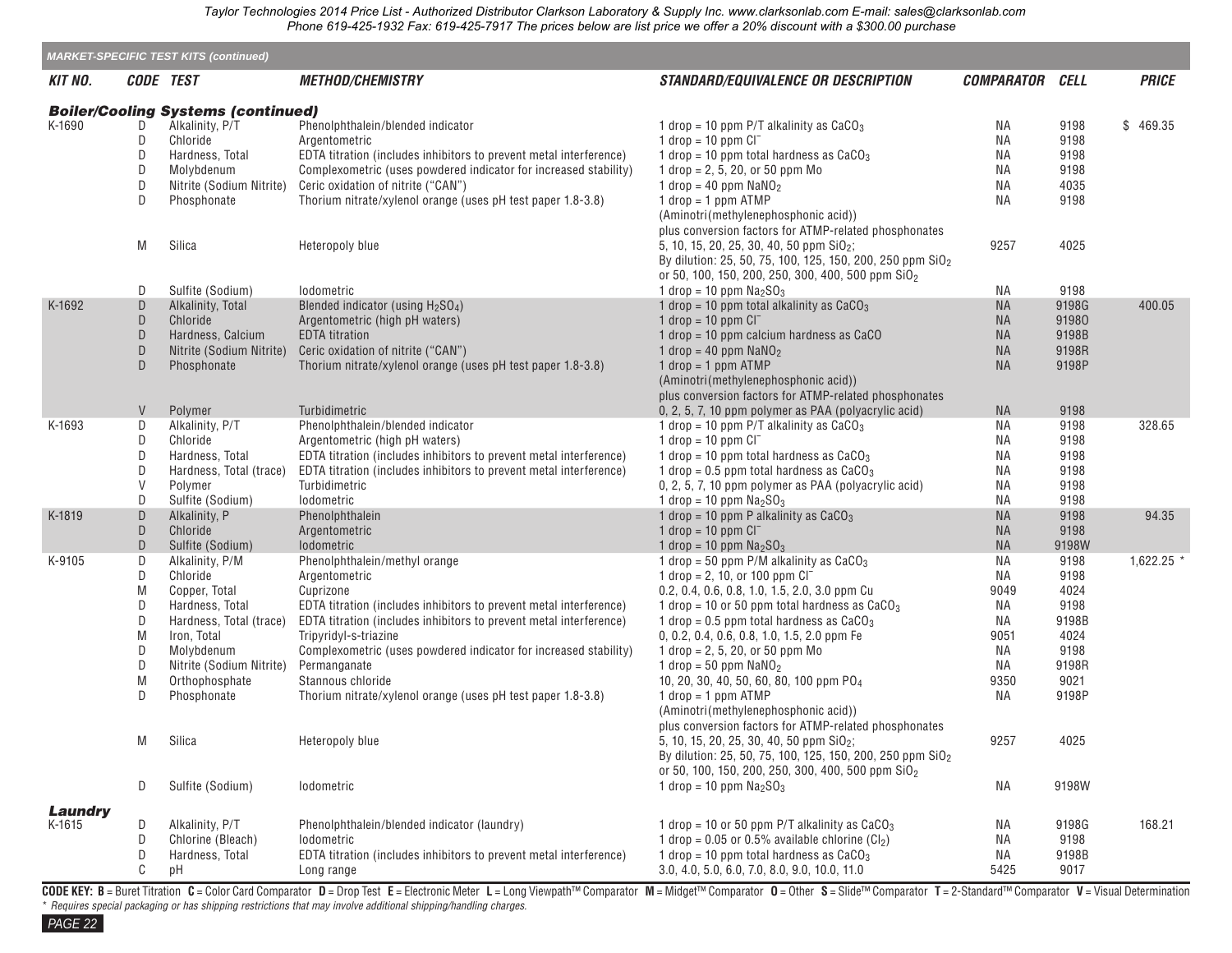<span id="page-21-0"></span>

|                            | <b>MARKET-SPECIFIC TEST KITS (continued)</b> |                    |                                                                    |                                                               |                          |           |              |  |  |  |  |
|----------------------------|----------------------------------------------|--------------------|--------------------------------------------------------------------|---------------------------------------------------------------|--------------------------|-----------|--------------|--|--|--|--|
| <b>KIT NO.</b>             |                                              | CODE TEST          | <i><b>METHOD/CHEMISTRY</b></i>                                     | <i>STANDARD/EQUIVALENCE OR DESCRIPTION</i>                    | <i><b>COMPARATOR</b></i> | CELL      | <b>PRICE</b> |  |  |  |  |
| <b>Laundry (continued)</b> |                                              |                    |                                                                    |                                                               |                          |           |              |  |  |  |  |
| K-1616                     |                                              | Alkalinity, Active | Phenolphthalein/blended indicator (laundry)                        | $1$ drop = 100 ppm active alkalinity as $Na2O$                | <b>NA</b>                | 9198G     | \$225.75     |  |  |  |  |
|                            |                                              | Chlorine (Bleach)  | lodometric                                                         | $1$ drop = 0.05 or 0.5% available chlorine (Cl <sub>2</sub> ) | <b>NA</b>                | 9198Y     |              |  |  |  |  |
|                            |                                              | Chlorine, Total    | 0T                                                                 | Yellow color indicates chlorine                               | ΝA                       | 9198Y     |              |  |  |  |  |
|                            |                                              | Hardness, Total    | EDTA titration (includes inhibitors to prevent metal interference) | 1 drop = 1 gpg total hardness as $CaCO3$                      | <b>NA</b>                | 9198B     |              |  |  |  |  |
|                            |                                              | Iron. Total        | Tripyridyl-s-triazine                                              | Blue color indicates iron                                     | <b>NA</b>                | 9198      |              |  |  |  |  |
|                            |                                              | рH                 | Wide range pH test papers                                          | $3-8.9-12.1-14$                                               | <b>NA</b>                | <b>NA</b> |              |  |  |  |  |
| K-9017                     |                                              | Chlorine, Total    | 0 <sup>T</sup>                                                     | Yellow color indicates chlorine                               | <b>NA</b>                | <b>NA</b> | 63.35        |  |  |  |  |
| (spot tests)               |                                              | Iron. Total        | Tripyridyl-s-triazine                                              | Blue color indicates iron                                     | <b>NA</b>                | <b>NA</b> |              |  |  |  |  |
|                            | ◡                                            | pΗ                 | Long range                                                         | 3.0, 4.0, 5.0, 6.0, 7.0, 8.0, 9.0, 10.0, 11.0                 | 5425                     | 9017      |              |  |  |  |  |

## *TTI COLORIMETER*

| <b>KIT NO.</b> | <i>CODE TEST</i> |                                                                             | <i><b>METHOD/CHEMISTRY</b></i>                         | <i>STANDARD/EQUIVALENCE OR DESCRIPTION</i>                                                                                                                                                                                                                                                                                                                                                                                                 | <b>PRICE</b> |
|----------------|------------------|-----------------------------------------------------------------------------|--------------------------------------------------------|--------------------------------------------------------------------------------------------------------------------------------------------------------------------------------------------------------------------------------------------------------------------------------------------------------------------------------------------------------------------------------------------------------------------------------------------|--------------|
| M-3000         |                  | Tests purchased separately;<br>see TTi Colorimeter Reagent Packs<br>section | Colorimetric absorption analysis: TTi 3000 Colorimeter | Colorimeter preprogrammed for water treatment professionals. Does<br>30+ preprogrammed tests; 8 user-developed tests. Contains two 15 mm<br>sample cells, two 25 mm sample cells, one 50 mL dilution vial, one<br>foam brush, four batteries, one AC power adapter, one USB cable, foam<br>insert for soft carrying case, PC App, lifetime free access to new tests<br>for TTi 3000, Quick-Start Guide. Purchase colorimeter reagent packs | \$1,590.00   |

separately; purchase carrying case separately.

| OTHER ELECTRONIC TEST KITS (Myron L meters w/ Taylor reagents & cases) Note: See page 14 for ULTRAPEN™ PT1 (6555) and ULTRAPEN™ PT2 (6556). |  |  |  |  |  |  |  |  |  |
|---------------------------------------------------------------------------------------------------------------------------------------------|--|--|--|--|--|--|--|--|--|
|---------------------------------------------------------------------------------------------------------------------------------------------|--|--|--|--|--|--|--|--|--|

| <b>KIT NO.</b> | <i>CODE</i> | TEST                          | <i><b>METHOD/CHEMISTRY</b></i>                          | <b>STANDARD/EQUIVALENCE OR DESCRIPTION</b>                              | <b>PRICE</b> |
|----------------|-------------|-------------------------------|---------------------------------------------------------|-------------------------------------------------------------------------|--------------|
| K-6510         | Е           | pH                            | Electrometric: Myron L TechPro II™ Model TH1            | Range: 0-14                                                             | \$741.95     |
|                |             | Temperature                   | Electrometric: Myron L TechPro II™ Model TH1            | Range: 32-160°F/0-71°C                                                  |              |
| K-6520         |             | Conductivity                  | Electrometric: Myron L TechPro II™ Model TP1            | Range: 0-9999 µS or 10-20.00 mS in 3 autoranges                         | 1,066.60     |
|                | E           | Temperature                   | Electrometric: Myron L TechPro II™ Model TP1            | Range: 32-160°F/0-71°C                                                  |              |
|                | Ε           | <b>Total Dissolved Solids</b> | Electrometric: Myron L TechPro II™ Model TP1            | Range: 0-9999 ppm or 10-20.00 ppt                                       |              |
| K-6530         |             | Conductivity                  | Electrometric: Myron L TechPro II™ Model TPH1           | Range: 0-9999 µS or 10-20.00 mS in 3 autoranges                         | 1,475.00     |
|                |             | рH                            | Electrometric: Myron L TechPro II™ Model TPH1           | Range: 0-14                                                             |              |
|                |             | Temperature                   | Electrometric: Myron L TechPro II™ Model TPH1           | Range: 32-160°F/0-71°C                                                  |              |
|                |             | <b>Total Dissolved Solids</b> | Electrometric: Myron L TechPro II™ Model TPH1           | Range: 0-9999 ppm or 10-20.00 ppt in 3 autoranges                       |              |
| K-6540         | Ε           | <b>Total Dissolved Solids</b> | Electrometric: Myron L Model 512T5                      | Range: 0-5000 ppm                                                       | 564.05       |
| K-6542         | Ε           | Chloride (Sodium Chloride)    | Electrometric: Myron L Model 512T5D                     | Range: 0-5000 ppm NaCl                                                  | 573.05       |
|                |             | <b>Total Dissolved Solids</b> | Electrometric: Myron L Model 512T5D                     | Range: 0-5000 ppm                                                       |              |
| K-6545         | E           | Conductivity                  | Electrometric: Myron L Model 512M5                      | Range: $0-5000 \mu S$                                                   | 544.65       |
| K-6560         |             | Conductivity                  | Electrometric: Myron L Model EP-10                      | Range: 0-10,000 µS                                                      | 705.25       |
| K-6569         | Ε           | Chlorine, Free                | Electrometric: Myron L Ultrameter II™ 6PFC <sup>E</sup> | Range: 0.00-9.99 ppm or $350 \leq$ ORP mV < 725, w/ 0.0 $\leq$ pH < 9.9 | 1,662.15     |
|                |             | Conductivity                  | Electrometric: Myron L Ultrameter II™ 6PFC <sup>E</sup> | Range: 0-9999 µS or 10-200 mS in 5 autoranges                           |              |
|                |             | <b>ORP</b>                    | Electrometric: Myron L Ultrameter II™ 6PFC <sup>E</sup> | Range: $±999$ mV                                                        |              |
|                |             | pH                            | Electrometric: Myron L Ultrameter II™ 6PFC <sup>E</sup> | Range: 0-14                                                             |              |
|                |             | Resistivity                   | Electrometric: Myron L Ultrameter II™ 6PFC <sup>E</sup> | Range: $10 K\Omega - 30 M\Omega$                                        |              |
|                |             | Temperature                   | Electrometric: Myron L Ultrameter II™ 6PFC <sup>E</sup> | Range: 32-160°F/0-71°C                                                  |              |
|                |             | <b>Total Dissolved Solids</b> | Electrometric: Myron L Ultrameter II™ 6PFC <sup>E</sup> | Range: 0-9999 ppm or 10-200 ppt in 5 autoranges                         |              |

*PAGE 23*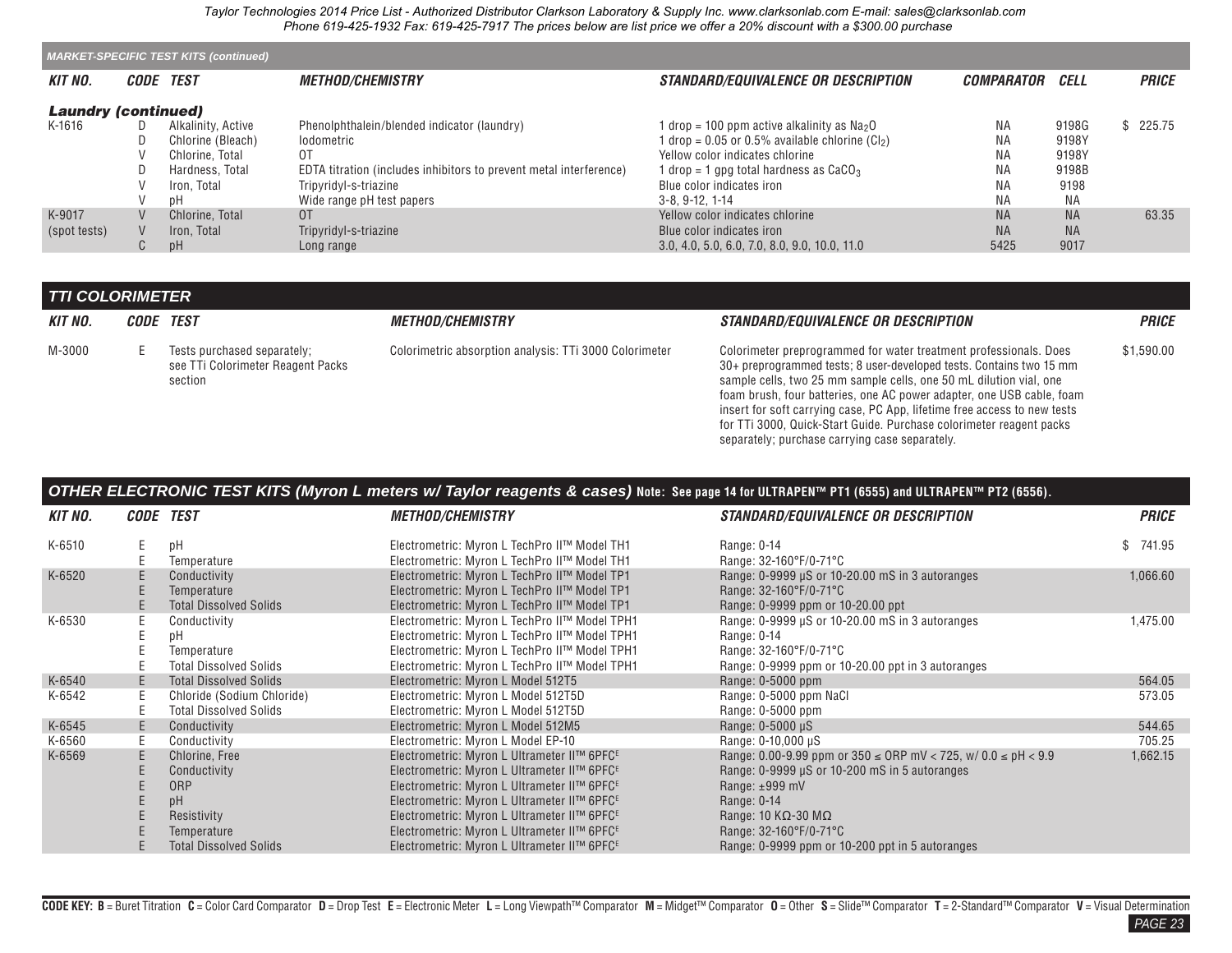<span id="page-22-0"></span>

| <b>MISCELLANEOUS KITS</b> |             |                  |                                                                    |                                                                                                                                                                                                                           |                        |       |              |  |  |  |  |  |
|---------------------------|-------------|------------------|--------------------------------------------------------------------|---------------------------------------------------------------------------------------------------------------------------------------------------------------------------------------------------------------------------|------------------------|-------|--------------|--|--|--|--|--|
| <b>KIT NO.</b>            | <i>CODE</i> | TEST             | <i><b>METHOD/CHEMISTRY</b></i>                                     | <b>STANDARD/EQUIVALENCE OR DESCRIPTION</b>                                                                                                                                                                                | <i>COMPARATOR CELL</i> |       | <b>PRICE</b> |  |  |  |  |  |
| K-1264                    | M           | Copper, Total    | Cuprizone                                                          | 0.2, 0.4, 0.6, 0.8, 1.0, 1.5, 2.0, 3.0 ppm Cu                                                                                                                                                                             | 9049                   | 4024  | \$113.55     |  |  |  |  |  |
|                           |             | Iron. Total      | Tripyridyl-s-triazine                                              | $0, 0.2, 0.4, 0.6, 0.8, 1.0, 1.5, 2.0$ ppm Fe                                                                                                                                                                             | 9051                   | 4024  |              |  |  |  |  |  |
| K-1542                    | D.          | Alkalinity, M    | Methyl orange                                                      | 1 drop = 10 ppm $CaCO3$                                                                                                                                                                                                   | <b>NA</b>              | 9198G | 77.95        |  |  |  |  |  |
|                           |             | Hardness, Total  | EDTA titration (includes inhibitors to prevent metal interference) | 1 drop = 10 ppm $CaCO3$                                                                                                                                                                                                   | <b>NA</b>              | 9198B |              |  |  |  |  |  |
| K-1860-RP                 |             | Aerobic Bacteria | Nutrient-supported growth (by Sani-Check®)                         | Replacement pack( for K-1860): $<$ 10 <sup>4</sup> , 10 <sup>4</sup> , 5x10 <sup>4</sup> ,<br>10 <sup>5</sup> , 5x10 <sup>5</sup> , 10 <sup>6</sup> , 5x10 <sup>6</sup> , 10 <sup>7</sup> , > 10 <sup>7</sup> bacteria/mL | <b>NA</b>              | ΝA    | 145.42       |  |  |  |  |  |

### *BURET TITRATION REAGENT PACKS*

| KIT NO. | <i>CODE</i> | <b>TEST</b>                | <i><b>METHOD/CHEMISTRY</b></i>                                     | <b>STANDARD/EQUIVALENCE OR DESCRIPTION</b>                                                                         | <b>PRICE</b> |
|---------|-------------|----------------------------|--------------------------------------------------------------------|--------------------------------------------------------------------------------------------------------------------|--------------|
| K-0430  | B           | Alkalinity, P/M & P/T      | Phenolphthalein/methyl orange/blended indicator                    | 1 mL = 1 mg P/M or P/T alkalinity as $CaCO3$                                                                       | 23.40        |
| K-0431  | B           | Alkalinity, P/M & P/T      | Phenolphthalein/methyl orange/blended indicator                    | 1 mL = 5 mg P/M or P/T alkalinity as $CaCO3$                                                                       | 24.60        |
| K-0434  | B           | Chloride                   | Argentometric                                                      | 1 mL = $0.5$ mg $Cl^-$                                                                                             | 32.05        |
| K-0433  | B           | Chloride                   | Argentometric                                                      | $1 mL = 1 mg CI$                                                                                                   | 31.75        |
| K-0435  | B           | Chloride (Sodium Chloride) | Argentometric                                                      | $1 mL = 1 mg$ NaCl                                                                                                 | 33.40        |
| K-0445  | B           | Chlorine, Free & Combined  | <b>FAS-DPD</b>                                                     | 1 mL = $0.1$ mg chlorine $(Cl2)$                                                                                   | 99.45        |
| K-0432  | B           | Hardness, Calcium & Total  | EDTA titration (includes inhibitors to prevent metal interference) | 1 mL = 1 mg calcium or total hardness as $CaCO3$                                                                   | 33.00        |
| K-0447  | B           | Hardness, Total            | EDTA titration (includes inhibitors to prevent metal interference) | 1 mL = 0.1 mg total hardness as CaCO $_3$                                                                          | 52.25        |
| K-0440  | B           | Nitrite (Sodium Nitrite)   | Permanganate                                                       | 1 mL = $3.45$ mg NaNO <sub>2</sub>                                                                                 | 35.40        |
| K-0444  | B           | Phosphonate                | Thorium nitrate/xylenol orange (uses pH test paper 1.8-3.8)        | $1 mL = 6 ppm$ ATMP (Aminotri(methylene phosphonic acid))<br>plus conversion factors for ATMP-related phosphonates | 95.55        |
| K-0439  | B           | Sulfite (Sodium)           | lodometric                                                         | 1 mL = $0.5$ mg Na <sub>2</sub> SO <sub>3</sub>                                                                    | 22.70        |
| K-0436  | B           | Sulfite (Sodium)           | <b>lodometric</b>                                                  | 1 mL = 1.0 mg $Na2SO3$                                                                                             | 24.15        |
| K-0438  | B           | Sulfite                    | lodometric                                                         | 1 mL = $0.5$ mg $SO_3^{2-}$                                                                                        | 22.30        |
| K-0437  | B           | Sulfite                    | <i><b>Iodometric</b></i>                                           | 1 mL = 1.0 mg $SO_3^2$ <sup>-</sup>                                                                                | 22.25        |

| <b>ACCESSORIES</b> |                                                           |                                                                                                                                                                                                                                                                               |              |
|--------------------|-----------------------------------------------------------|-------------------------------------------------------------------------------------------------------------------------------------------------------------------------------------------------------------------------------------------------------------------------------|--------------|
| KIT NO.            | <b>KIT DESCRIPTION</b>                                    | <b>KIT CONTENTS</b>                                                                                                                                                                                                                                                           | <b>PRICE</b> |
| K-0401             | Buret Titration Pack w/ 1 stopcock buret                  | One 25 mL stopcock buret, one 250 mL Erlenmeyer flask, one 50 mL graduated cylinder, one buret stand,<br>one single buret clamp, instruction                                                                                                                                  | \$229.50     |
| K-0403             | Buret Titration Pack w/ 2 stopcock burets                 | Two 25 mL stopcock burets, two 250 mL Erlenmeyer flasks, one 50 mL graduated cylinder, one buret stand,<br>two single buret clamps, instruction                                                                                                                               | 333.65       |
| K-9348             | Case, Titration, 20" w x 23" h x 10" d w/ stopcock burets | Four 10 mL stopcock burets, two 125 mL Erlenmeyer flasks, one 50 mL graduated cylinder, five removable<br>storage trays, instruction (provides same testing applications as K-9348 with mandatory purchase of any four<br>buret packs listed in BURET TITRATION REAGENT PACKS | 1.741.67     |
| K-9780             | Wall-Mount Titration Cabinet, 30" w x 10" d x 20" h       | Cabinet of 20-gauge cold-rolled steel with baked enamel finish, built-in Dalite™ lamp, work area for four buret<br>titrations, three storage shelves, lockable                                                                                                                | 823.00       |
| K-9780-GP          | Wall-Mount Titration Cabinet Glassware Pack               | One 50 mL graduated cylinder, two 250 mL Erlenmeyer flasks, one 10 mL glass pipet, one 58 mm plastic funnel,<br>two 1.0 mL plastic pipets, two 3 mL plastic pipets, four 10 mL stopcock burets, #610 9.0 cm filter papers                                                     | 690.00       |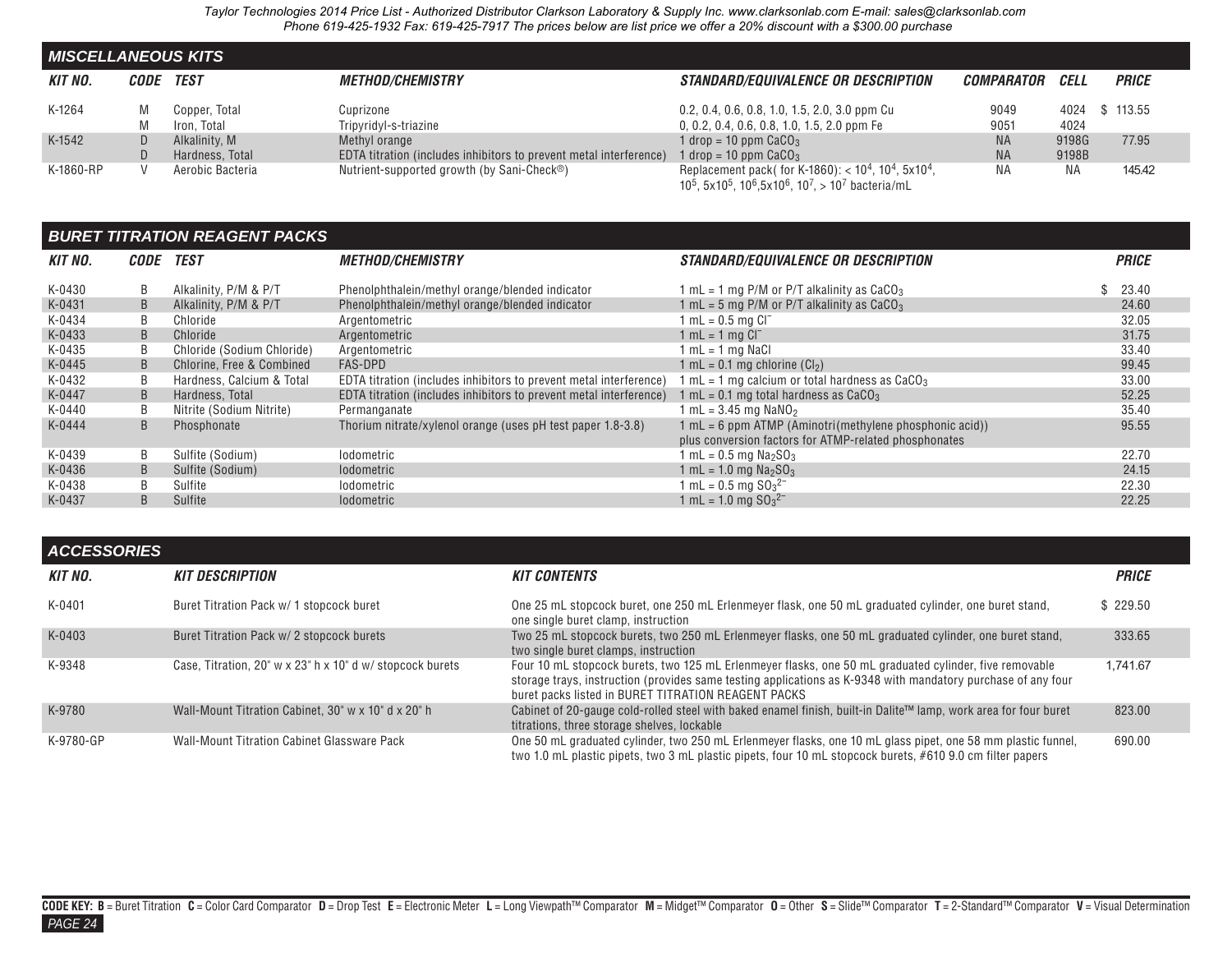<span id="page-23-0"></span>

| <b>TTI COLORIMETER REAGENT PACKS</b> |           |                                     |                             |                                                                                                                          |                   |             |    |              |  |
|--------------------------------------|-----------|-------------------------------------|-----------------------------|--------------------------------------------------------------------------------------------------------------------------|-------------------|-------------|----|--------------|--|
| <b>KIT NO.</b>                       | CODE TEST |                                     | <b>METHOD/CHEMISTRY</b>     | <b>STANDARD/EQUIVALENCE OR DESCRIPTION</b>                                                                               | <b>COMPARATOR</b> | <b>CELL</b> |    | <b>PRICE</b> |  |
| K-8001                               | E         | Chlorine, Free & Total              | <b>DPD</b>                  | 0-4.00 or 0-10.0 ppm chlorine $(Cl2)$                                                                                    | NA                | 9601        | \$ | 34.35        |  |
|                                      | E         | Chlorine, Free & Total              | <b>DPD</b>                  | $0-8.0$ ppm chlorine $(Cl2)$                                                                                             | NA                | 9602        |    |              |  |
| K-8002                               | E         | Bromine, Total                      | <b>DPD</b>                  | 0-10.00 or 0-20.0 ppm bromine $(Br_2)$                                                                                   | <b>NA</b>         | 9601        |    | 31.35        |  |
| K-8003                               | E         | Molybdenum                          | Ternary complex             | 0-3.30 ppm Mo                                                                                                            | ΝA                | 9601        |    | 34.50        |  |
| K-8004                               | E         | Phosphate                           | Molybdovanadate             | 0-70.0 ppm $P04^{3-}$                                                                                                    | <b>NA</b>         | 9601        |    | 22.90        |  |
| K-8005                               | E         | Phosphate                           | Molybdenum blue             | 0-3.00 ppm (20-3000 ppb) $PO4$ <sup>3-</sup>                                                                             | <b>NA</b>         | 9601        |    | 33.00        |  |
| K-8006                               | E         | Polymer                             | Turbidimetric               | 0-20 or 20-500 ppm polymer as PAA (polyacrylic acid)                                                                     | <b>NA</b>         | 9601        |    | 123.70       |  |
| K-8007                               | Ε         | Silica                              | Silicomolybdate             | 0-60.0 ppm $SiO2$                                                                                                        | <b>NA</b>         | 9601        |    | 30.75        |  |
| K-8008                               | E         | Silica                              | Heteropoly blue             | 0-4.00 ppm $SiO2$                                                                                                        | <b>NA</b>         | 9601        |    | 42.85        |  |
| K-8009                               | E         | Iron, Total                         | Tripyridyl-s-triazine       | 0-4.00 ppm Fe                                                                                                            | <b>NA</b>         | 9601        |    | 25.75        |  |
| K-8010                               | E         | Iron, Ferrous                       | Phenanthroline              | 0-3.00 ppm $Fe^{2+}$                                                                                                     | <b>NA</b>         | 9601        |    | 32.95        |  |
| K-8011                               | E         | Iron. Total                         | Proprietary                 | 0-0.300 ppm Fe                                                                                                           | <b>NA</b>         | 9601        |    | 58.50        |  |
| K-8012                               | E         | Copper, Total                       | Cuprizone                   | 0-3.00 ppm Cu                                                                                                            | <b>NA</b>         | 9601        |    | 35.20        |  |
| K-8013                               | Ε         | Copper, Free                        | Porphyrin                   | 0-0.200 ppm Cu                                                                                                           | <b>NA</b>         | 9601        |    | 54.80        |  |
| K-8014                               | E         | Phosphonate                         | Persulfate-UV oxidation     | 0-30.0 ppm $P04^{3-}$                                                                                                    | <b>NA</b>         | 9601        |    | 40.65        |  |
| K-8014-AC                            | Е         | Phosphonate (includes accessories)  | Persulfate-UV oxidation     | 0-30.0 ppm $PO_4^3$                                                                                                      | ΝA                | 9601        |    | 176.15       |  |
| K-8015                               | E         | Hydrazine                           | p-Dimethylaminobenzaldehyde | 0-1.50 ppm $N_2H_4$                                                                                                      | <b>NA</b>         | 9601        |    | 48.40        |  |
| K-8016                               | Ε         | Oxygen Scavenger                    | Iron reduction              | 0-1.000 ppm carbohydrazide; 0-0.700 ppm DEHA; 0-2.450 ppm<br>erythorbic acid; 0-2.000 ppm hydroguinone; 0-3.000 ppm MEKO | NA                | 9601        |    | 36.50        |  |
| K-8017                               | E         | Manganese                           | Persulfate                  | $0-30.0$ ppm $Mn$                                                                                                        | <b>NA</b>         | 9601        |    | 35.80        |  |
| K-8018                               | Е         | <b>Boron</b>                        | Azomethine H                | $0-2.00$ ppm $B$                                                                                                         | <b>NA</b>         | 9601        |    | 38.05        |  |
| K-8019                               | E         | Zinc                                | Zincon                      | 0-3.00 ppm Zn                                                                                                            | <b>NA</b>         | 9601        |    | 64.90        |  |
| K-8020                               | Ε         | Hydrogen Peroxide (Biguanide Shock) | lodide catalytic oxidation  | 0-2.00 ppm $H202$ ;<br>By dilution: 2-20, 20-100, or 100-125 ppm H <sub>2</sub> 0 <sub>2</sub>                           | <b>NA</b>         | 9601        |    | 21.50        |  |
| K-8021                               | E         | <b>Nitrite</b>                      | Ferrous sulfate             | 0-150 ppm $NO_2^-$ ;<br>By dilution: 150-1500 ppm $NO2$ <sup>-</sup>                                                     | <b>NA</b>         | 9601        |    | 32.95        |  |
| K-8022                               | Ε         | Hardness, Total                     | Calmagite                   | 0-4.00 ppm total hardness as $CaCO3$                                                                                     | <b>NA</b>         | 9601        |    | 37.00        |  |
| K-8023                               | E         | Sodium Chloride (Salt)              | Turbidimetric               | 0-80 ppm NaCl:<br>By dilution: 75-150, 150-500, 500-2000, or 2000-8000 ppm NaCl                                          | <b>NA</b>         | 9601        |    | 16.20        |  |
| K-8024                               | E         | Alkalinity, Total                   | Bromocresol green           | 0-250 ppm total alkalinity as $CaCO3$                                                                                    | <b>NA</b>         | 9601        |    | 32.30        |  |
| K-8025                               | E         | Sulfide                             | Methylene blue              | 0-1.00 ppm $S^{2-}$                                                                                                      | <b>NA</b>         | 9601        |    | 43.15        |  |
| K-8026                               | Ε         | Hardness, Calcium                   | Calmagite                   | 0-4.00 ppm calcium hardness as $CaCO3$                                                                                   | <b>NA</b>         | 9601        |    | 30.90        |  |
| K-8027                               | E         | pH                                  | Phenol red                  | $6.50 - 8.50$                                                                                                            | <b>NA</b>         | 9601        |    | 26.30        |  |
| K-8028                               | Е         | Molybdenum                          | Thioglycolate               | $0-60.0$ ppm $Mo$                                                                                                        | <b>NA</b>         | 9601        |    | 51.65        |  |
| K-8029                               | E         | Hardness, Total                     | Calmagite                   | 0-500 ppm total hardness as CaCO <sub>3</sub>                                                                            | <b>NA</b>         | 9601        |    | 37.00        |  |
| K-8030                               | Е         | Hardness, Calcium                   | Alizarin red                | 0-800 ppm calcium hardness as $CaCO3$                                                                                    | <b>NA</b>         | 9601        |    | 49.85        |  |
| K-8031                               | E         | Monopersulfate (Oxidizing Shock)    | <b>DPD</b>                  | 0-10.0 ppm chlorine $(Cl2)$                                                                                              | <b>NA</b>         | 9601        |    | 26.80        |  |
| K-8032                               | E         | <b>Cyanuric Acid</b>                | Turbidimetric               | 7-120 ppm CYA                                                                                                            | <b>NA</b>         | 9601        |    | 20.30        |  |
| K-8033                               | E         | Azole                               | Bisulfite-UV oxidation      | 0-25.0 ppm tolytriazole                                                                                                  | <b>NA</b>         | 9601        |    | 31.55        |  |
| K-8033-AC                            | E         | Azole (includes accessories)        | Bisulfite-UV oxidation      | 0-25.0 ppm tolytriazole                                                                                                  | <b>NA</b>         | 9601        |    | 200.50       |  |
| K-8035                               | E         | Nitrate                             | Chromotropic acid           | 0-44 ppm $NO_3^-$                                                                                                        | <b>NA</b>         | 9601        |    | 176.85       |  |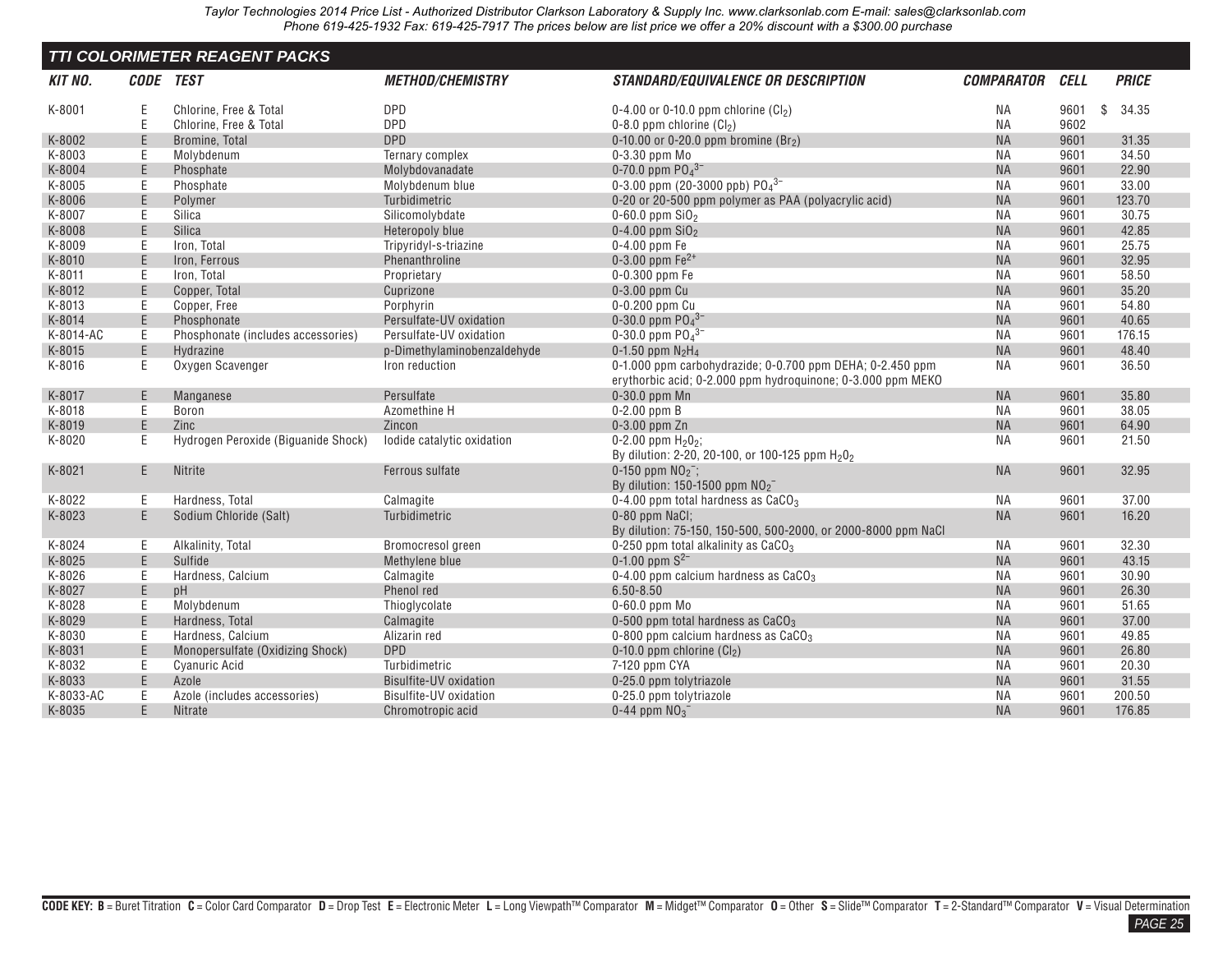<span id="page-24-0"></span>

| <b>ALPHANUMERIC REAGENT CROSS-REFERENCE</b>               |                    |                                                  |                    |
|-----------------------------------------------------------|--------------------|--------------------------------------------------|--------------------|
| <b>REAGENT DESCRIPTION</b>                                | <b>REAGENT NO.</b> | <b>REAGENT DESCRIPTION</b>                       | <b>REAGENT NO.</b> |
| A.C. Complete Reagent                                     | R-0874             | Causticity Reagent #2                            | R-0757             |
| Acid Meta Cresol Purple Indicator                         | R-1003B            | <b>Chloride Reagent</b>                          | R-0682             |
| Acid Starch Indicator Powder                              | R-0725             | Chlorine F&T DPD/P - Reagent A                   | R-8001A            |
| <b>Acid Sulfate</b>                                       | R-0781             | Chlorine F&T DPD/P - Reagent B                   | R-8001B            |
| Acyl Blue Indicator                                       | R-1003R            | Chlorine Reagent #2                              | R-0604             |
| <b>Acyl Red Indicator</b>                                 | R-1003P            | Chloroform                                       | R-0651             |
| Alkaline lodide Azide Reagent                             | R-0660S            | <b>Chlorphenol Red Indicator</b>                 | R-1003G            |
| Alkalinity Total 250 - Reagent A                          | R-8024A            | Chromate Indicator                               | R-0630             |
| Alkalinity Total 250 - Reagent B                          | R-8024B            | Citrate Buffer                                   | R-0905             |
| Ammonium Persulfate                                       | R-13050            | <b>Complexing Reagent</b>                        | R-0950             |
| Amperometric Phosphate Buffer                             | R-7054             | <b>Conductivity Neutralizing Solution</b>        | R-7022             |
| Azole 25 - Reagent A                                      | R-8033A            | Conductivity Solution 50 µS (23.4 ppm NaCl)      | R-0868-50          |
| Azole 25 - Reagent B                                      | R-8033B            | Conductivity Solution 500 µS (242 ppm NaCl)      | R-0868-5C          |
| Barium Chloride Solution 10%                              | R-0646             | Conductivity Solution 1000 µS (492 ppm NaCl)     | R-0868-1K          |
| Barium Chloride Solution 20%                              | R-0711             | Conductivity Solution 2500 µS (1273 ppm NaCl)    | R-0868-25C         |
| Barium Chloride Solution 30%                              | R-0720             | Conductivity Solution 3900 µS (2027 ppm NaCl)    | R-0868-39C         |
| <b>Benzo Red Indicator</b>                                | R-1003S            | Conductivity Solution 5000 µS (2634 ppm NaCl)    | R-0868-5K          |
| <b>Benzo Yellow Indicator</b>                             | R-1003C            | <b>Copper Buffer</b>                             | R-0642             |
| Bleach Reagent #1                                         | R-0664             | Copper Free 0.2 - Reagent A                      | R-8013A            |
| Bleach Reagent #2 (crystals)                              | R-0665S            | Copper Free 0.2 - Reagent B                      | R-8013B            |
| Bleach Reagent #2 (liquid)                                | R-0665             | Copper Free 0.2 - Reagent C                      | R-8013C            |
| Bleach Reagent #3                                         | R-0666             | Copper Free 0.2 - Reagent D                      | R-8013D            |
| Boron 2 - Reagent A                                       | R-8018A            | Copper Free 0.2 - Reagent E                      | R-8013E            |
| Boron 2 - Reagent B                                       | R-8018B            | Copper Reagent #1                                | R-0860             |
| Boron Reagent #1                                          | R-0953             | Copper Reagent #2                                | R-0861             |
| Boron Reagent #2                                          | R-0954             | Copper Total 3 - Reagent A                       | R-8012A            |
| Boron Reagent #3                                          | R-0955             | Copper Total 3 - Reagent B                       | R-8012B            |
| Boron Reagent #4                                          | R-0956             | <b>Cresol Red Indicator</b>                      | R-1003K            |
| Boron Reagent #5                                          | R-0957             | Cyanuric Acid 120 - Reagent A                    | R-8032A            |
| Boron Reagent #6                                          | R-0958             | Demineralizer Bottle                             | R-0804             |
| Boron Titrating Reagent (50 mL sample, 1 drop = .2 ppm B) | R-0959             | DI Water                                         | R-0833             |
| Boron Titrating Reagent (50 mL sample, 1 drop = .5 ppm B) | R-0960             | Dilute Ammonia 1:1                               | R-1305Y            |
| <b>Bromcresol Green Indicator</b>                         | R-1003E            | Dilute Hydrochloric Acid                         | R-1305J            |
| Bromine T DPD/P - Reagent A                               | R-8002A            | Dimethylglyoxime Reagent                         | R-1305Z            |
| Bromine T DPD/P - Reagent B                               | R-8002B            | <b>DPD Powder</b>                                | R-0870             |
| <b>Bromthymol Blue Indicator</b>                          | R-1003H            | DPD Reagent #1                                   | R-0001             |
| <b>BTB/MCP Indicator</b>                                  | R-1003W            | DPD Reagent #2                                   | R-0002             |
| <b>Buffer Solution pH 2.0</b>                             | R-1099-02          | DPD Reagent #3                                   | R-0003             |
| Buffer Solution pH 4.0                                    | R-1099-04          | DPD Tablet #1                                    | R-0843             |
| Buffer Solution pH 7.0                                    | R-1099-07          | DPD Tablet #3                                    | R-0844             |
| Buffer Solution pH 8.0                                    | R-1099-08          | <b>EDTA Solution</b>                             | R-0814             |
| Buffer Solution pH 9.0                                    | R-1099-09          | EDTA Standard Solution .005M                     | R-7035             |
| Buffer Solution pH 10.0                                   | R-1099-10          | <b>FAS Titrating Solution</b>                    | R-0815             |
| Buffer Solution pH 11.0                                   | R-1099-11          | <b>FAS-DPD Titrating Reagent (for bromine)</b>   | R-0872             |
| Buffer Solution pH 12.0                                   | R-1099-12          | FAS-DPD Titrating Reagent (for buret titrations) | R-0875             |
| <b>Calcium Buffer</b>                                     | R-0653-2           | FAS-DPD Titrating Reagent (for chlorine)         | R-0871             |
| Calcium Buffer (for cadmium testing)                      | R-0653             | Ferroin Indicator                                | R-0819             |
| Calcium Indicator Liquid                                  | R-0011L            | <b>Fluoride Masking Agent</b>                    | R-0805             |
| <b>Calcium Indicator Powder</b>                           | R-0011P            | Gallic Acid                                      | R-7046             |
| CAN Solution (5 mL sample, 1 drop = 40 ppm $NaNO2$ )      | R-0820             | Glutaraldehyde Reagent #1                        | R-0786             |
| <b>CAS Indicator Powder</b>                               | R-0800             | Glutaraldehyde Reagent #2                        | R-0787             |
| Causticity Reagent #1                                     | R-0756             | <b>Glycine Solution</b>                          | R-0813             |
|                                                           |                    |                                                  |                    |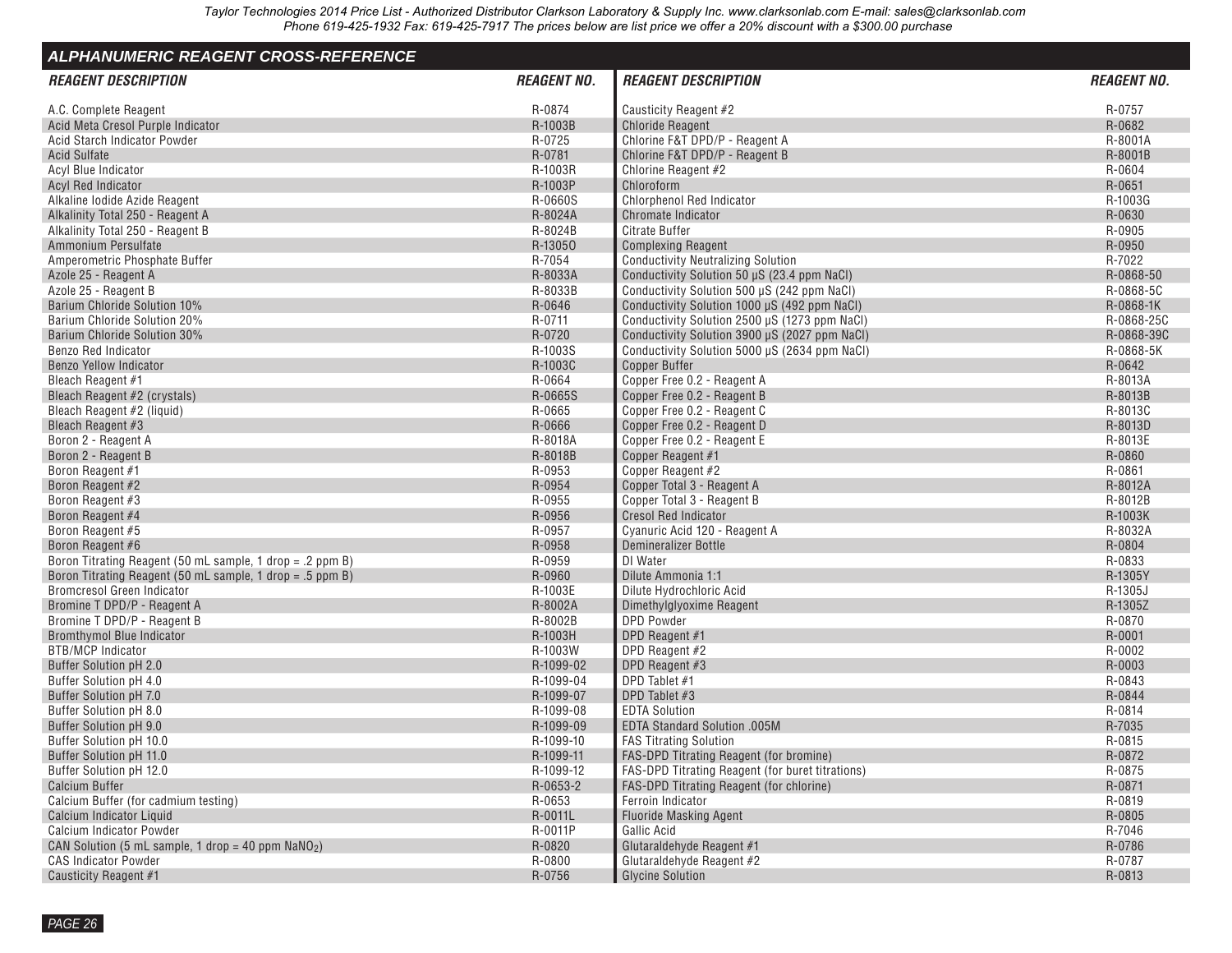| ALPHANUMERIC REAGENT CROSS-REFERENCE (continued)                     |                    |                                                                |                    |
|----------------------------------------------------------------------|--------------------|----------------------------------------------------------------|--------------------|
| <b>REAGENT DESCRIPTION</b>                                           | <b>REAGENT NO.</b> | <b>REAGENT DESCRIPTION</b>                                     | <b>REAGENT NO.</b> |
| <b>Hardness Buffer</b>                                               | R-0775             | lodide lodate Reagent (25 mL sample, 1 drop = 2 ppm $Na2SO3$ ) | R-0808             |
| Hardness Buffer (most often used)                                    | R-0619             | lodide lodate Reagent (25 mL sample, 1 drop = 10 ppm $SO_3$ )  | R-0817             |
| Hardness Calcium 4 - Reagent A                                       | R-8026A            | <b>Iodide Solution</b>                                         | R-0772             |
| Hardness Calcium 4 - Reagent B                                       | R-8026B            | <b>Iodine Buffer</b>                                           | R-0769             |
| Hardness Calcium 4 - Reagent C                                       | R-8026C            | lodine Indicator                                               | R-0768             |
| Hardness Calcium 800 - Reagent A                                     | R-8030A            | Iron Ferrous 3 - Reagent A                                     | R-8010A            |
| Hardness Calcium 800 - Reagent B                                     | R-8030B            | Iron Ferrous 3 - Reagent B                                     | R-8010B            |
| Hardness Calcium 800 - Reagent C                                     | R-8030C            | Iron Reagent #1                                                | R-0851             |
| Hardness Calcium 800 - Reagent D                                     | R-8030D            | Iron Reagent #2                                                | R-0852             |
| Hardness Indicator Powder                                            | R-0620             | Iron Total 0.3 - Reagent A                                     | R-8011A            |
| Hardness Reagent (1 drop = 10 ppm hardness as $CaCO3$ )              | R-0683             | Iron Total 0.3 - Reagent B                                     | R-8011B            |
| Hardness Reagent (25 mL sample, 1 drop = 2 ppm hardness as $CaCO3$ ) | R-0806             | Iron Total 4 - Reagent A                                       | R-8009A            |
| Hardness Reagent .001M                                               | R-0920             | Iron Total 4 - Reagent B                                       | R-8009B            |
| Hardness Reagent .0025M                                              | R-0684             | <b>Lead Buffer</b>                                             | R-0771             |
| Hardness Reagent .01M                                                | R-0618             | <b>Lead Reagent</b>                                            | R-0766             |
| Hardness Reagent A                                                   | R-0614             | Long Range Indicator                                           | R-1003U            |
| Hardness Reagent B                                                   | R-0615             | Magnesium Chloride Reagent                                     | R-0755             |
| Hardness Total 4 - Reagent A                                         | R-8022A            | Manganese 30 - Reagent A                                       | R-8017A            |
| Hardness Total 4 - Reagent B                                         | R-8022B            | Manganese 30 - Reagent B                                       | R-8017B            |
| Hardness Total 4 - Reagent C                                         | R-8022C            | <b>Manganous Sulfate Powder</b>                                | R-0657             |
| Hardness Total 4 - Reagent D                                         | R-8022D            | Manganous Sulfate Solution                                     | R-0658             |
|                                                                      | R-8029A            | <b>Mercuric Nitrate Titrating Solution</b>                     | R-0845             |
| Hardness Total 500 - Reagent A                                       |                    |                                                                |                    |
| Hardness Total 500 - Reagent B                                       | R-8029B            | Meta Cresol Purple Indicator                                   | R-1003L            |
| Hardness Total 500 - Reagent C                                       | R-8029C            | Methyl Orange Indicator                                        | R-0637             |
| High Iron Reagent #1                                                 | R-0673             | Methyl Red Indicator                                           | R-1003F            |
| High Iron Reagent #2                                                 | R-0674             | <b>Molybdate Concentrate</b>                                   | R-0601C            |
| Hydrazine 1.5 - Reagent A                                            | R-8015A            | Molybdate Reagent                                              | R-0601             |
| Hydrazine 1.5 - Reagent B                                            | R-8015B            | Molybdenum 3.3 - Reagent A                                     | R-8003A            |
| Hydrochloric Acid .12N                                               | R-0724             | Molybdenum 3.3 - Reagent B                                     | R-8003B            |
| Hydrochloric Acid .25N                                               | R-0627H-4          | Molybdenum 60 - Reagent A                                      | R-8028A            |
| Hydrochloric Acid .6N                                                | R-0735             | Molybdenum 60 - Reagent B                                      | R-8028B            |
| Hydrochloric Acid 1N                                                 | R-0738             | Molybdenum 60 - Reagent C                                      | R-8028C            |
| Hydrochloric Acid 2.5N                                               | R-0655H-2          | Molybdenum 60 - Reagent D                                      | R-8028D            |
| <b>Hydrochloric Acid 3N</b>                                          | R-0737             | Molybdenum Buffer Solution                                     | R-0890             |
| <b>Hydrochloric Acid Concentrated</b>                                | R-0616             | Molybdenum Indicator Powder                                    | R-0900             |
| Hydrochloric Acid N/10                                               | R-0627H-10         | Molybdenum Indicator Solution                                  | R-0891             |
| Hydrochloric Acid N/20                                               | R-0785             | Molybdenum Indicator Solvent                                   | R-0901             |
| Hydrochloric Acid N/30                                               | R-0899             | Molybdenum Standard 20 ppm                                     | R-0887             |
| Hydrochloric Acid N/50                                               | R-0760             | <b>Molybdenum Titrating Solution</b>                           | R-0892             |
| Hydrochloric Acid Reagent                                            | R-0709             | Monopersulfate 10 - Reagent A                                  | R-8031A            |
| Hydrogen Peroxide 2 - Reagent A                                      | R-8020A            | Monopersulfate 10 - Reagent B                                  | R-8031B            |
| Hydrogen Peroxide 2 - Reagent B                                      | R-8020B            | Monopersulfate 10 - Reagent C                                  | R-8031C            |
| Hydrogen Peroxide 2 - Reagent C                                      | R-8020C            | <b>NED Powder</b>                                              | R-0923             |
| Hydrogen Peroxide Solution 3%                                        | R-0649             | Neutralizing Amine Titrating Solution                          | R-0869             |
| Hydroxylamine Reagent                                                | R-1306E            | Nitrate 44 - Reagent A                                         | R-8035A            |
| <b>Iodide Azide Powder</b>                                           | R-0659             | Nitrate 44 - Reagent B                                         | R-8035B            |
| lodide lodate N/10                                                   | R-0633-10          | Nitrate 44 - Reagent C                                         | R-8035C            |
| lodide lodate N/40                                                   | R-0633-40          | Nitrate 150 - Reagent A                                        | R-8021A            |
| lodide lodate N/63                                                   | R-0617             | Nitrate 150 - Reagent B                                        | R-8021B            |
| lodide lodate N/80                                                   | R-0633-80          | NTA Cosolvent Solution                                         | R-0879             |
| Iodide Iodate N/126                                                  | R-0633-126         | NTA Titrating Reagent                                          | R-0893             |
| Iodide Iodate Reagent (1 drop = 10 ppm $Na2SO3$ )                    | R-0699             | ODA Indicator                                                  | R-0784             |
|                                                                      |                    |                                                                |                    |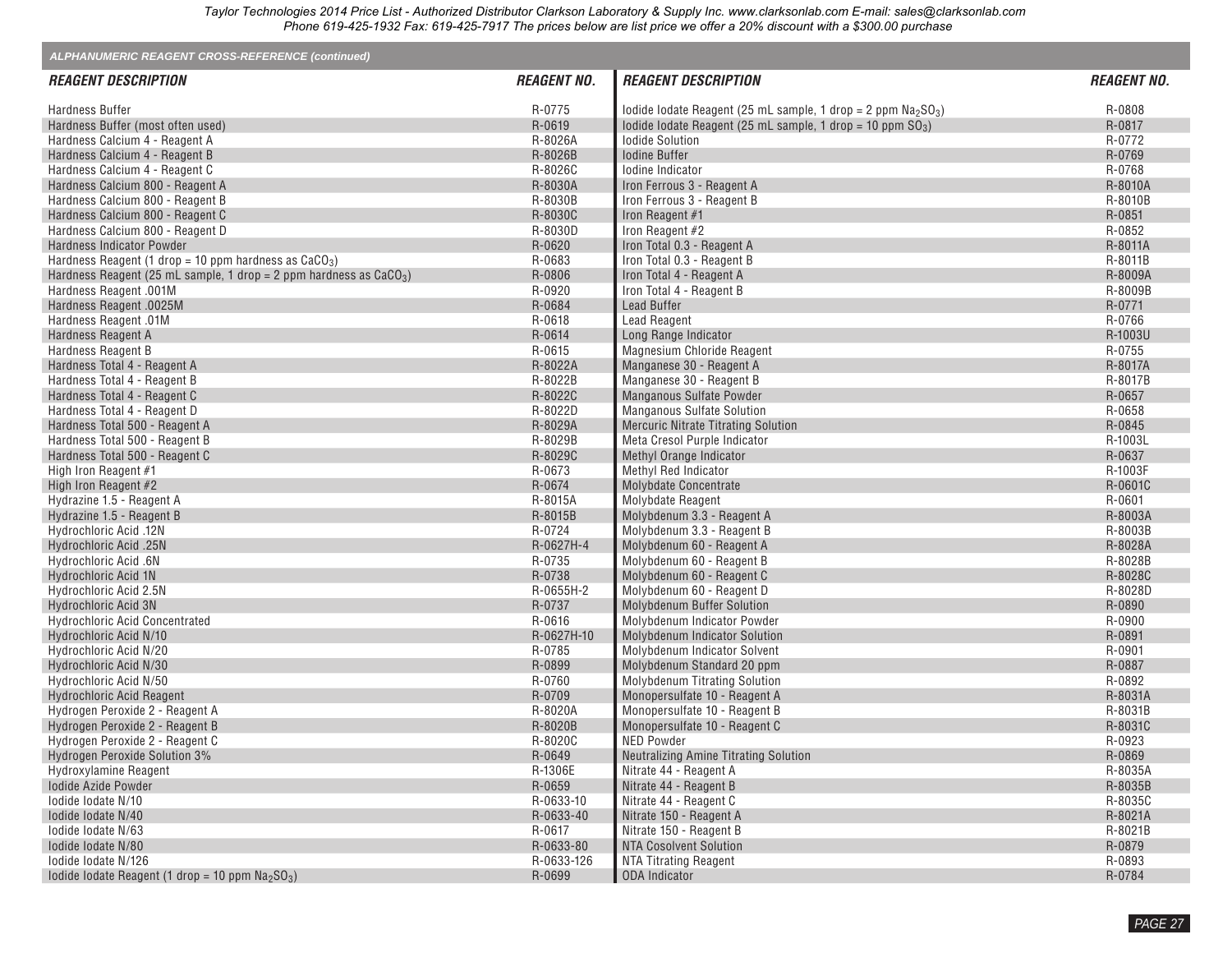| ALPHANUMERIC REAGENT CROSS-REFERENCE (continued)                        |                    |                                                                                       |                    |  |  |  |  |  |
|-------------------------------------------------------------------------|--------------------|---------------------------------------------------------------------------------------|--------------------|--|--|--|--|--|
| <b>REAGENT DESCRIPTION</b>                                              | <b>REAGENT NO.</b> | <b>REAGENT DESCRIPTION</b>                                                            | <b>REAGENT NO.</b> |  |  |  |  |  |
| Orthotolidine                                                           | R-0600             | Silica Reagent #1                                                                     | R-1306T            |  |  |  |  |  |
| Oxone Reagent                                                           | R-0770             | Silica Reagent #2                                                                     | R-1306U            |  |  |  |  |  |
| Oxygen Scavenger - Reagent A                                            | R-8016A            | Silica Reagent #3                                                                     | R-1305U            |  |  |  |  |  |
| Oxygen Scavenger - Reagent B                                            | R-8016B            | Silica Reagent #4                                                                     | R-1305Q            |  |  |  |  |  |
| PAA Reagent #1                                                          | R-0925             | Silver Nitrate .54N                                                                   | R-0629             |  |  |  |  |  |
| PAA Reagent #2                                                          | R-0926             | Silver Nitrate N/7.1                                                                  | R-0692             |  |  |  |  |  |
| PAA Reagent #3                                                          | R-0927             | Silver Nitrate N/10                                                                   | R-0698             |  |  |  |  |  |
| PAA Reagent #4                                                          | R-0928             | Silver Nitrate N/35.5                                                                 | R-0629-35          |  |  |  |  |  |
| <b>PAA Titrating Solution</b>                                           | R-0929             | Silver Nitrate N/50                                                                   | R-0629-50          |  |  |  |  |  |
| PAO Reagent                                                             | R-0846             | Silver Nitrate N/58.4                                                                 | R-0629-58          |  |  |  |  |  |
| Parazo Orange Indicator                                                 | R-1003Q            | Silver Nitrate N/71                                                                   | R-0629-71          |  |  |  |  |  |
| Periodate Powder                                                        | R-0906             | Silver Nitrate Reagent (25 mL sample, 1 drop = 2 ppm Cl <sup>-</sup> )                | R-0807             |  |  |  |  |  |
| Permanganate N/5                                                        | R-1305L            | Silver Nitrate Reagent (25 mL sample, 1 drop = 10 ppm Cl <sup>-</sup> )               | R-0706             |  |  |  |  |  |
| Permanganate N/10                                                       | R-0652             | Sodium Carbonate .24N                                                                 | R-0810             |  |  |  |  |  |
| Permanganate Reagent (25 mL sample, 1 drop = 25 ppm NaNO <sub>2</sub> ) | R-0742             | Sodium Carbonate N/10                                                                 | R-0716             |  |  |  |  |  |
| Permanganate Reagent (25 mL sample, 1 drop = 50 ppm $NaNO2$ )           | R-0733             | Sodium Carbonate N/50                                                                 | R-0632-50          |  |  |  |  |  |
| Permanganate Reagent (25 mL sample, 1 drop = 100 ppm $\text{NaNO}_2$ )  | R-0730             | Sodium Chloride (Salt) 80 - Reagent A                                                 | R-8023A            |  |  |  |  |  |
| pH 6.5-8.5 - Reagent A                                                  | R-8027A            | Sodium Chloride (Salt) 80 - Reagent B                                                 | R-8023B            |  |  |  |  |  |
| pH Indicator Solution (for Midget & Slide comparators)                  | R-1003J            | Sodium Hydroxide N/10                                                                 | R-0628-10          |  |  |  |  |  |
| pH Soaker Solution (pH 4 Buffer with no dye)                            | R-0834             | Sodium Hydroxide N/44                                                                 | R-0628-44          |  |  |  |  |  |
| <b>Phenanthroline Reagent</b>                                           | R-1306G            | Sodium Hydroxide N/50                                                                 | R-0628-50          |  |  |  |  |  |
| <b>Phenol Red Tablet</b>                                                | R-0848             | Sodium Hydroxide Reagent (1 drop = 0.5 g/100 mL HCl)                                  | R-0739             |  |  |  |  |  |
| Phenolphthalein Indicator                                               | R-0638             | Sodium Hydroxide Reagent (1 drop = 1 g/100 mL $H_2SO_4$ , $H_3PO_4$ , or $H_3NSO_3$ ) | R-0740             |  |  |  |  |  |
| Phenolphthalein Indicator 1%                                            | R-0638S            | Sodium Thiosulfate                                                                    | R-0747             |  |  |  |  |  |
| Phosphate 3 - Reagent A                                                 | R-8005A            | Sodium Thiosulfate 2%                                                                 | R-7008             |  |  |  |  |  |
| Phosphate 3 - Reagent B                                                 | R-8005B            | Sodium Thiosulfate 10%                                                                | R-7061             |  |  |  |  |  |
| Phosphate 70 - Reagent A                                                | R-8004A            | Standard Alkali N                                                                     | R-0656             |  |  |  |  |  |
| Phosphonate 30 - Reagent A                                              | R-8014A            | Stannous Chloride Concentrate                                                         | R-0602             |  |  |  |  |  |
| Phosphonate 30 - Reagent B                                              | R-8014B            | <b>Stannous Chloride Powder</b>                                                       | R-0602P            |  |  |  |  |  |
| Phosphonate 30 - Reagent C                                              | R-8014C            | <b>Starch Indicator Solution</b>                                                      | R-0636             |  |  |  |  |  |
| Phosphonate Titrating Solution (for buret titrations)                   | R-0880             | Sulfamic Acid Powder (reagent grade)                                                  | R-0837             |  |  |  |  |  |
| Phosphonate Titrating Solution (for drop-count titrations)              | R-0803             | Sulfamic Acid Powder (technical grade)                                                | R-0726             |  |  |  |  |  |
| Phthalein Red Indicator                                                 | R-1003N            | Sulfanilamide Powder                                                                  | R-0921             |  |  |  |  |  |
| Polymer - Reagent A                                                     | R-8006A            | Sulfide 1 - Reagent A                                                                 | R-8025A            |  |  |  |  |  |
| Polymer - Reagent B                                                     | R-8006B            | Sulfide 1 - Reagent B                                                                 | R-8025B            |  |  |  |  |  |
| Polymer Reagent #1                                                      | R-0830             | Sulfide 1 - Reagent C                                                                 | R-8025C            |  |  |  |  |  |
| Polymer Reagent #2                                                      | R-0831             | Sulfuric Acid                                                                         | R-0896             |  |  |  |  |  |
| Potassium Iodide Crystals                                               | R-0765             | Sulfuric Acid .12N                                                                    | R-0687             |  |  |  |  |  |
| QAC Titrating Solution (25 mL sample, 1 drop = 2 ppm QAC)               | R-0883             | Sulfuric Acid .24N                                                                    | R-0811             |  |  |  |  |  |
| QAC Titrating Solution (high range)                                     | R-0884             | Sulfuric Acid .6N                                                                     | R-0736             |  |  |  |  |  |
| QAC Titrating Solution (low range)                                      | R-0951             | Sulfuric Acid 1.28N                                                                   | R-0655S-1          |  |  |  |  |  |
| <b>Reversion Acid</b>                                                   | R-0640             | Sulfuric Acid 50%                                                                     | R-0729             |  |  |  |  |  |
| <b>Reversion Neutralizer</b>                                            | R-0641             | <b>Sulfuric Acid Concentrated</b>                                                     | R-0608             |  |  |  |  |  |
| SEQ Reagent (25 mL sample, 1 drop = 1 ppm Organo-Phosphorus SEQ Agent)  | R-0847             | Sulfuric Acid N                                                                       | R-0686             |  |  |  |  |  |
| SEQ Reagent (25 mL sample, 1 drop = 10 ppm Organo-Phosphorus SEQ Agent) | R-0866             | Sulfuric Acid N/10                                                                    | R-0627S-10         |  |  |  |  |  |
| Silica 4 - Reagent A                                                    | R-8008A            | Sulfuric Acid N/50                                                                    | R-0627S-50         |  |  |  |  |  |
| Silica 4 - Reagent B                                                    | R-8008B            | Sulfuric Acid Reagent                                                                 | R-0691             |  |  |  |  |  |
| Silica 4 - Reagent C                                                    | R-8008C            | <b>TDS Resin</b>                                                                      | R-0809             |  |  |  |  |  |
| Silica 4 - Reagent D                                                    | R-8008D            | TDS Solution (equivalent to 1000 ppm/442™)                                            | R-0968-1K          |  |  |  |  |  |
| Silica 60 - Reagent A                                                   | R-8007A            | Thiocarbamate Reagent                                                                 | R-0643             |  |  |  |  |  |
| Silica 60 - Reagent B                                                   | R-8007B            | Thiocyanate Reagent                                                                   | R-1305K            |  |  |  |  |  |
| Silica 60 - Reagent C                                                   | R-8007C            | Thiosulfate N                                                                         | R-0824             |  |  |  |  |  |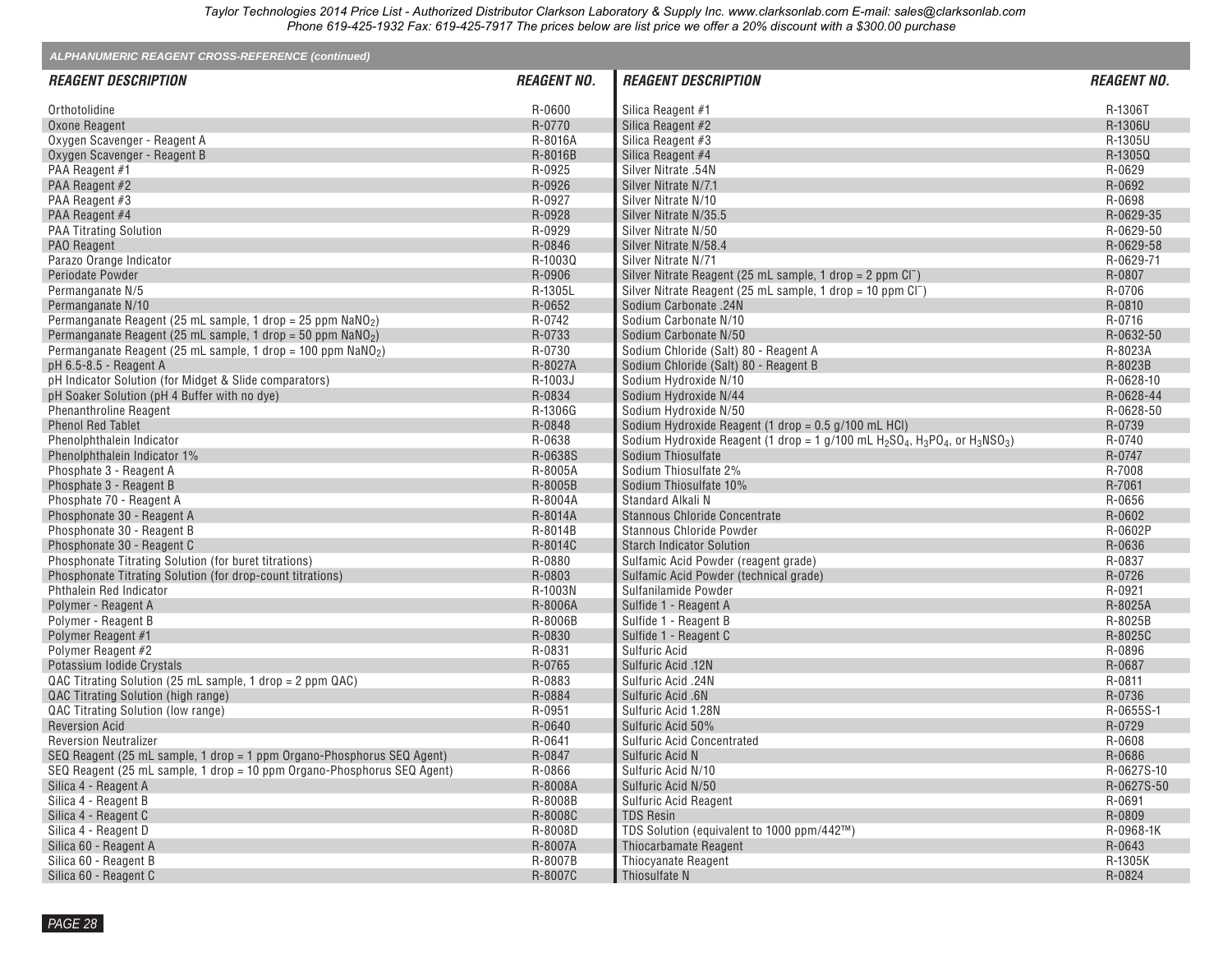| ALPHANUMERIC REAGENT CROSS-REFERENCE (continued)                                                                                               |                    |                                         |                    |  |  |  |  |  |  |
|------------------------------------------------------------------------------------------------------------------------------------------------|--------------------|-----------------------------------------|--------------------|--|--|--|--|--|--|
| <b>REAGENT DESCRIPTION</b>                                                                                                                     | <b>REAGENT NO.</b> | <b>REAGENT DESCRIPTION</b>              | <b>REAGENT NO.</b> |  |  |  |  |  |  |
| Thiosulfate N/10                                                                                                                               | R-0697             | <b>Total Chelant Indicator Powder</b>   | R-0911             |  |  |  |  |  |  |
| <b>Thiosulfate Reagent</b>                                                                                                                     | R-0783             | <b>Total Chelant Titrating Solution</b> | R-0912             |  |  |  |  |  |  |
| Thiosulfate Reagent (2 mL sample, 1 drop = $0.5\%$ H <sub>2</sub> O <sub>2</sub> ; 1 mL sample, 1 drop = $1\%$ H <sub>2</sub> O <sub>2</sub> ) | R-0885             | <b>Total Hardness Reagent</b>           | R-0854             |  |  |  |  |  |  |
| Thiosulfate Reagent (25 mL sample, 1 drop = .5 ppm $C_1O_4$ )                                                                                  | R-0794             | Trace Hardness Buffer                   | R-0622             |  |  |  |  |  |  |
| Thiosulfate Reagent (25 mL sample, 1 drop = 5 ppm $H_2O_2$ )                                                                                   | R-0774             | <b>Trace Hardness Reagent</b>           | R-0623             |  |  |  |  |  |  |
| Thiosulfate Reagent (50 mL sample, 1 drop = .2 ppm $O_2$ )                                                                                     | R-0780             | Xylenol Orange Indicator Powder         | R-0802P            |  |  |  |  |  |  |
| Thiosulfate Reagent (50 mL sample, 1 drop = 1.0 ppm $O_2$ )                                                                                    | R-0782             | Zinc 3 - Reagent A                      | R-8019A            |  |  |  |  |  |  |
| Thiosulfate Reagent (50 mL sample, 1 drop = 5 ppm $\vert_2$ )                                                                                  | R-0789             | Zinc 3 - Reagent B                      | R-8019B            |  |  |  |  |  |  |
| Thiosulfate Reagent (chlorine titrant)                                                                                                         | R-0700             | Zinc 3 - Reagent C                      | R-8019C            |  |  |  |  |  |  |
| Thymol Blue Indicator                                                                                                                          | R-1003M            | Zinc 3 - Reagent D                      | R-8019D            |  |  |  |  |  |  |
| Thymol Red Indicator                                                                                                                           | R-1003T            | Zinc Powder                             | R-0922             |  |  |  |  |  |  |
| Toluidine Blue O Indicator                                                                                                                     | R-0881             | Zinc Reagent #1                         | R-0839             |  |  |  |  |  |  |
| <b>Tolyl Red Indicator</b>                                                                                                                     | R-10030            | Zinc Reagent $#2$                       | R-0840             |  |  |  |  |  |  |
| <b>Total Alkalinity Indicator</b>                                                                                                              | R-0645             | Zinc Reagent #3                         | R-0841             |  |  |  |  |  |  |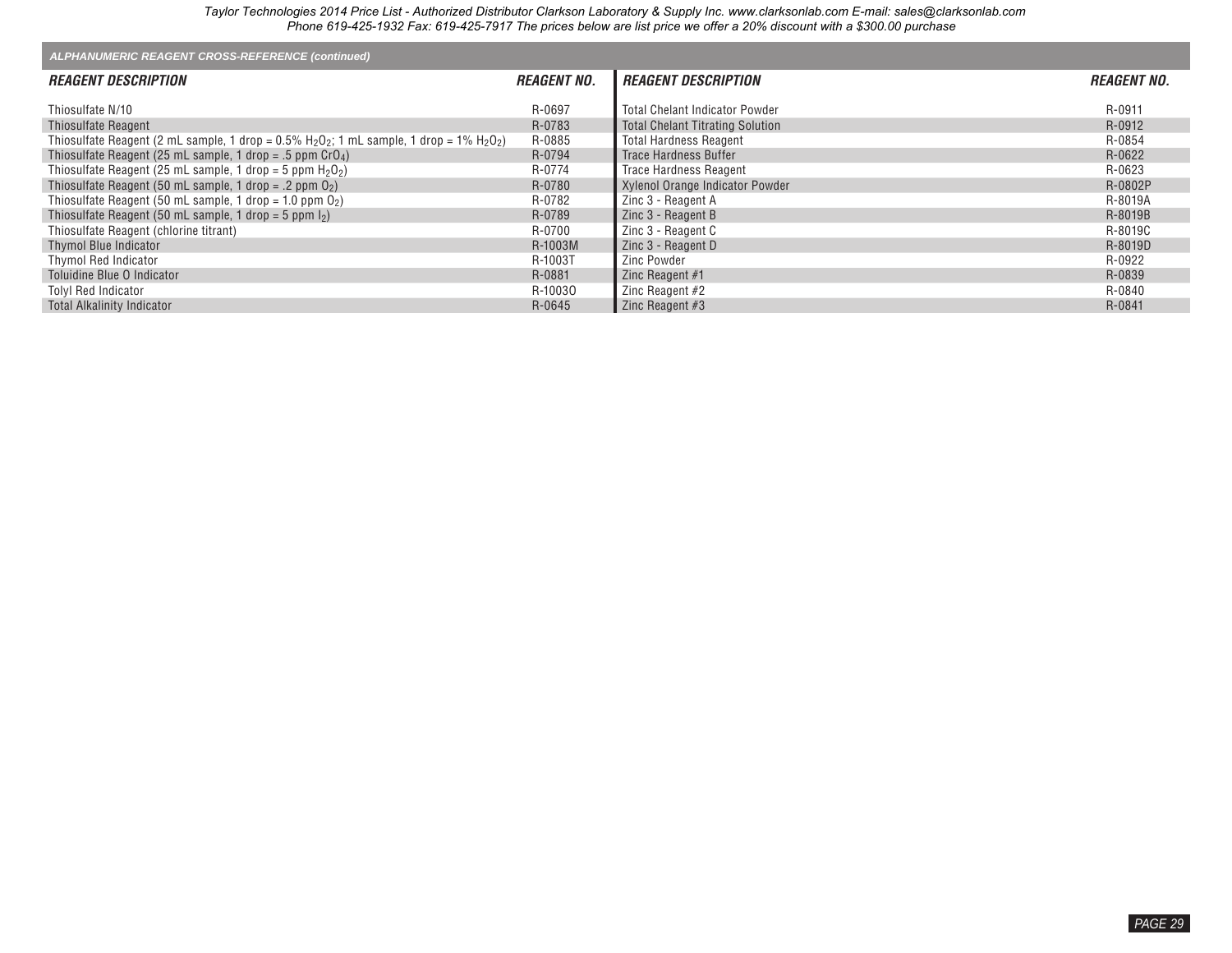<span id="page-28-0"></span>

| <b>REPLACEMENT PARTS - listed by type</b>                                     |                 |              |                                                                                       |                 |              |
|-------------------------------------------------------------------------------|-----------------|--------------|---------------------------------------------------------------------------------------|-----------------|--------------|
| <b>PART DESCRIPTION</b>                                                       | <b>PART NO.</b> | <b>PRICE</b> | <b>PART DESCRIPTION</b>                                                               | <b>PART NO.</b> | <b>PRICE</b> |
| <b>Bottles, Jars, Vials, Caps &amp; Tips</b>                                  |                 |              | Case, Midget Comparator, Non-ribbed, fits 22 mL bottles, 4" w x 3.5" d x 4" h, 7004   |                 | \$<br>10.40  |
| Bottle, .75 oz, poly, amber (for 2263, 2270, 2300)                            | 2147            | \$<br>2.55   | plastic, blue                                                                         |                 |              |
| Bottle, .75 oz, poly, natural (for 2263, 2270, 2300)                          | 2146            | 2.45         | Case, Mini Multipurpose, Non-ribbed, fits 22 mL bottles, 4.25" w x 4" d x 1.5" h,     | 7008            | 11.95        |
| Bottle, 2 oz, glass, amber (for 2344)                                         | 2239            | 2.15         | plastic, blue                                                                         |                 |              |
| Bottle, 2 oz, poly, amber (for 2344)                                          | 2241            | 3.60         | Case, Slide Comparator, Non-ribbed, fits 22 mL/60 mL bottles,                         | 7012            | 24.50        |
| Bottle, 2 oz, poly, natural (for 2263, 2270, 2300)                            | 2242            | 3.20         | 11" $w \times 6$ " d $\times 5$ " h, plastic, blue                                    |                 |              |
| Bottle, 4 oz, glass, amber (for 2277)                                         | 2244            | 3.90         | Case, Slide Comparator, Ribbed w/ compartments, fits 22 mL/60 mL bottles,             | 7009            | 30.60        |
| Bottle, 4 oz, poly, natural (for 2278 & 2313)                                 | 2246            | 2.80         | 11" $w \times 6$ " d $\times 5$ " h, plastic, blue                                    |                 |              |
| Bottle, 16 oz, poly, amber (for 2282)                                         | 2249            | 4.85         | Case, Titration w/o glassware, 20" w x 10" d x 23" h, plastic & metal, black          | 9345            | 1,107.75     |
| Bottle, 16 oz, poly, natural (for 2282)                                       | 2251            | 4.00         | Insert (base), Attaché Case, cut, foam (for 7350)                                     | 9354            | 26.50        |
| Bottle, 32 oz, glass, amber (for 2285 & 2351)                                 | 2252            | 6.75         | Insert (base), Deluxe Case, cut for 5 Slide comparators/45 2 oz bottles, foam 9352-4B |                 | 24.94        |
| Bottle, 32 oz, poly, amber (for 2282)                                         | 2253            | 5.15         | (for 9352)                                                                            |                 |              |
| Bottle, 32 oz, poly, natural (for 2282)                                       | 2254            | 4.55         | Insert (base), Deluxe Case, cut for 6 Midget comparators/48 2 oz bottles,             | 9352-5B         | 23.99        |
| Bottle, Calibrated (50 mL), 2 oz (wide-mouth) w/ glass stopper, glass         | 9269            | 51.95        | foam (for $9352$ )                                                                    |                 |              |
| Bottle, gal, poly, natural (for 2332)                                         | 2331            | 6.90         | Insert (base), Deluxe Case, cut for 6 Midget comparators/syringe filter/48            | 9352-3B         | 24.47        |
| Bottle, Graduated (50 mL w/ 5 mL div), 2 oz w/ foil-lined cap, glass          | 9177            | 17.30        | 2 oz bottles, foam(for 9352)                                                          |                 |              |
| Bottle, Graduated (50 mL w/ 5 mL div), 2 oz w/ POLY-SEAL™ cap, glass          | 9222            | 6.50         | Insert (base), Deluxe Case, cut for 63 2 oz bottles, foam (for 9352)                  | 9352-2B         | 25.60        |
| Cap, 18 mm w/ liner, black (for 2146, 2147, 2205, 2241, 2242)                 | 2270            | 1.30         | Insert (base), Deluxe Case, uncut, foam (for 9352)                                    | 9352-1B         | 23.15        |
| Cap, 24 mm, black (for 2246)                                                  | 2278            | 1.55         | Insert (top), Deluxe Case, partially cut for typical labware, foam (for 9352)         | 9352-2T         | 24.05        |
| Cap, 28 mm w/ liner, black (for 2249, 2251, 2253, 2254)                       | 2282            | 1.20         | Insert (top), Deluxe Case, partially cut for typical labware/meter, foam              | 9352-3T         | 32.13        |
| Cap, 33 mm, black (for 2252 & 2291)                                           | 2285            | 1.40         | (for 9352)                                                                            |                 |              |
| Cap, 38 mm (tamper-resistant), white (for 2331)                               | 2332            | 1.30         | Insert (top), Deluxe Case, uncut, foam (for 9352)                                     | 9352-1T         | 22.75        |
| Cap, 38 mm, black (for 2292)                                                  | 2286            | 1.50         | Insert, foam (for K-1690)                                                             | 7151            | 82.33        |
| Cap, 53 mm, black (for 2294 & 2295)                                           | 2288            | 1.55         | Saddlebag, storage for laptops & other accessories, water-resistant,                  | 6658            | 124.00       |
| Cap, Buret, 28 mm w/ hole, black (for 2249, 2251, 2253, 2254)                 | 2281            | 1.25         | 600 denier polyester, black                                                           |                 |              |
| Cap, Dispenser, 18 mm, white (for 2146, 2147, 2241, 2242)                     | 2269            | 1.40         |                                                                                       |                 |              |
| Cap, Dispenser, 24 mm, white (for 2246)                                       | 2313            | 2.50         | <b>Cells &amp; Tubes</b>                                                              |                 |              |
| Cap, Dispenser, 28 mm, white (for 2249, 2251, 2253, 2254)                     | 2280            | 1.80         | Sample Tube, Calibrated (5 mL), plastic                                               | 4035            | 1.90         |
| Cap, Dropper, 18 mm, natural (for 2146, 2147, 2241, 2242)                     | 2263            | 1.35         | Sample Tube, Calibrated (25 mL), plastic                                              | 4034            | 3.05         |
| Cap, Test Cell (5 mL), plastic, rectangular (for 4025)                        | 3267            | 1.45         | Sample Tube, Graduated (25 mL) w/ cap, plastic                                        | 9198            | 4.80         |
| Cap, Test Cell (5 mL), plastic, square (for 9017)                             | 3235            | 1.15         | Sample Tube, Graduated (25 mL) w/ cap & blue dot, plastic                             | 9198B           | 4.70         |
| Cap, Test Cell (11.5 mL), plastic, rectangular (for 4024 & 9018)              | 3243            | 1.45         | Sample Tube, Graduated (25 mL) w/ cap & brown dot, plastic                            | 9198BR          | 4.70         |
| Jar, 60 cc (wide-mouth), poly, natural (for 2285)                             | 2291            | 2.60         | Sample Tube, Graduated (25 mL) w/ cap & green dot, plastic                            | 9198G           | 4.70         |
| Jar, 120 cc (wide-mouth), poly, natural (for 2286)                            | 2292            | 3.15         | Sample Tube, Graduated (25 mL) w/ cap & light blue dot, plastic                       | 9198LB          | 4.70         |
| Jar, 500 cc (wide-mouth), poly, natural (for 2288)                            | 2294            | 5.65         | Sample Tube, Graduated (25 mL) w/ cap & orange dot, plastic                           | 91980           | 4.70         |
| Tip, 18 mm, natural (for 2146, 2147, 2241, 2242)                              | 2300            | 1.15         | Sample Tube, Graduated (25 mL) w/cap & purple dot, plastic                            | 9198P           | 4.70         |
| Tip, 18 mm, natural, 50-pack (for 2146, 2147, 2241, 2242)                     | 2300-50         | 54.00        | Sample Tube, Graduated (25 mL) w/ cap & red dot, plastic                              | 9198R           | 4.70         |
| Vial, 10 g w/ desiccant liner, plastic (for 2235)                             | 2629            | 5.40         | Sample Tube, Graduated (25 mL) w/cap & white dot, plastic                             | 9198W           | 4.70         |
| Vial, 10 g w/ desiccant liner, plastic, 12-pack (for 2235)                    | 2629-12         | 57.15        | Sample Tube, Graduated (25 mL) w/ cap & yellow dot, plastic                           | 9198Y           | 4.70         |
| Vial, Graduated (30 mL), 10 dram w/cap, glass                                 | 2306            | 6.90         | Sample Tube, Graduated (50 mL) w/ cap, plastic                                        | 9188            | 4.30         |
|                                                                               |                 |              | Sample Tube, Plain w/ white dot on bottom, plastic                                    | 9187            | 1.75         |
| <b>Cases &amp; Inserts</b>                                                    |                 |              | Test Cell, Calibrated (5, 10, 15 cm) w/ cap, plastic, rectangular                     | 9018            | 12.40        |
| Case, Attaché, 15.5" w x 5.5" d x 13.25" h, plastic, black                    | 7350            | 36.95        | (for Long Viewpath comparator)                                                        |                 |              |
| Case, Attaché w/ insert, 15.5" w x 5.5" d x 13.5" h, plastic, black           | 9360            | 131.50       | Test Cell, Calibrated (11.5 mL), plastic, rectangular (for 3243)                      | 4024            | 5.40         |
| Case, Deluxe Carrying w/ document holder only, 18.5" w x 8" d x 15.75" h,     | 9352            | 337.65       | Test Tube, Calibrated (5 mL), glass                                                   | 4023            | 1.80         |
| plastic, black                                                                |                 |              | Test Tube, Calibrated (5 mL), glass, 6-pack                                           | $4023 - 6$      | 9.40         |
| Case, Drop Test, Non-ribbed, fits 22 mL/60 mL bottles,                        | 7061            | 17.90        | Test Cell, Calibrated (5 mL), plastic, rectangular (for 3267)                         | 4025            | 4.85         |
| 11.5" $w \times 5.125$ " d $\times 2$ " h, plastic, blue                      |                 |              | Test Tube, Calibrated (5 mL) w/ cap, glass                                            | 9020            | 4.20         |
| Case, Drop Test, Ribbed, fits 22 mL/60 mL bottles, 11.5" w x 5.125" d x 2" h, | 7060            | 19.70        | Test Cell, Calibrated (5 mL) w/ cap, plastic, square                                  | 9017            | 4.70         |
| plastic, blue                                                                 |                 |              | Test Tube, Mixing, Calibrated (5, 10, 14, 15, 17.5 mL) w/ stopper, glass              | 9021            | 21.50        |
| Case, Dual Midget Comparator, Non-ribbed, fits 22 mL bottles,                 | 7058            | 12.75        | Test Tube, Mixing, Calibrated (5, 10, 14, 15, 17.5 mL) w/ stopper, glass,             | $9021 - 6$      | 118.95       |
| 7.75" w x 4.5" d x 3.75" h, plastic, blue                                     |                 |              | 6-pack                                                                                |                 |              |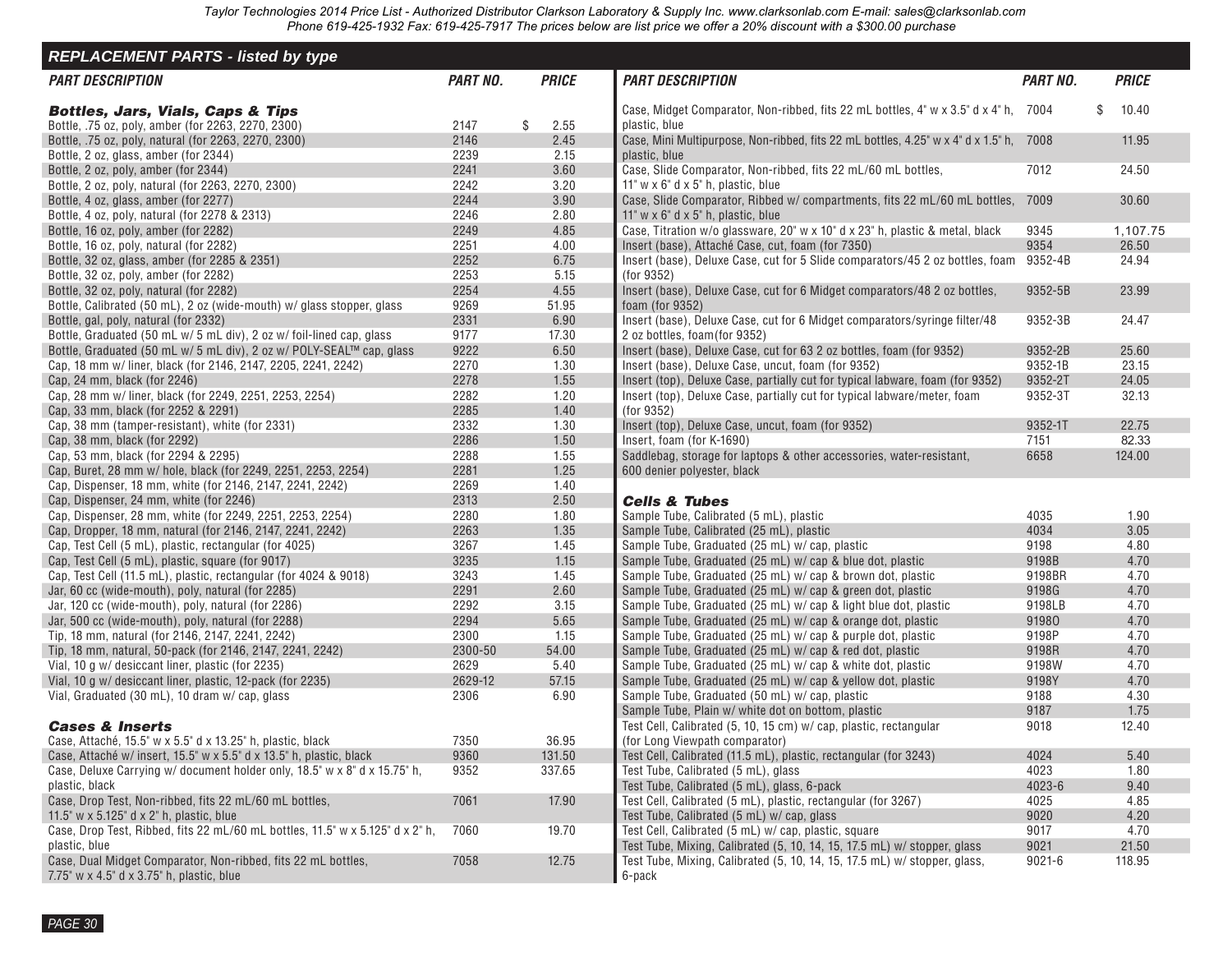| <b>REPLACEMENT PARTS - listed by type (continued)</b>                           |                 |              |                                                                             |                 |              |              |
|---------------------------------------------------------------------------------|-----------------|--------------|-----------------------------------------------------------------------------|-----------------|--------------|--------------|
| <i><b>PART DESCRIPTION</b></i>                                                  | <b>PART NO.</b> | <b>PRICE</b> | <b>PART DESCRIPTION</b>                                                     | <b>PART NO.</b> |              | <b>PRICE</b> |
| <b>Colorimeter Accessories</b>                                                  |                 |              | Midget Comparator, pH, Long Range, 3.0-10.0                                 | 9052            | $\mathbb{S}$ | 34.40        |
| AC Power Adapter, Colorimeter                                                   | 6535            | \$<br>18.10  | Midget Comparator, pH, Phenol Red, 6.8-8.2                                  | 9053            |              | 34.40        |
| Accuracy Check Kit (for TTi Colorimeter Series)                                 | K-8000          | 151.25       | Midget Comparator, pH, Thymol Blue, 8.2-9.6                                 | 9321            |              | 34.40        |
| Brush, Colorimeter Sample Cell, foam, 4-pack                                    | 6649-4          | 3.40         | Midget Comparator, Silica, Heterotrophy Blue, 5-50 ppm                      | 9257            |              | 34.40        |
| Case, Colorimeter Hard Carrying w/ molded insert, 20" w x 15.625" d x 5.5" h,   | 9502            | 305.00       | Slide Comparator, Bromine (total), DPD, 0-3.0 ppm                           | 9079            |              | 51.75        |
| polypropylene, gray                                                             |                 |              | Slide Comparator, Bromine (total), DPD, 2.0-10 ppm                          | 9236            |              | 51.75        |
| Case, Colorimeter Soft Carrying, 11" w x 7" d x 4.625" h, 600 denier polyester, | 7146            | 43.20        | Slide Comparator, Chlorine (free/total), DPD, 0-1.0 ppm                     | 9081            |              | 51.75        |
| gray (requires foam insert 7203)                                                |                 |              | Slide Comparator, Chlorine (free/total), DPD, 0-3.0 ppm                     | 9082            |              | 51.75        |
| Case, Premium General Utility w/ molded insert, fits 60 mL bottles,             | 9503            | 334.00       | Slide Comparator, Chlorine (free/total), DPD, 0.8-2.4 ppm                   | 9228            |              | 51.75        |
| 20" w x 15.625" d x 5.5" h, polypropylene, black                                |                 |              | Slide Comparator, Chlorine (free/total), DPD, 1.0-10 ppm                    | 9083            |              | 51.75        |
| Insert, Colorimeter Case, foam (for 7146)                                       | 7203            | 40.95        | Slide Comparator, Chlorine (total), OT, 0-1.0 ppm                           | 9084            |              | 51.75        |
| Saddlebag, water-resistant, 600 denier polyester, black (for 9502, 9503, 9504)  | 7145            | 0.00         | Slide Comparator, Chlorine (total), OT, 0-50 ppm                            | 9087            |              | 51.75        |
| Sample Cell, Colorimeter, 15 mm w/ cap, glass, 3-pack                           | 9602-3          | 24.50        | Slide Comparator, Chlorine (total), OT, 0.1-4.0 ppm                         | 9085            |              | 51.75        |
| Sample Cell, Colorimeter, 25 mm w/ cap, glass, 3-pack                           | 9601-3          | 23.50        | Slide Comparator, Chlorine (total), OT, 0.2-3.0 ppm                         | 9086            |              | 51.75        |
| Stirring Bar, Spinvane®, Magnetic, Colorimeter                                  | 6657            | 31.55        | Slide Comparator, Chlorine (total), OT, 0.2-12 ppm                          | 9088            |              | 51.75        |
| USB Cable, Colorimeter                                                          | 6552            | 13.70        | Slide Comparator, Chlorine (total), OT, 5-250 ppm                           | 9231            |              | 51.75        |
| UV Light, SteriPEN <sup>®</sup> (for all tests requiring UV digestion)          | 6656            | 100.00       | Slide Comparator, Copper, Cuprizone, 0-3.0 ppm                              | 9094            |              | 51.75        |
| Vial, Dilution (50 mL w/ cap), Colorimeter                                      | 6551            | 2.20         | Slide Comparator, Iron (total), Phenanthroline, 0-10 ppm                    | 9246            |              | 51.75        |
|                                                                                 |                 |              | Slide Comparator, Iron (total), Tripyridyl-s-triazine, 0-2.0 ppm            | 9106            |              | 51.75        |
| <b>Comparators</b>                                                              |                 |              | Slide Comparator, Nitrate, Zinc Reduction, 0-10 ppm                         | 9285            |              | 51.75        |
| 2-Standard Comparator, Orthophosphate (high range), Stannous Chloride,          | 9026            | 25.40        | Slide Comparator, Octadecylamine (ODA), Bromphenol Blue/Chloroform          | 9283            |              | 51.75        |
| 20 & 40 ppm                                                                     |                 |              | Extraction, 0-6 ppm                                                         |                 |              |              |
| 2-Standard Comparator, Orthophosphate (high range), Stannous Chloride,          | 9028            | 25.40        | Slide Comparator, Orthophosphate (high range), Stannous Chloride, 5-100 ppm | 9110            |              | 51.75        |
| 20 & 60 ppm                                                                     |                 |              | Slide Comparator, Orthophosphate (low range), Stannous Chloride, 0-25 ppm   | 9111            |              | 51.75        |
| 2-Standard Comparator, Orthophosphate (high range), Stannous Chloride,          | 9025            | 25.40        | Slide Comparator, Ozone, DPD, 0-0.66 ppm                                    | 9318            |              | 51.75        |
| 30 & 60 ppm                                                                     |                 |              | Slide Comparator, Ozone, DPD, 0-2.0 ppm                                     | 9317            |              | 51.75        |
| 2-Standard Comparator, Orthophosphate (low range), Stannous Chloride,           | 9027            | 25.40        | Slide Comparator, pH, Bromthymol Blue, 6.0-7.6                              | 9066            |              | 51.75        |
| 2 & 8 ppm                                                                       |                 |              | Slide Comparator, pH, Cresol Red, 7.2-8.8                                   | 9068            |              | 51.75        |
| 2-Standard Comparator, Orthophosphate (low range), Stannous Chloride,           | 9294            | 25.40        | Slide Comparator, pH, Long Range, 3.0-11.0                                  | 9078            |              | 51.75        |
| 10 & 20 ppm                                                                     |                 |              | Slide Comparator, pH, Meta Cresol Purple, 7.6-9.2                           | 9069            |              | 51.75        |
| Color Card Comparator/Instruction, Copper, Thiocarbamate, 0.05-1.0 ppm          | 5432            | 2.90         | Slide Comparator, pH, Phenol Red, 6.8-8.4                                   | 9067            |              | 51.75        |
| Color Card Comparator/Instruction, pH, Long Range, 3.0-11.0                     | 5425            | 3.40         | Slide Comparator, pH, Phthalein Red, 8.6-10.2                               | 9071            |              | 51.75        |
| Color Card Comparator/Instruction, pH, Long Range, 5.0-9.0                      | 5426            | 3.40         | Slide Comparator, pH, Thymol Blue, 8.0-9.6                                  | 9070            |              | 51.75        |
| Midget Comparator, Bromine (total), DPD, 0-10 ppm                               | 9227            | 34.40        | Slide Comparator, pH, Tolyl Red, 10.0-11.6                                  | 9072            |              | 51.75        |
| Midget Comparator, Bromine (total), DPD, 0.2-3.0 ppm                            | 9041            | 34.40        | Slide Comparator, Silica, Heterotrophy Blue, 0-50 ppm                       | 9264            |              | 51.75        |
| Midget Comparator, Bromine (total), OT, 0.2-3.0 ppm                             | 9034            | 34.40        | Slide Comparator (Long Viewpath), Manganese, Periodate Oxidation, 0-3.0 ppm | 9421            |              | 51.75        |
| Midget Comparator, Chlorine (free/total), DPD, 0.1-2.0 ppm                      | 9241            | 34.40        | Slide Comparator (Long Viewpath), pH, Bromthymol Blue/Meta Cresol           | 9432            |              | 51.75        |
| Midget Comparator, Chlorine (free/total), DPD, 0.2-3.0 ppm                      | 9040            | 34.40        | Purple, 6.0-9.2                                                             |                 |              |              |
| Midget Comparator, Chlorine (free/total), DPD, 1.5-10 ppm                       | 9048            | 34.40        |                                                                             |                 |              |              |
| Midget Comparator, Chlorine (total), OT, 0-1.0 ppm                              | 9039            | 34.40        | <b>Dispensing Apparatus</b>                                                 |                 |              |              |
| Midget Comparator, Chlorine (total), OT, 0-2.0 ppm                              | 9047            | 34.40        | Dipper Spoon, .15 g, plastic, white                                         | 4044            |              | 0.75         |
| Midget Comparator, Chlorine (total), OT, 5-250 ppm                              | 9297            | 34.40        | Dipper Spoon, 2 g, plastic, natural                                         | 4026            |              | 1.50         |
| Midget Comparator, Copper, Cuprizone, 0.2-3.0 ppm                               | 9049            | 34.40        | Dipper Spoon w/ paddle handle, 05 g, plastic, blue, 12-pack (for 2629)      | 2235-12         |              | 1.80         |
| Midget Comparator, Glutaraldehyde, Modified MBTH, 0-50 ppm                      | 9323            | 34.40        | Pipet (eye dropper), Calibrated (0.5 mL), plastic                           | 4075            |              | 1.10         |
| Midget Comparator, Iodine/Iodide (free/total), Leuco Crystal Violet, 0-2.0 ppm  | 9037            | 34.40        | Pipet (eye dropper), Calibrated (0.5 mL) w/cap, plastic                     | 4028            |              | 1.80         |
| Midget Comparator, Iron (ferric/ferrous/total), Phenanthroline, 0-10 ppm        | 9050            | 34.40        | Pipet (eye dropper), Calibrated (0.5 & 1.0 mL), plastic                     | 4029            |              | 2.20         |
| Midget Comparator, Iron (total), Tripyridyl-s-triazine, 0-2.0 ppm               | 9051            | 34.40        | Pipet (eye dropper), Calibrated (0.5 & 1.0 mL) w/ brown cap, plastic        | 9012            |              | 2.55         |
| Midget Comparator, Orthophosphate (high range), Stannous Chloride,              | 9350            | 34.40        | Pipet (eye dropper), Calibrated (0.5 & 1.0 mL) w/ cap, plastic              | 4030            |              | 2.40         |
| $10-100$ ppm                                                                    |                 |              | Pipet (eye dropper), Calibrated (0.5 & 1.0 mL) w/ green cap, plastic        | 9011            |              | 2.55         |
| Midget Comparator, Orthophosphate (low range), Stannous Chloride, 0-10 ppm      | 9054            | 34.40        | Pipet (eye dropper), Calibrated (0.5 & 1.0 mL) w/ red cap, plastic          | 9010            |              | 2.55         |
| Midget Comparator, pH, Bromthymol Blue, 6.0-7.4                                 | 9036            | 34.40        | Pipet (eye dropper), Calibrated (0.5 & 1.0 mL) w/ yellow cap, plastic       | 9009            |              | 2.55         |
| Midget Comparator, pH, Chlorphenol Red, 5.2-6.6                                 | 9237            | 34.40        | Pipet (eye dropper), Calibrated (2.5 mL) w/ bulb, glass                     | 9013            |              | 10.90        |
| Midget Comparator, pH, Cresol Red, 7.2-8.6                                      | 9006            | 34.40        | Pipet (eye dropper), Graduated (1 mL w/ 0.1 mL div), glass                  | 4010            |              | 10.15        |
|                                                                                 |                 |              |                                                                             |                 |              |              |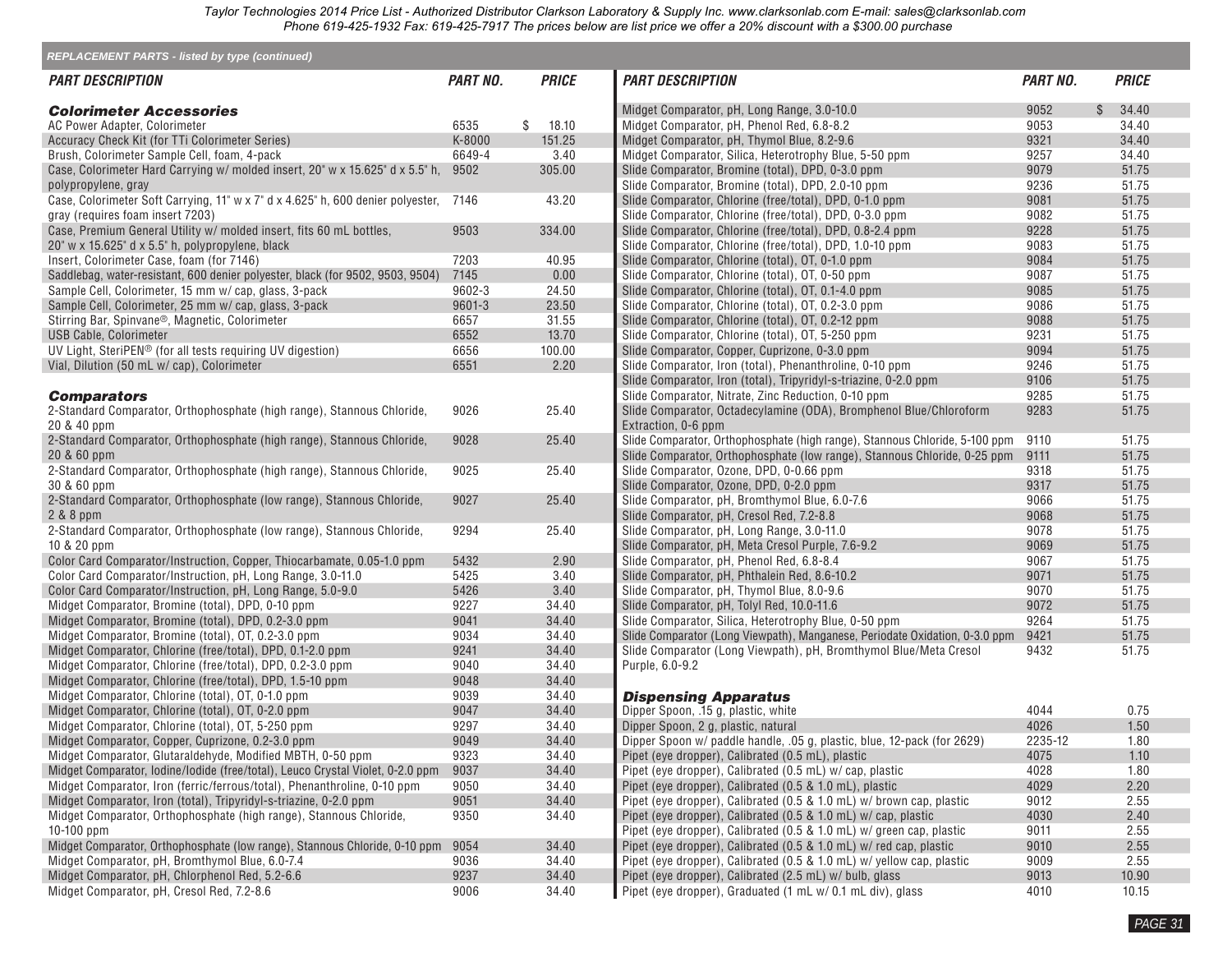| <b>REPLACEMENT PARTS - listed by type (continued)</b>                       |                        |                |                                                                                                            |                 |                |
|-----------------------------------------------------------------------------|------------------------|----------------|------------------------------------------------------------------------------------------------------------|-----------------|----------------|
| <i><b>PART DESCRIPTION</b></i>                                              | <i><b>PART NO.</b></i> | <b>PRICE</b>   | <b>PART DESCRIPTION</b>                                                                                    | <i>PART NO.</i> | <b>PRICE</b>   |
| <b>Dispensing Apparatus (continued)</b>                                     |                        |                | Hydrometer, Specific Gravity, 1.000-1.400                                                                  | 4017            | \$<br>63.70    |
| Pipet (eye dropper), Graduated (2 mL w/ 0.5 mL div), plastic                | 4072                   | \$<br>8.95     | Lamp, Dalite™                                                                                              | 9195            | 198.55         |
| Pipet (eye dropper), Graduated (2 mL w/ 0.5 mL div) w/ cap, plastic         | 4077                   | 5.55           | Lamp, Long Viewpath                                                                                        | 9196            | 495.25         |
| Pipet (eye dropper), Graduated (3 mL w/ 0.5 mL div), plastic                | 4078                   | 4.15           | Light Bulb, Dalite™, 8-watt (for K-9780)                                                                   | 6187            | 39.17          |
| Pipet (eye dropper), Graduated (10 mL w/ 0.1 mL div), glass                 | 4011                   | 22.95          | Light Bulb, Dalite™, 25-watt (for 9195 & 9196)                                                             | 3020            | 14.90          |
|                                                                             |                        |                | Lightbox, w/ adapter, batteries & case                                                                     | 9199            | 146.00         |
| <b>Glassware</b>                                                            |                        |                | Magnetic Stirrer, SpeedStir Start-up Pack w/ 6101 & 9198                                                   | 9265            | 42.40          |
| Beaker, 150 mL, glass                                                       | 4001                   | 13.85          | Meter, Conductivity, Myron L 512M5                                                                         | 6545            | 297.85         |
| Buret, Pinchcock, 25 mL, glass                                              | 9326                   | 167.00         | Meter, Conductivity, Myron L EP-10                                                                         | 6560            | 506.20         |
| Buret, Stopcock, 10 mL (0.1 mL div), glass                                  | 9342                   | 160.80         | Meter, Conductivity/FC/ORP/pH/Resistivity/TDS/Temperature, Myron L                                         | 6569            | 1204.65        |
| Buret, Stopcock, 10 mL (0.1 mL div)/500 ppm (5 ppm div), glass              | 9343                   | 146.25         | Ultrameter II™ 6PFC <sup>E</sup>                                                                           |                 |                |
| Buret, Stopcock, 25 mL, glass                                               | 9341                   | 140.33         | Meter, Conductivity/pH/TDS/Temperature, Myron L TechPro II™ TPH1                                           | 6530            | 1183.90        |
| Cylinder, Graduated (10 mL w/ 0.2 mL div), glass                            | 4004                   | 11.10          | Meter, Conductivity/Salinity/TDS, Myron L ULTRAPEN™ PT1                                                    | 6555            | 172.30         |
| Cylinder, Graduated (50 mL w/ 1.0 mL div), glass                            | 4005                   | 15.25          | Meter, Conductivity/TDS/Temperature, Myron L TechPro II™ TP1                                               | 6520            | 832.05         |
| Cylinder, Graduated (100 mL w/ 1 mL div), glass                             | 4007                   | 20.05          | Meter, pH/Temperature, Myron L TechPro II™ TH1                                                             | 6510            | 544.25         |
| Flask, Erlenmeyer, 50 mL, glass                                             | 4065                   | 11.45          | Meter, pH/Temperature, Myron L ULTRAPEN™ Model PT2                                                         | 6556            | 158.50         |
| Flask, Erlenmeyer, 125 mL, glass                                            | 4043                   | 11.10          | Meter, Sodium Chloride/TDS, Myron L PoolMeter™ 512T5D                                                      | 6542            | 310.15         |
| Flask, Erlenmeyer, 250 mL, glass                                            | 4008                   | 12.15          | Meter, TDS, Myron L 512T5                                                                                  | 6540            | 297.85         |
|                                                                             |                        |                | SampleSizer, 10 & 25 mL, anodized aluminum (for 9056, 9057, 9058, 9198)                                    | 6190            | 17.00          |
| <b>Miscellaneous Parts</b>                                                  |                        |                | SampleSizer, 10 & 25 mL, anodized aluminum, 12-pack (for 9056, 9057,                                       | 6190-12         | 184.50         |
| Ampule, Clear Distilled Water (for Midget comparator)                       | 9207                   | 3.30           | 9058, 9198)                                                                                                |                 |                |
| Ampule, Clear Distilled Water (for Slide comparator)                        | 9208                   | 3.60           | Stand, Buret                                                                                               | 6054            | 37.95          |
| Ampule, Color Standard (for Midget comparator)                              | 9209                   | 4.35           | Stirring Bar, Magnetic, .5"                                                                                | 6106            | 9.40           |
| Ampule, Color Standard (for Slide comparator)                               | 9210                   | 5.00           | Stirring Bar, Magnetic, 1"                                                                                 | 6101            | 9.95           |
| Base, Slide Comparator, Enslow (for test cells)                             | 9189                   | 56.40          | Stirring Rod, 5", plastic, 6-pack                                                                          | 4086-6          | 4.85           |
| Base, Slide Comparator (for test tubes)                                     | 9190                   | 56.30          | Stirring Rod, 6", glass                                                                                    | 4015            | 2.40           |
| Brush, Long Viewpath Test Cell                                              | 6000                   | 4.55           | Stirring Rod, 10", plastic                                                                                 | 4085            | 2.50           |
| Brush, Test Cell                                                            | 6002                   | 3.95           | Stopper, Buret, rubber                                                                                     | 6024            | 8.15           |
| Brush, Test Tube                                                            | 6003                   | 4.45           | Stopper, Test Tube (#2, mixing), rubber                                                                    | 6022            | 1.45           |
| Case Divider w/ pad (for 9352)                                              | 9600                   | 163.15         | Stopper, Test Tube (5 mL, calibrated), rubber (for 4023)                                                   | 6021            | 2.65           |
| Clamp, Buret (single)                                                       | 6056                   | 27.95          | Syringe (no filter disc holder or filter discs), 30 mL, plastic                                            | 6260            | 5.60           |
| Cylinder, Hydrometer (200 mm) w/ pour spout, glass                          | 4018                   | 46.25          | Syringe (no filter disc holder or filter discs), 60 mL, plastic                                            | 6247            | 5.60           |
| Dish, Evaporating, 250 mL, porcelain                                        | 6008                   | 50.95          | Syringe Adapter, 5" x .25", 5-pack                                                                         | 6087-5          | 6.30           |
| Filter Disc Holder, 25 mm, Millipore™ (for 6247 & 6260)                     | 6249                   | 23.10          | Syringe Filtration System Start-up Pack w/ 25 mm filter disc holder                                        | 9803            | 31.80          |
| Filter Discs, 25 mm diameter, 0.45 µm, Millipore™, 100/box (for 6249)       | 6261                   | 165.55         | (no filter discs), 60 mL, plastic                                                                          |                 |                |
| Filter Discs, 25 mm diameter, 0.45 µm w/ holders, Millipore™, 10-pack       | 6086-10                | 57.08          | Test Paper, Chlorine, 10-200 ppm, 100 strips                                                               | 6023            | 5.65           |
| (for 6247 & 6260)                                                           |                        |                | Test Paper, Dispenser Roll, Chlorine, 10-200                                                               | 6034            | 16.95          |
| Filter Discs, 25 mm diameter, 2.5 µm, Whatman™, 100/box (for 6249)          | 6257                   | 53.55          | Test Paper, Dispenser Roll, pH, 1-14                                                                       | 6018            | 22.05          |
| Filter Discs, 25 mm diameter, 5.0                                           | 6248<br>6009           | 185.25         | Test Paper, Dispenser Roll, pH, 3-8                                                                        | 6030<br>6019    | 21.45          |
| Filter Paper, 9.0 cm, #610, 100/box                                         | 6010                   | 13.45<br>10.20 | Test Paper, Dispenser Roll, pH, 6-8                                                                        | 6031            | 22.05<br>21.45 |
| Filter Paper, 9.0 cm, #617, 50/box                                          | 6011                   | 18.90          | Test Paper, Dispenser Roll, pH, 9-12                                                                       | 6256            | 37.55          |
| Filter Paper, 12.5 cm, #610, 100/box<br>Filter Paper, 12.5 cm, #617, 50/box | 6012                   | 13.35          | Test Paper, pH, 0-6, colorpHast <sup>®</sup> , 100 strips<br>Test Paper, pH, 0-14, colorpHast®, 100 strips | 6255            | 49.90          |
| Filter, Dalite™, glass (for 9195 & 9196)                                    | 3208                   | 98.50          | Test Paper, pH, 1.8-3.8, 200 strips                                                                        | 9315            | 42.90          |
| Funnel, 58 mm, plastic                                                      | 4027                   | 2.20           | Test Paper, pH, 2.5-4.5, colorpHast <sup>®</sup> , 100 strips                                              | 6051            | 35.95          |
| Hose, Buret, .25" dia. x 6', rubber                                         | 9291                   | 26.65          | Test Paper, pH, $6.5$ -10.0, colorp $\text{Hast}^{\circledR}$ , 100 strips                                 | 6254            | 37.55          |
| Hose, Buret, $.375$ " dia. x 10" w/ bead & tip (glass), rubber              | 9289                   | 9.40           | Test Paper, Quat, 100-400 ppm, 100 strips                                                                  | 6433            | 14.05          |
| Hydrometer, Specific Gravity, 1.000-1.070                                   | 4016                   | 69.35          | Thermometer, Armored, -10° to +110°C                                                                       | 6097            | 45.90          |
|                                                                             |                        |                |                                                                                                            |                 |                |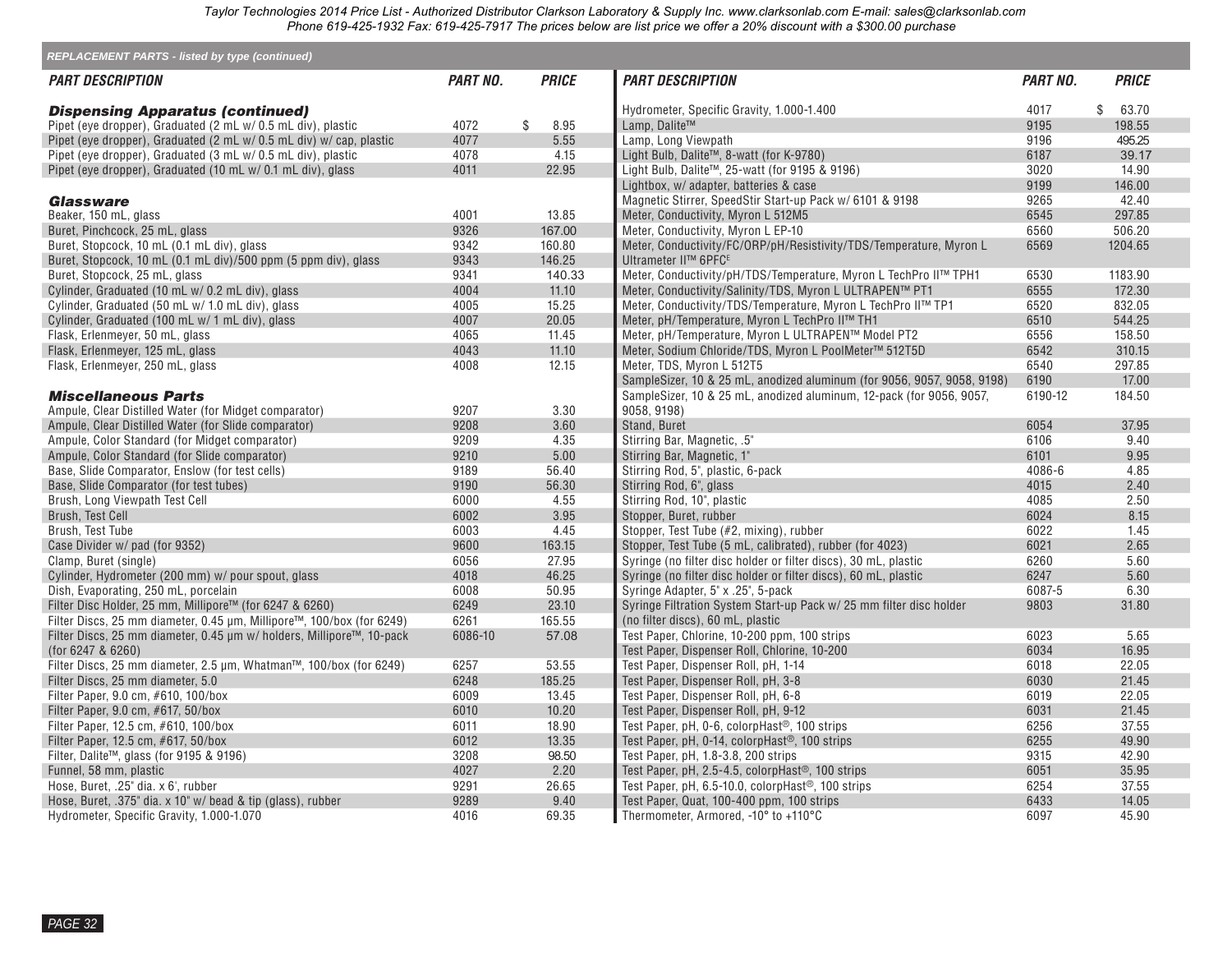# *There's always something new waiting for you at* www.taylortechnologies.com

Our home on the web is always evolving, with new or enriched content awaiting you at every visit. Far more than an online store, taylortechnologies.com is designed to be your favorite destination when the subject is water analysis:

- On our site you can read or print out Material Safety Data Sheets and instructional articles; download photography, line art, and copy for your catalogs, fliers, and other promotional materials... see all the components of a test kit... watch a product demo... preview test instructions before making a purchase.
- • You'll find the answers to frequently asked questions about our business practices, a helpful glossary of water chemistry terms, links to related websites, and opportunities to participate in decisions we make about our product lines.
- Have a technical question? Want sales or marketing support? Got a bee in your bonnet? We've made it easy to contact the right person.
- We've also posted news about products and upcoming events.

If you have colleagues unfamiliar with Taylor, they'll want to check out the testimonials from other customers, read about how we became known as "the most trusted name in water testing," and meet the people behind the brand. (Even old friends might find these sections interesting, particularly the virtual tour of our production facilities.)



*PAGE 33*